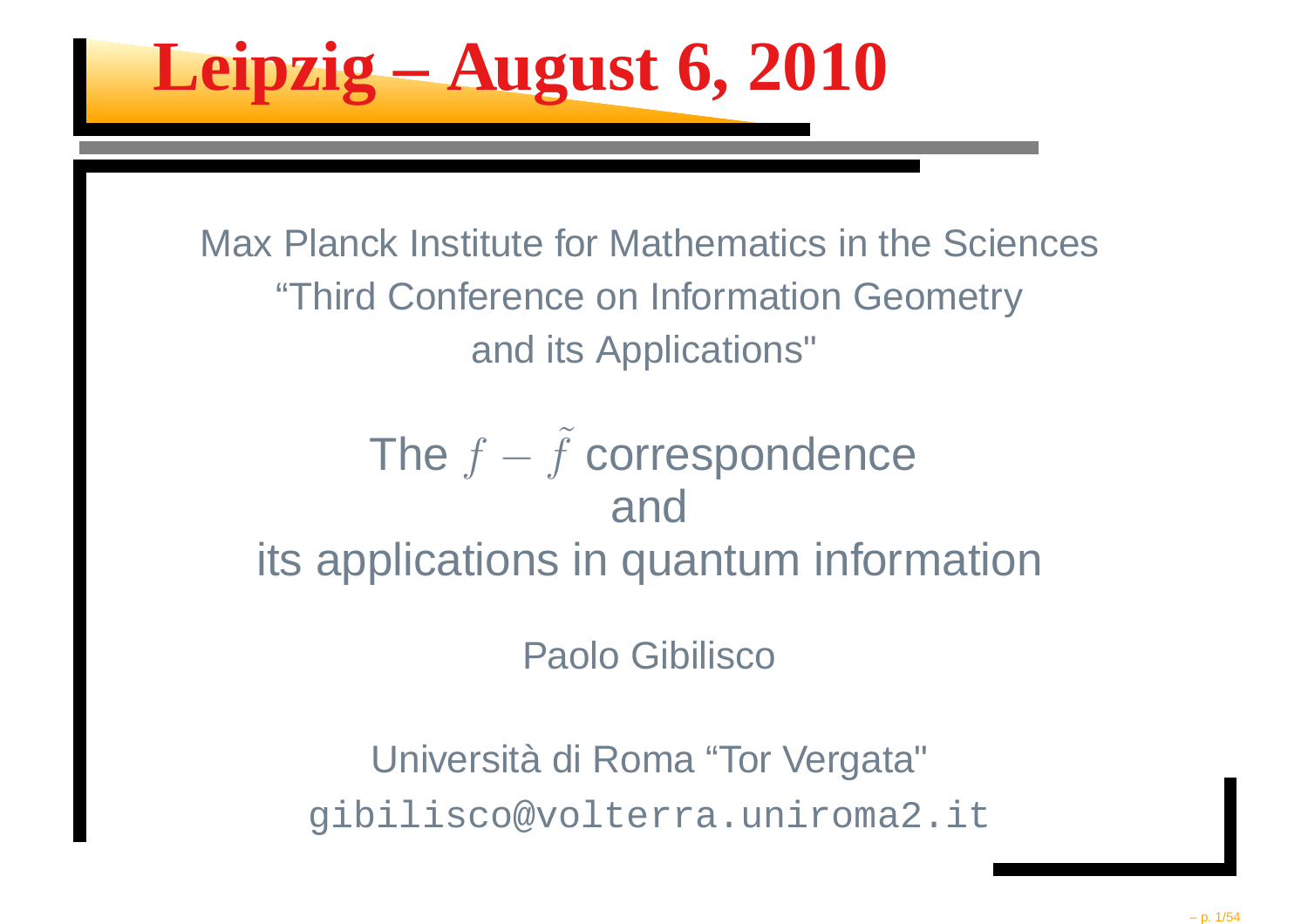

This work started in 2005 at IGAIA2 in Tokio: searching <sup>a</sup> link between monotone metrics andthe uncertainty principle.

People involved:

Luo, Z. Zhang, Q. Zhang, Kosaki, Yanagi, Furuichi, Kuriyama, Gibilisco, Imparato, Isola, Hansen, Andai, Petz, Hiai, Szabo, Audenaart, **Cai**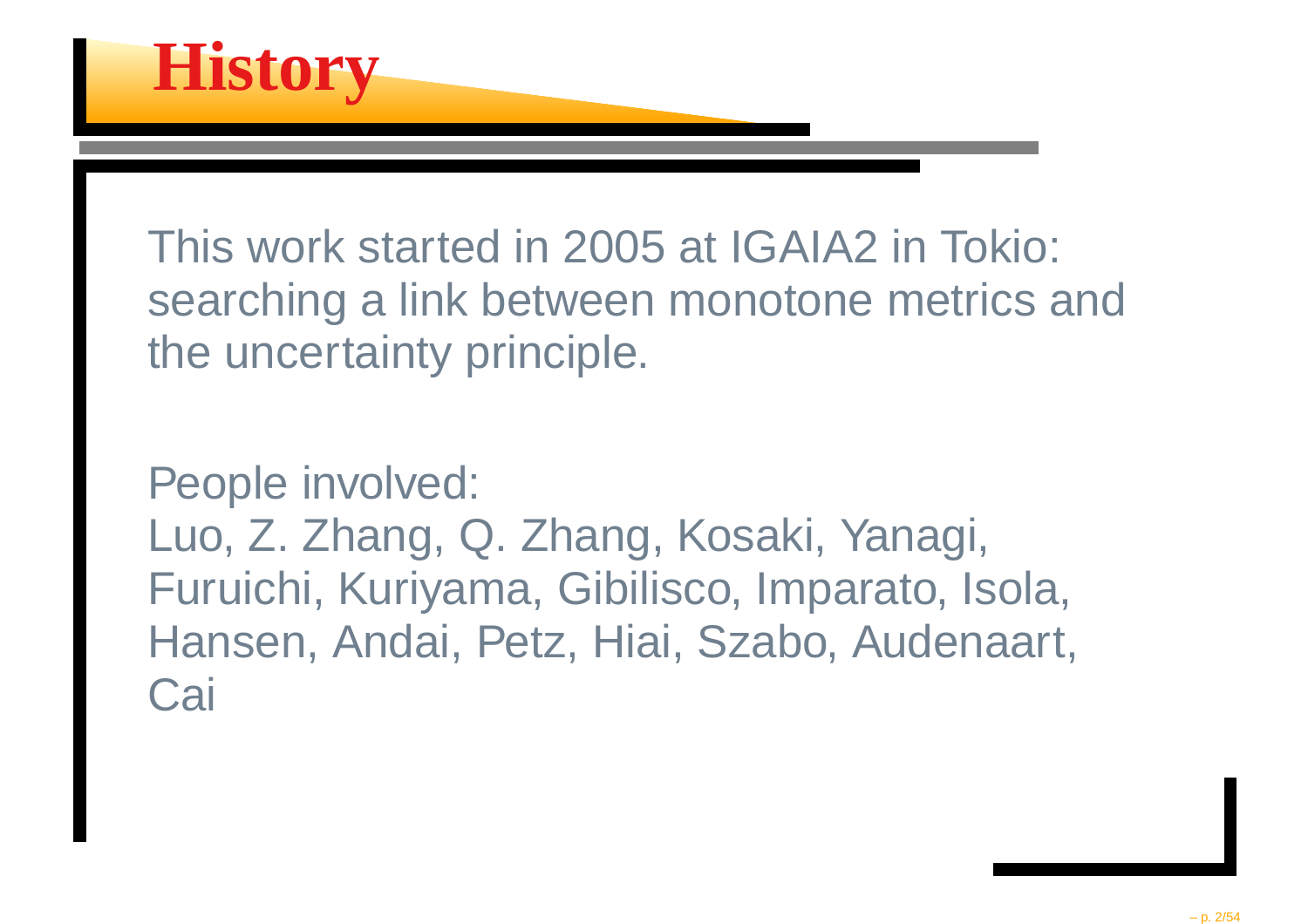### **Heisenberg uncertainty principle**

$$
A, B \in \mathcal{M}_{n,sa}(\mathbb{C}), \qquad \qquad \rho \text{ density matrix}
$$

 $[A, B] := AB$  $-BA$  $\mathbb E$  $_{\rho}(A) := \text{Tr}(\rho A)$ 

$$
\text{Var}_{\rho}(\mathbf{A}) := \mathbb{E}_{\rho}(\mathbf{A}^2) - \mathbb{E}_{\rho}(\mathbf{A})^2
$$

Heisenberg uncertainty principle (1927) reads as

$$
\text{Var}_{\rho}(\mathbf{A}) \cdot \text{Var}_{\rho}(\mathbf{B}) \ge \frac{1}{4} |\text{Tr}(\rho[\mathbf{A}, \mathbf{B}])|^2.
$$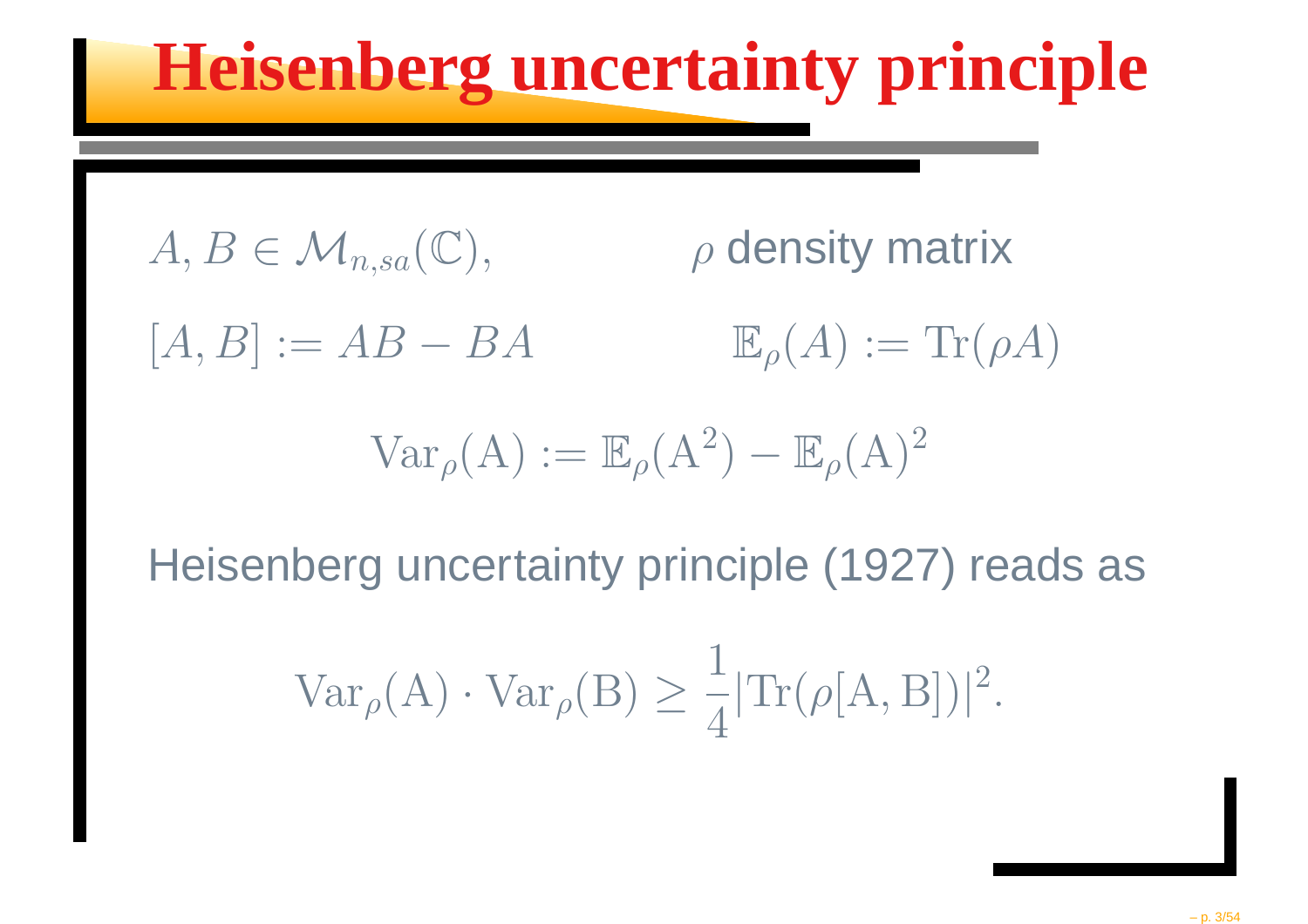In classical probability, let  $(X,Y)$  be a r.v. on  $(\Omega, \mathcal{G}, p).$ The covariance matrix of  $(X, Y)$  is symmetric and semidefinite positive so its determinant isnon-negative and therefore

$$
\text{Var}_p(X) \cdot \text{Var}_p(Y) \geq \text{Cov}_p(X, Y)^2.
$$

So to have a general bound for  $\text{Var}_p(X)\cdot\text{Var}_p(Y)$ does not seems such <sup>a</sup> "quantum" phenomenon.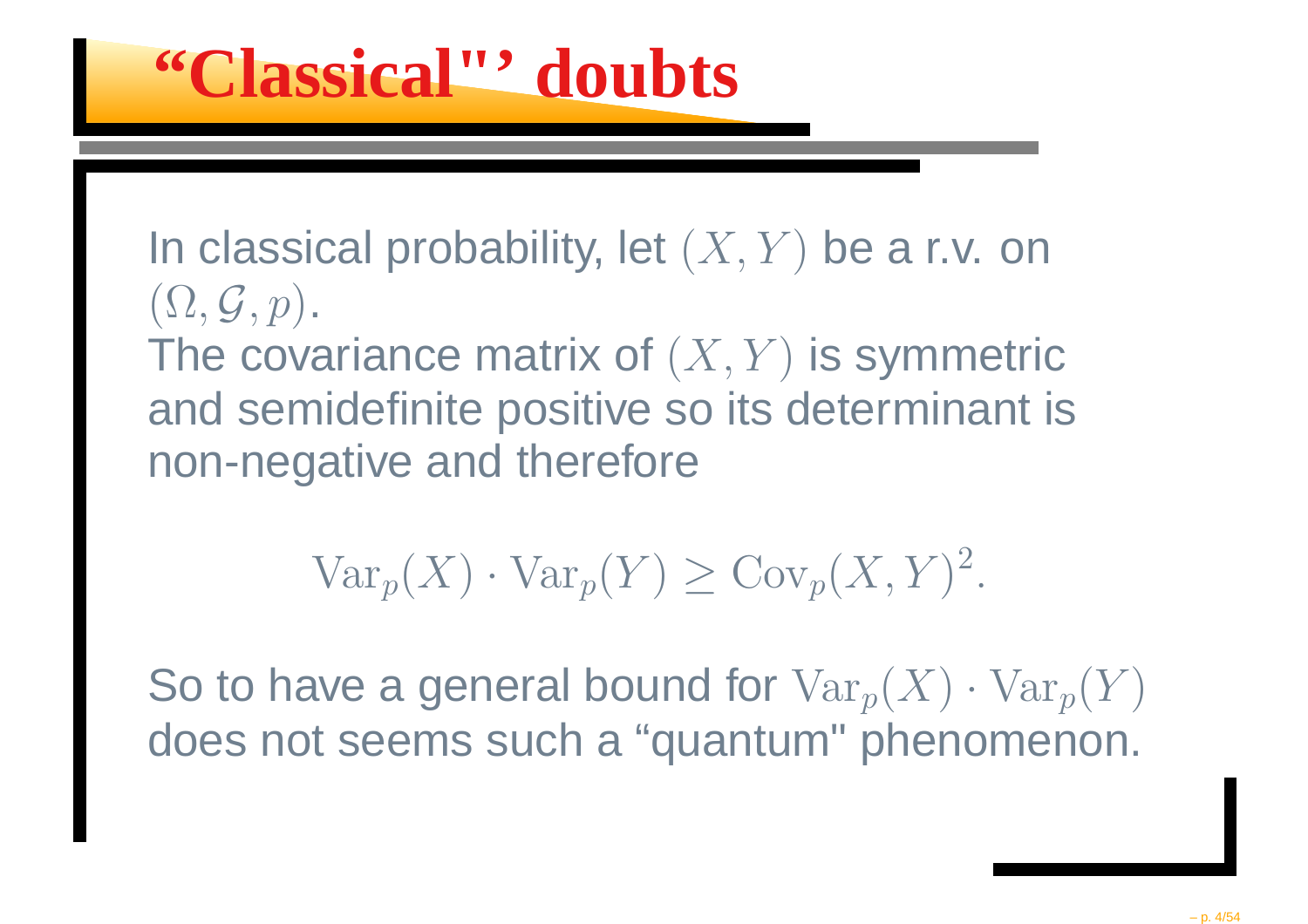### **Schrödinger – Robertson UP**

$$
Cov_{\rho}(A, B) := \left[ Tr \rho \left( \frac{AB + BA}{2} \right) \right] - Tr(\rho A) \cdot Tr(\rho B),
$$

$$
\text{Var}_{\rho}(A) := \text{Cov}_{\rho}(A, A).
$$

Schrödinger and Robertson (1929-1930)improved UP

$$
\operatorname{Var}_{\rho}(A) \cdot \operatorname{Var}_{\rho}(B) - \operatorname{Cov}_{\rho}(A, B)^2 \ge \frac{1}{4} |\operatorname{Tr}(\rho[A, B])|^2.
$$

The standard u. p. is non-trivial whenever  $A, B$ are not compatible, that is,  $[A, B] \neq 0$ .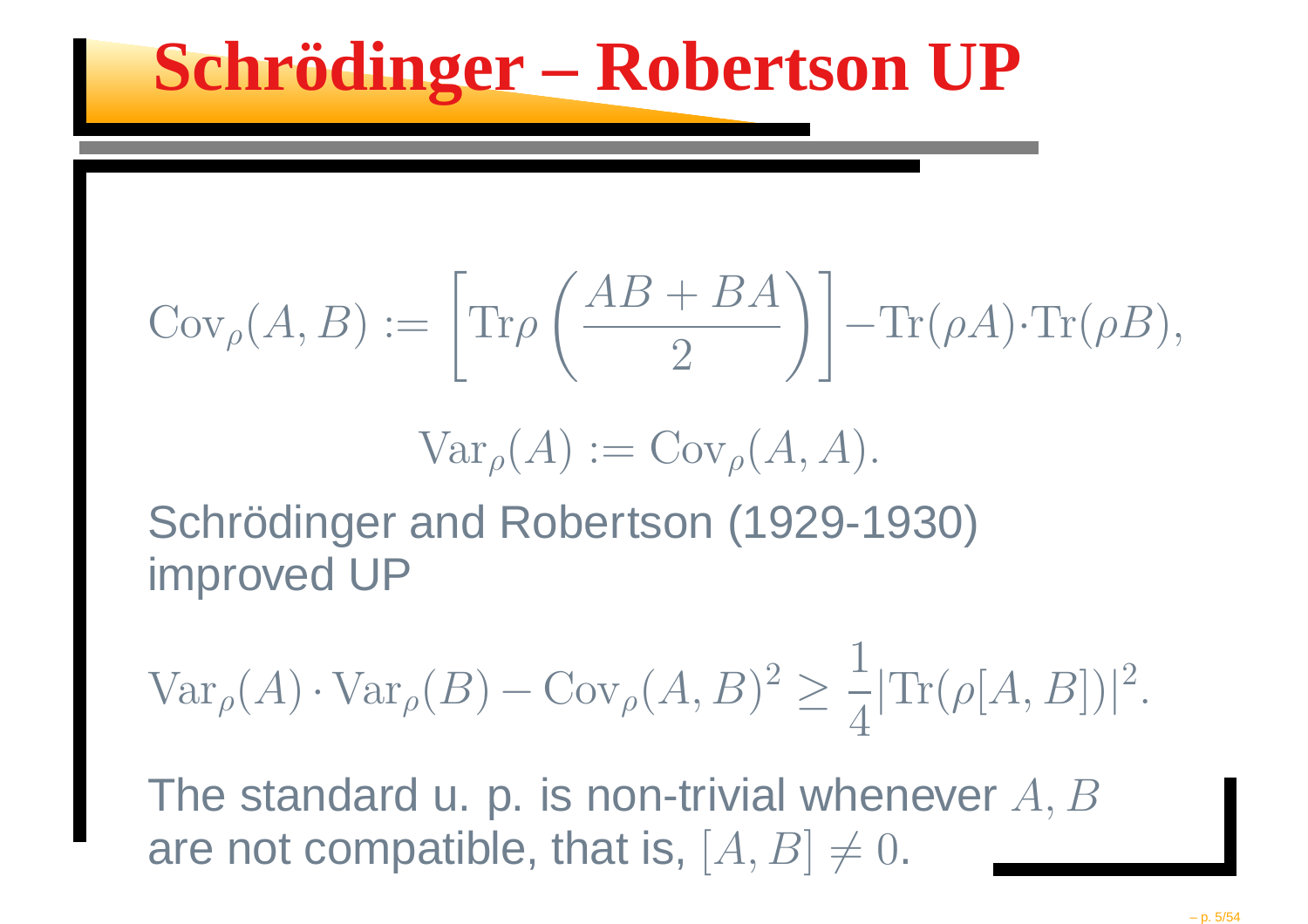### **Robertson general UP (1934)**

Let 
$$
A_1 \ldots, A_N \in \mathcal{M}_{n,sa}(\mathbb{C})
$$
.

$$
\det\left\{\mathrm{Cov}_{\rho}(A_h, A_j)\right\} \geq \det\left\{-\frac{i}{2}\mathrm{Tr}(\rho[A_h, A_j])\right\},\,
$$

for  $h, j = 1, \ldots, N$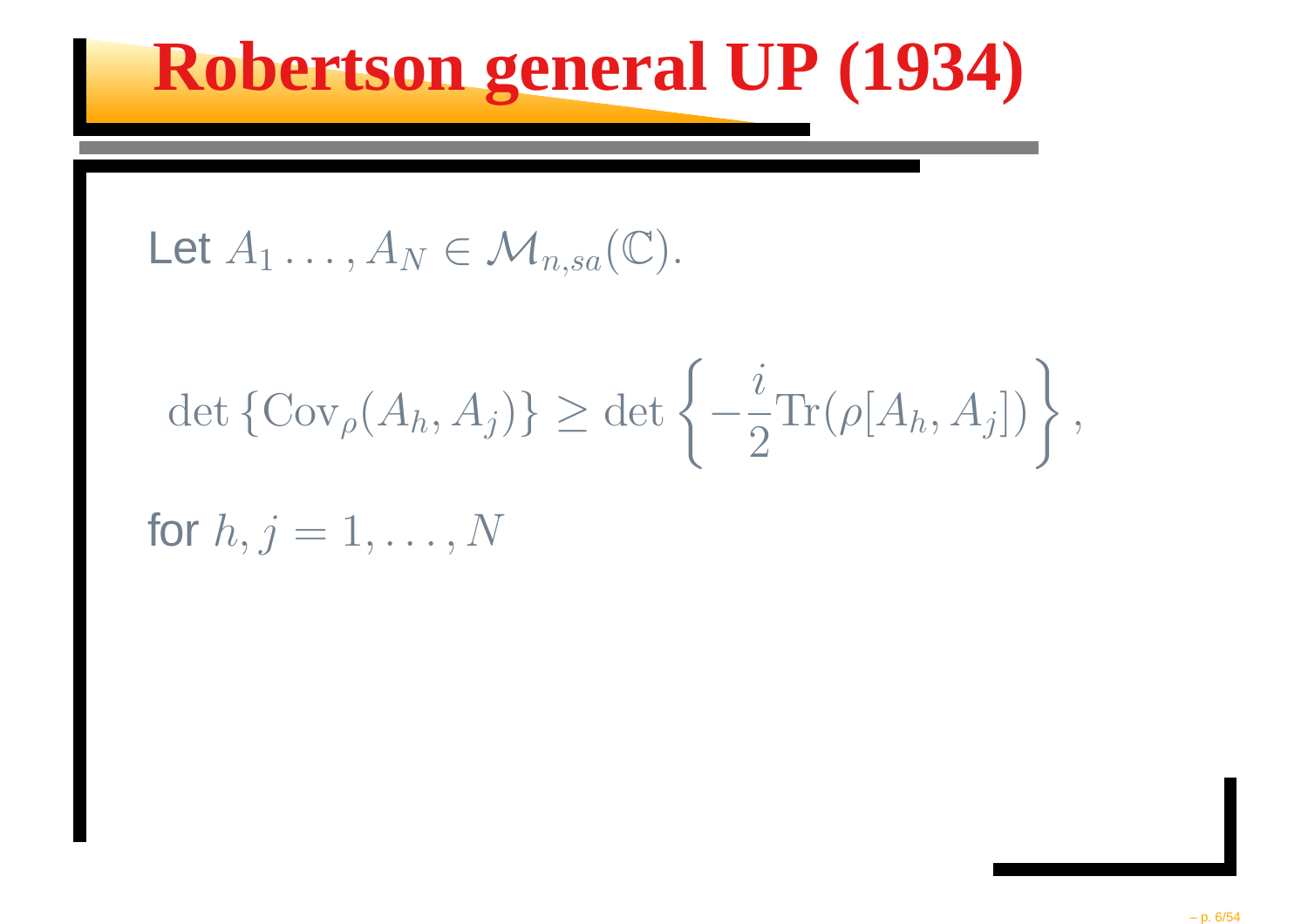### **Robertson general UP (**<sup>2</sup>**nd version)**

The matrix  $\{-{i\over2}$  Therefore, the Robertson UP reads as $\tfrac{\imath}{2} \text{Tr}(\rho[A_h,A_j])\}$  is anti-symmetric.

$$
\det\{\text{Cov}_{\rho}(A_h, A_j)\} \ge \begin{cases} 0, & N \text{ odd} \\ \det\{-\frac{i}{2}\text{Tr}(\rho[A_h, A_j])\}, & N \text{ ever} \end{cases}
$$

If  $N=2m$  $m + 1$ , UP says (classically !) that the  $\frac{1}{2}$ generalized variance is non-negative.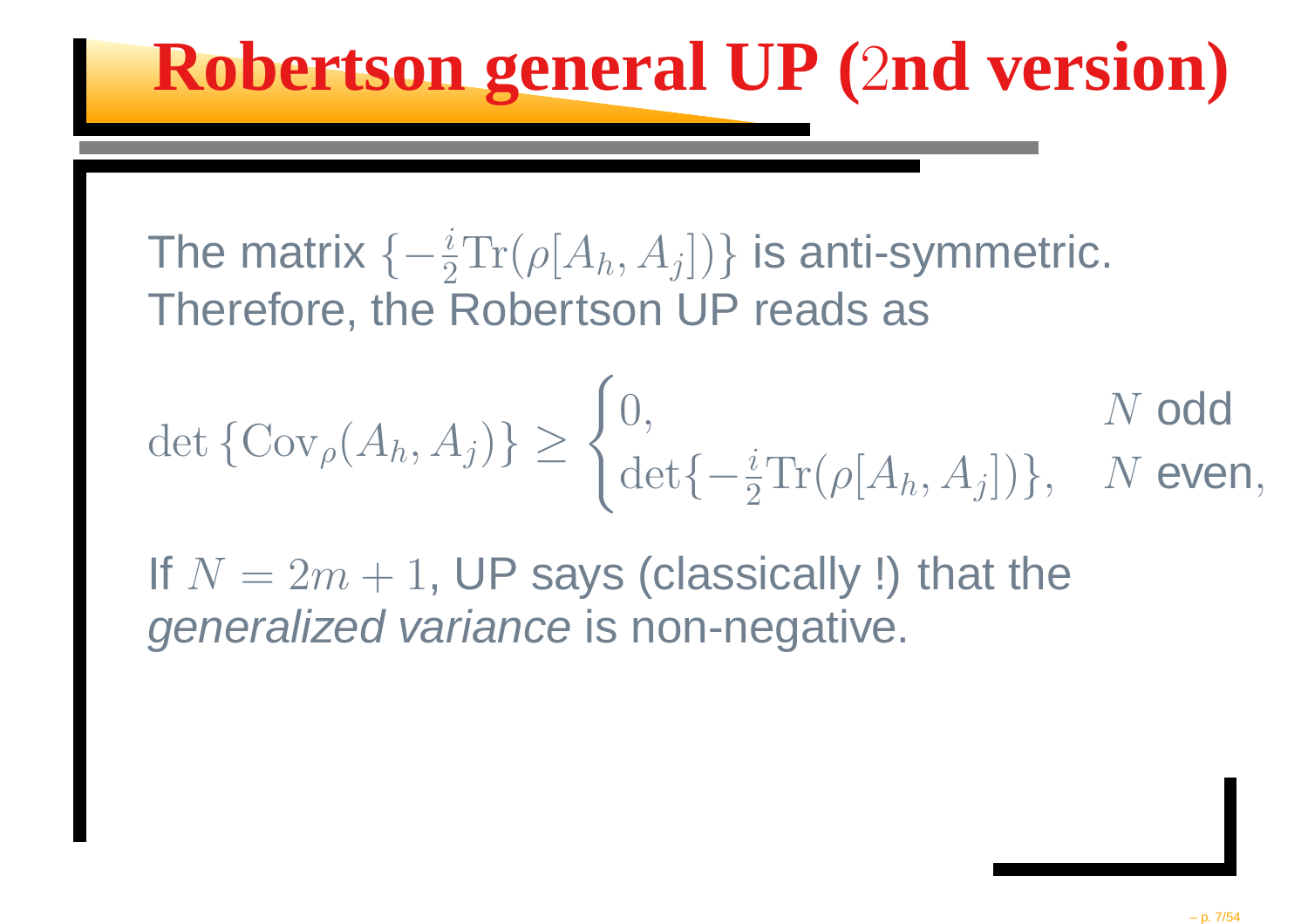# **Searching an UP** for N odd

- Robertson UP is based on the commutator $[A_h,A_j]$ . If  $N=1$  this structure becomes<br>meaninglass  $\mathsf I$ \_\_\_\_\_\_\_ meaningless !
- Intuitively, an UP for  $N$  odd should be based<br>on a structure which involves  $[$  a  $A]$ on a structure which involves  $[\rho,A]$  .
- **This commutator appears in quantum** dynamics.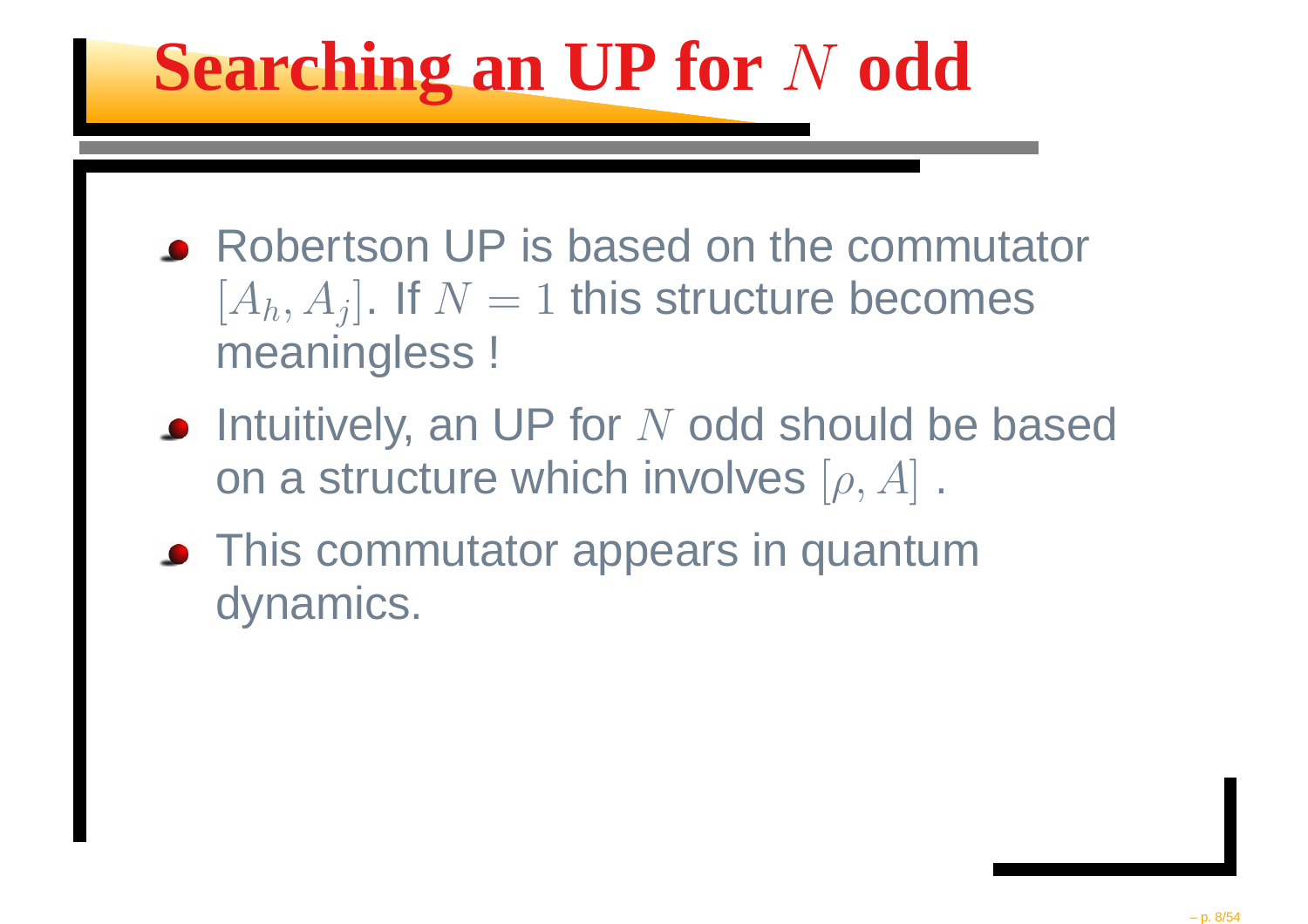Let  $\rho(t)$  be a curve in  $\mathcal{D}^1_n$ satisfies Schrödinger equation w.r.t.  $H$  if  $\, n \,$  $\frac{1}{n}$  and let  $H\in M_{n,sa};\, \rho(t)$ 

$$
\dot{\rho}(t) = \frac{\mathrm{d}}{\mathrm{d}t} \rho(t) = i[\rho(t), H].
$$

Equivalently,  $\rho_H(t),$  the time evolution of  $\sim$  $\rho=\rho_H(0)$  determined by  $H,$  evolves according to the formula

$$
\rho_H(t) := e^{-itH} \rho e^{itH}.
$$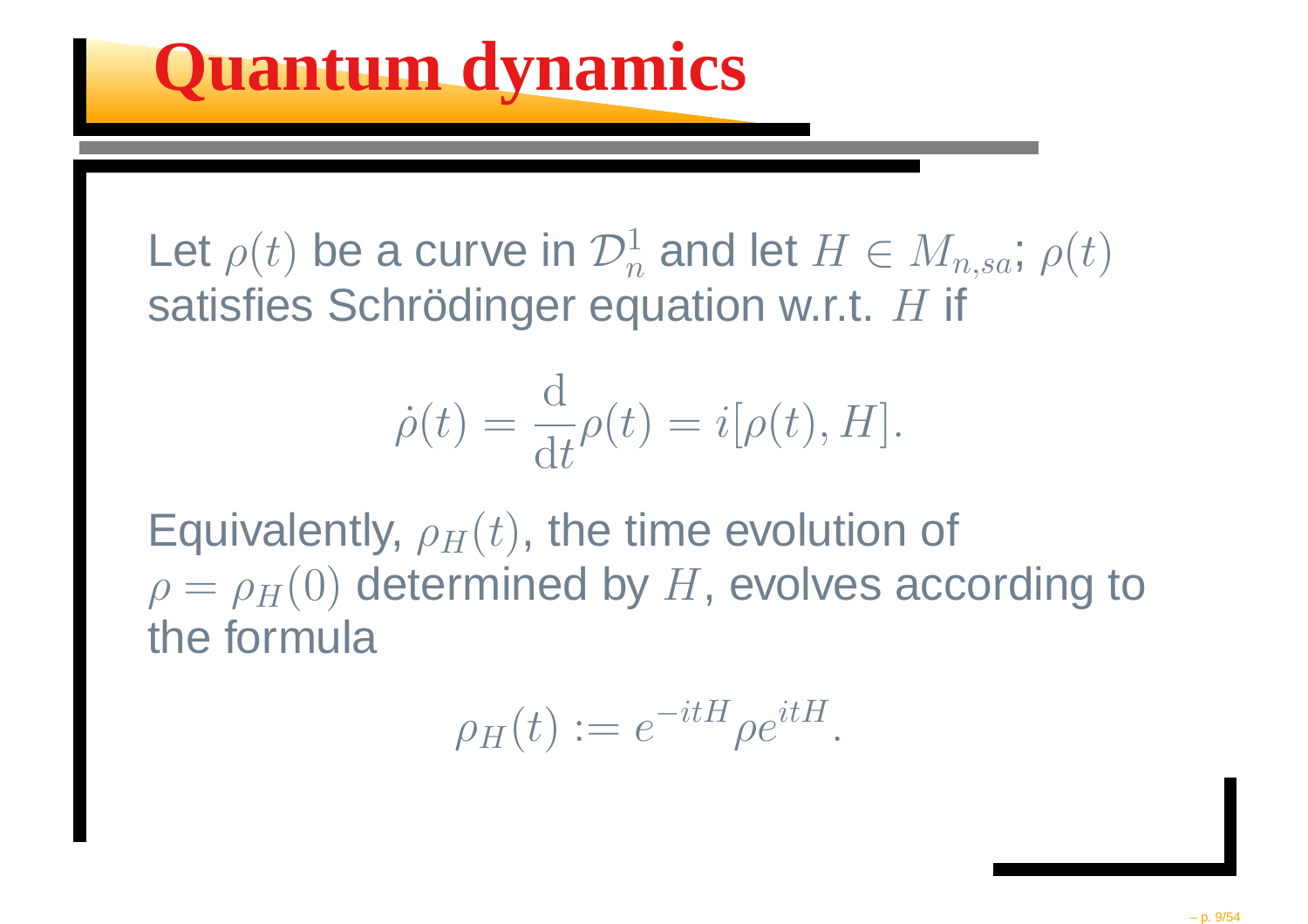### **Operator monotone functions**

#### $M_n$  = complex matrices **Definition** $f : (0, +$  $\leftarrow$  $\infty) \rightarrow R$  is operator monotone iff  $\forall A, B \in M_n$  and  $\forall n = 1, 2, ...$  $0\leq A\leq B\quad\Longrightarrow\quad 0\leq f(A)\leq f(B).$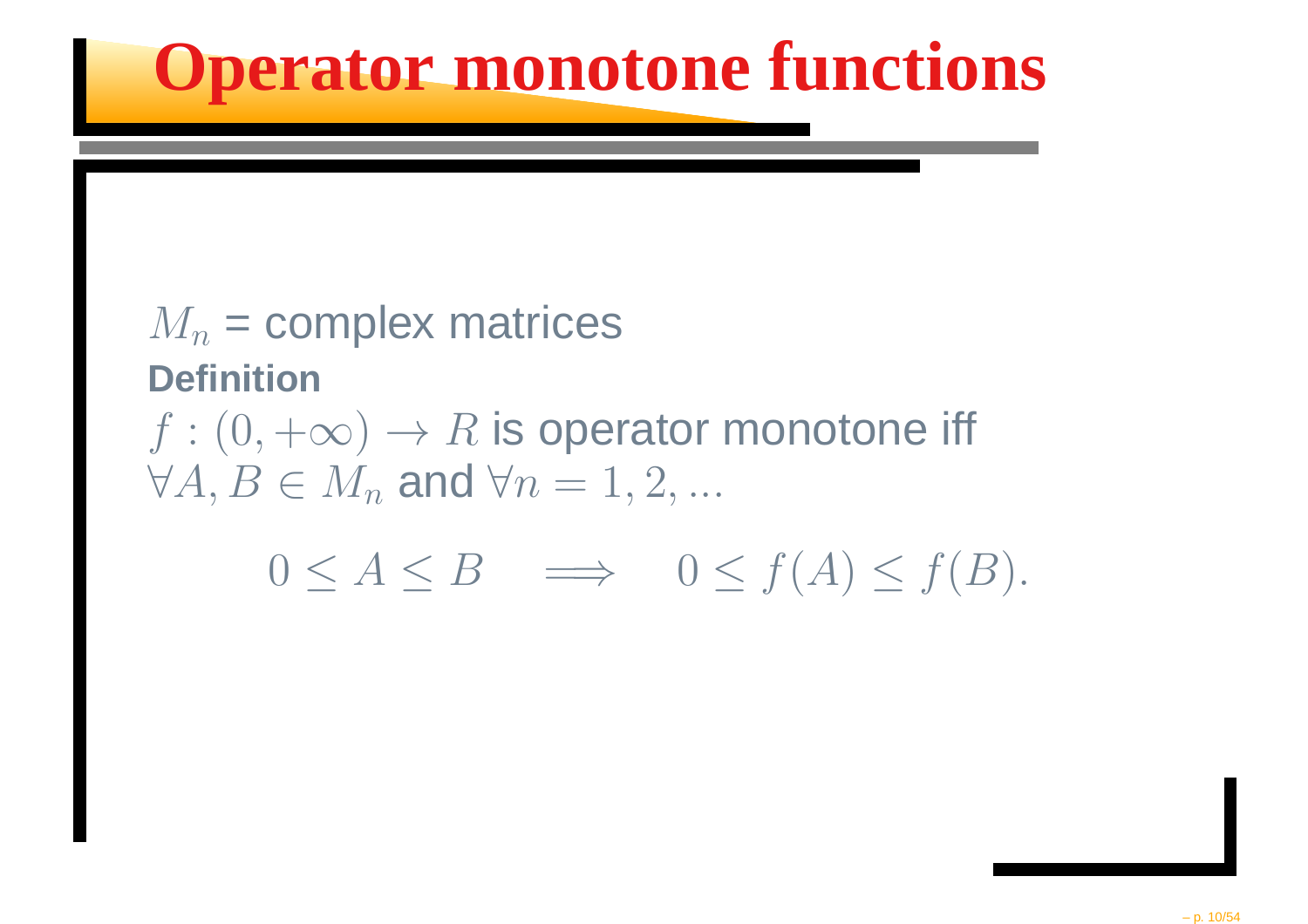$$
\mathcal{F}_{op}
$$

Usually one consider o.m. functions that are: i) normalized i. e.  $f(1) = 1$ ; ii) symmetric i.e.  $tf(t^{-1}) = f(t)$ .

 $\mathcal{F}_{\text{op}}$ : = family of standard functions.

**Examples**

$$
\frac{1+x}{2}, \quad \sqrt{x}, \quad \frac{2x}{1+x}.
$$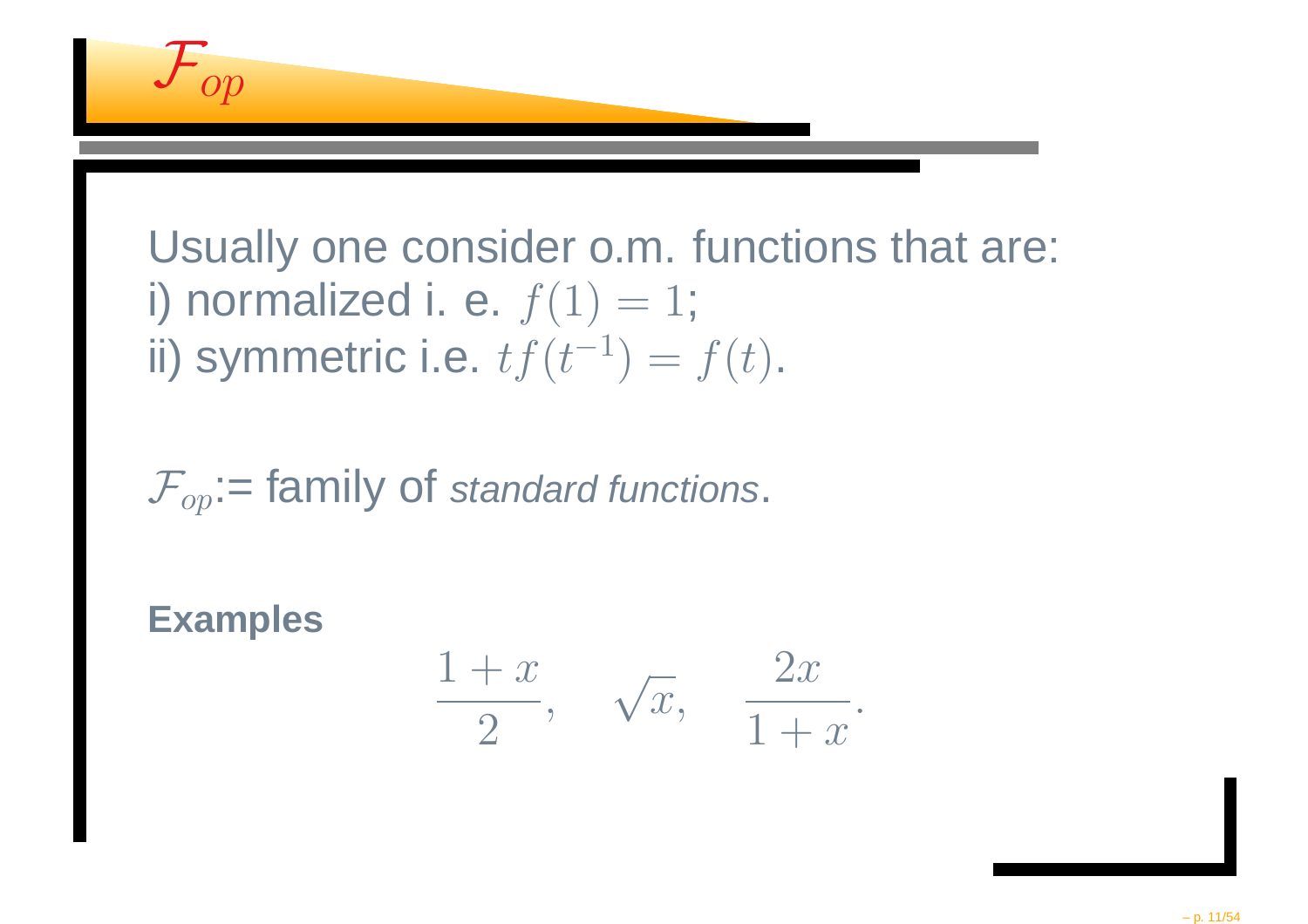Let  $\mathcal{D}_n$  $\sim$   $\sim$   $\sim$   $\sim$   $\sim$   $\sim$  $n :=$  ${A \in M_n | A > 0}.$ A *mean* is a function  $m:2$  $m: \mathcal{D}$  $\, n \,$  $_n \times \mathcal{D}$  $\, n \,$  $n \to \mathcal{D}$  $\, n \,$  $_n$  such that (i)  $m$  $\gamma$   $\gamma$   $\gamma$   $\gamma$   $\gamma$   $\gamma$   $\gamma$  $(A, A) = A,$ (ii)  $m$   $(A, B) =$  $\,m$  $(B,A),$ (iii)  $A < B \implies A < m(A, B) < B$ ,<br>(vi)  $A < A' \cdot B < B' \implies m(A, B) < A' \cdot B$  (vi)  $A < A', B < B' \implies m$ . . . . . . . . . . . . . .  $(A, B) < m(A', B')$ ),(v)  $m$  $m$  is continuous,  $C_m(A,B)C^* < a$ (vi)  $Cm(A,B)C^*$  $\leq m(CAC^*, CBC^*)$  $^{\ast}),$  for every  $C\in M_n.$ Property  $(vi)$  is the transformer inequality.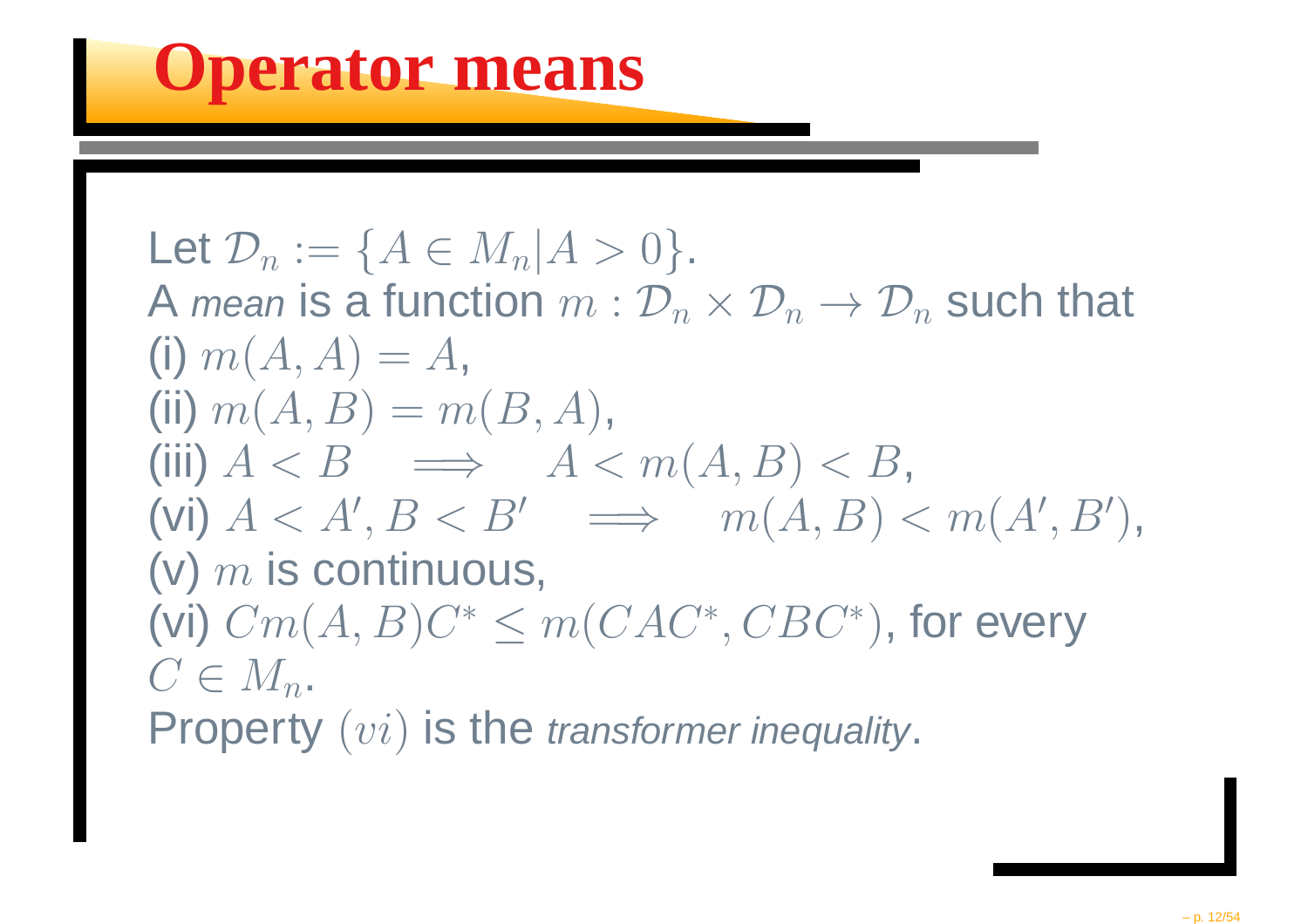$$
\mathcal{M}_{op} := \text{family of matrix means.}
$$

Kubo and Ando (1980) proved the following, fundamental result.

#### **Theorem**

There exists a bijection between  $\mathcal{M}_{op}$  and  $\mathcal{F}_{op}$ given by the formula

$$
m_f(A, B) := A^{\frac{1}{2}} f(A^{-\frac{1}{2}} B A^{-\frac{1}{2}}) A^{\frac{1}{2}}.
$$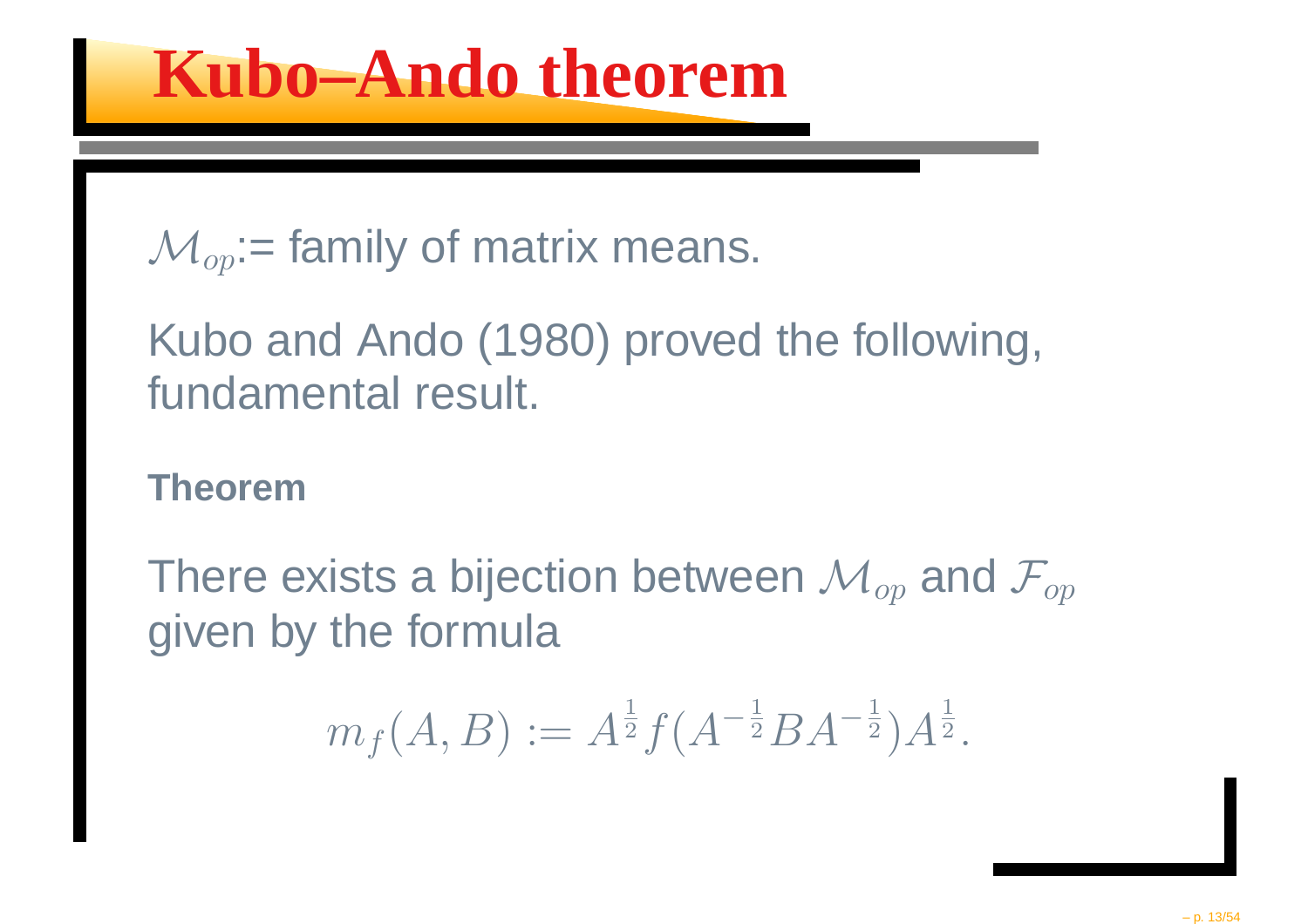

#### **Examples of operator means**

$$
\frac{A+B}{2}
$$
  

$$
A^{\frac{1}{2}}(A^{-\frac{1}{2}}BA^{-\frac{1}{2}})^{\frac{1}{2}}A^{\frac{1}{2}}
$$
  

$$
2(A^{-1} + B^{-1})^{-1}
$$

#### **Fundamental inequality**

$$
2(A^{-1} + B^{-1})^{-1} \le m_f(A, B) \le \frac{A + B}{2}
$$

 $\forall f \in \mathcal{F}_{op}$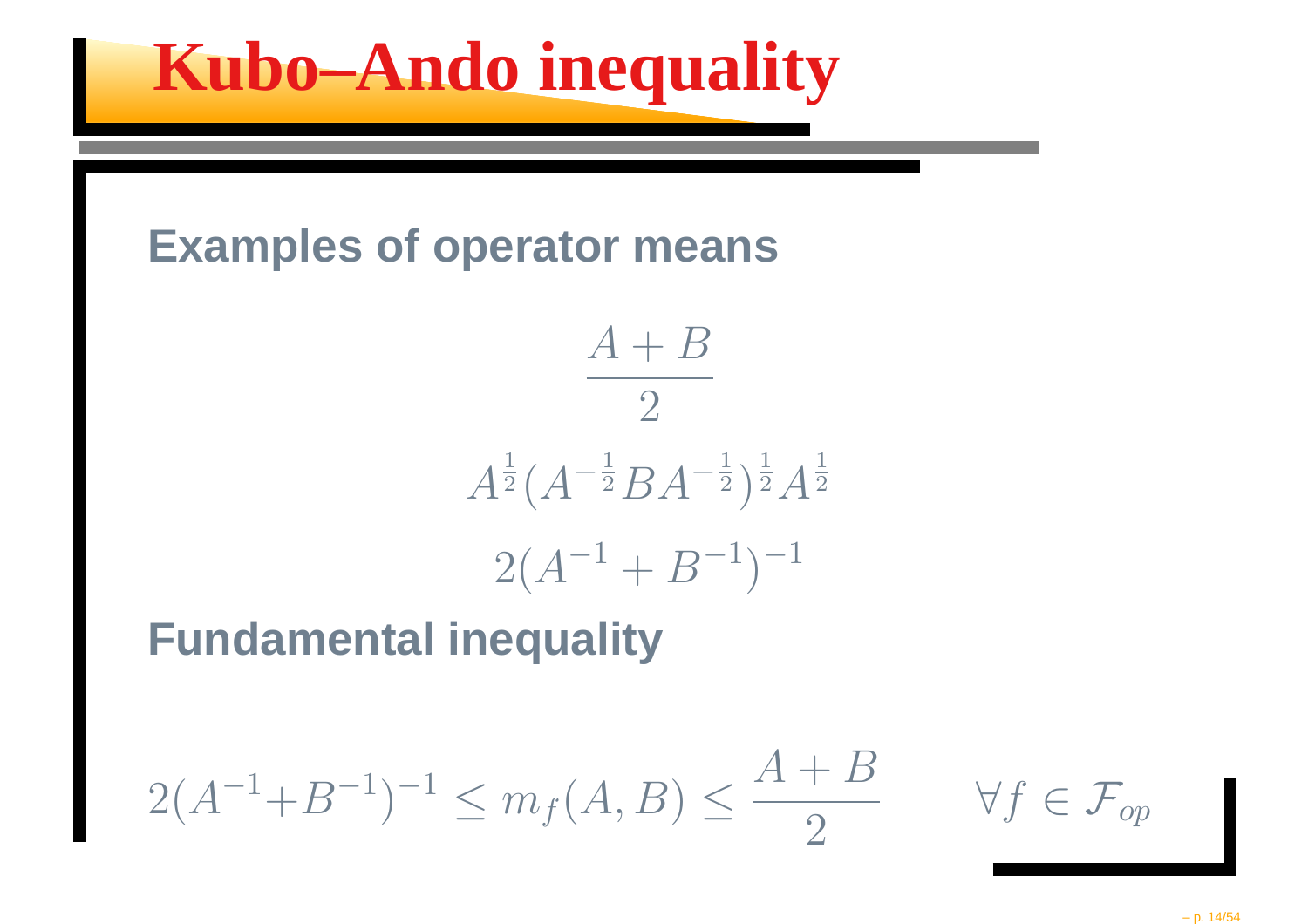#### $X:\Omega\to\mathbb{R}$  real r.v. with a differentiable strictly positive density a positive density  $\rho$

Fisher score

$$
J_{\rho}:=\frac{\rho'}{\rho}\qquad \mathbb{E}_{\rho}(J_{\rho})=0
$$

Fisher information

$$
I_X := I_\rho = \text{Var}_\rho(J_\rho) = \int_\mathbb{R} \frac{(\rho')^2}{\rho}
$$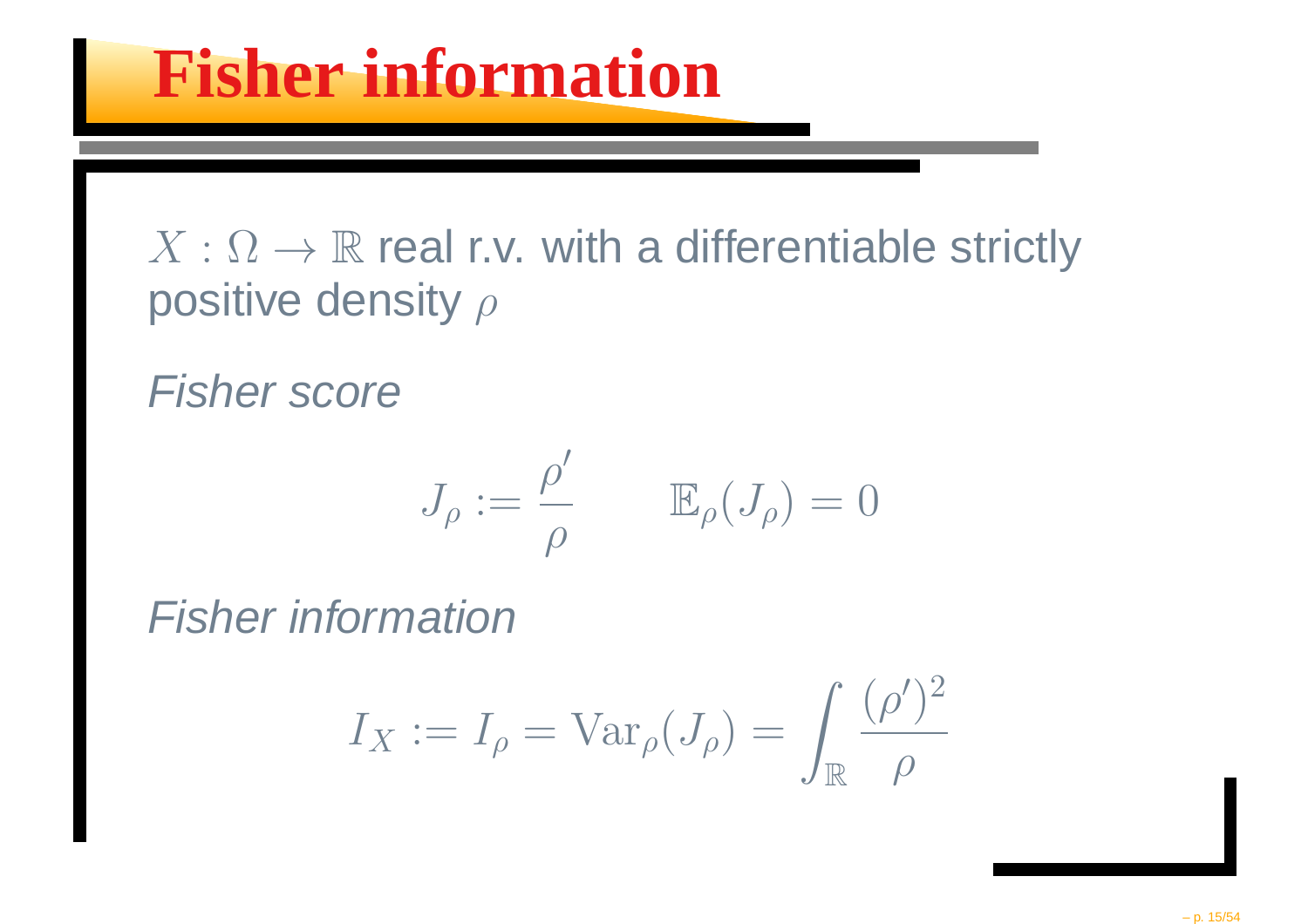M statistical model (set of densities)

 $M$  can be considered as a manifols where the  $M$  can be considered as a manifols where the ρ′ play the role of tangent vectors.

 $I_\rho$  is a Riemannian metric in the sense that

$$
g_{\rho,F}(\rho',\rho'):=\int_{\mathbb{R}}\frac{(\rho')^2}{\rho}=I_\rho
$$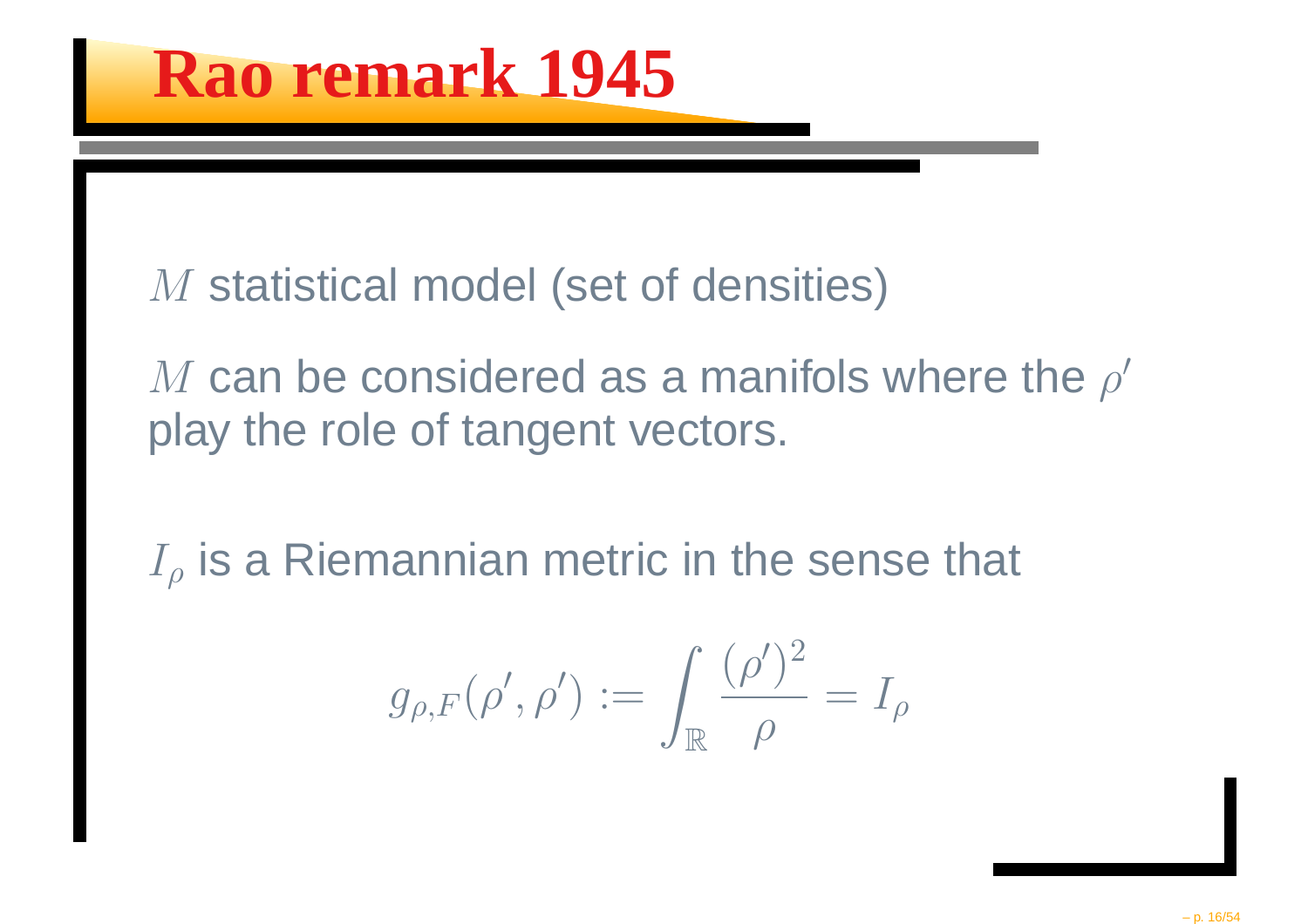### **On the simplex**

$$
\mathcal{P}_n^1 := \{ \rho \in R^n | \sum_i \rho_i = 1, \quad \rho_i > 0 \}.
$$

$$
T\mathcal{P}_n^1 = \{ u \in R^n | \sum_i u_i = 0 \}.
$$

$$
g_{\rho, F}(u, v) := \sum_i \frac{u_i v_i}{\rho_i}
$$

This will be the Fisher-Rao metric Geodesic distance (Bhattacharya):  $d\,$  $\,F$  $(\rho, \sigma) = 2 \arccos \Big($  $\sum_i$ ρ1 2 i σ1 2 $\begin{pmatrix} \frac{1}{2} \\ i \end{pmatrix}$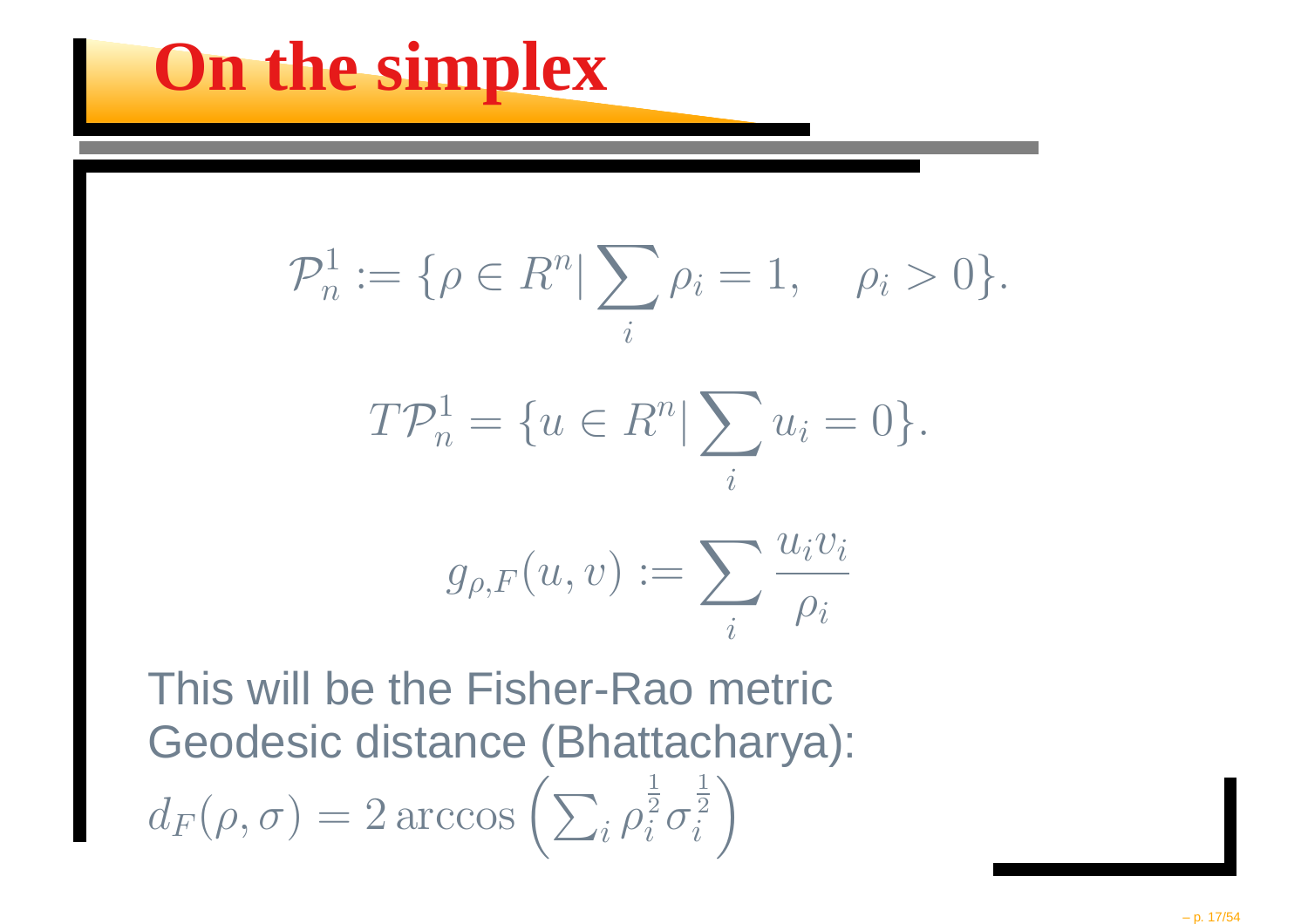### **The link with entropy**

#### i) Hessian of Kullback-Leibler relative entropy

$$
S(\rho,\sigma) := \sum_i \rho_i(\log \rho_i - \log \sigma_i);
$$

$$
-\frac{\partial^2}{\partial t \partial s}S(\rho + tu, \rho + sv)\Big|_{t=s=0}
$$

$$
= \sum_{i=1}^{n} \frac{u_i v_i}{\rho_i + s v_i} \Big|_{t=s=0} = \sum_{i=1}^{n} \frac{u_i v_i}{\rho_i} = g_{\rho, F}(u, v).
$$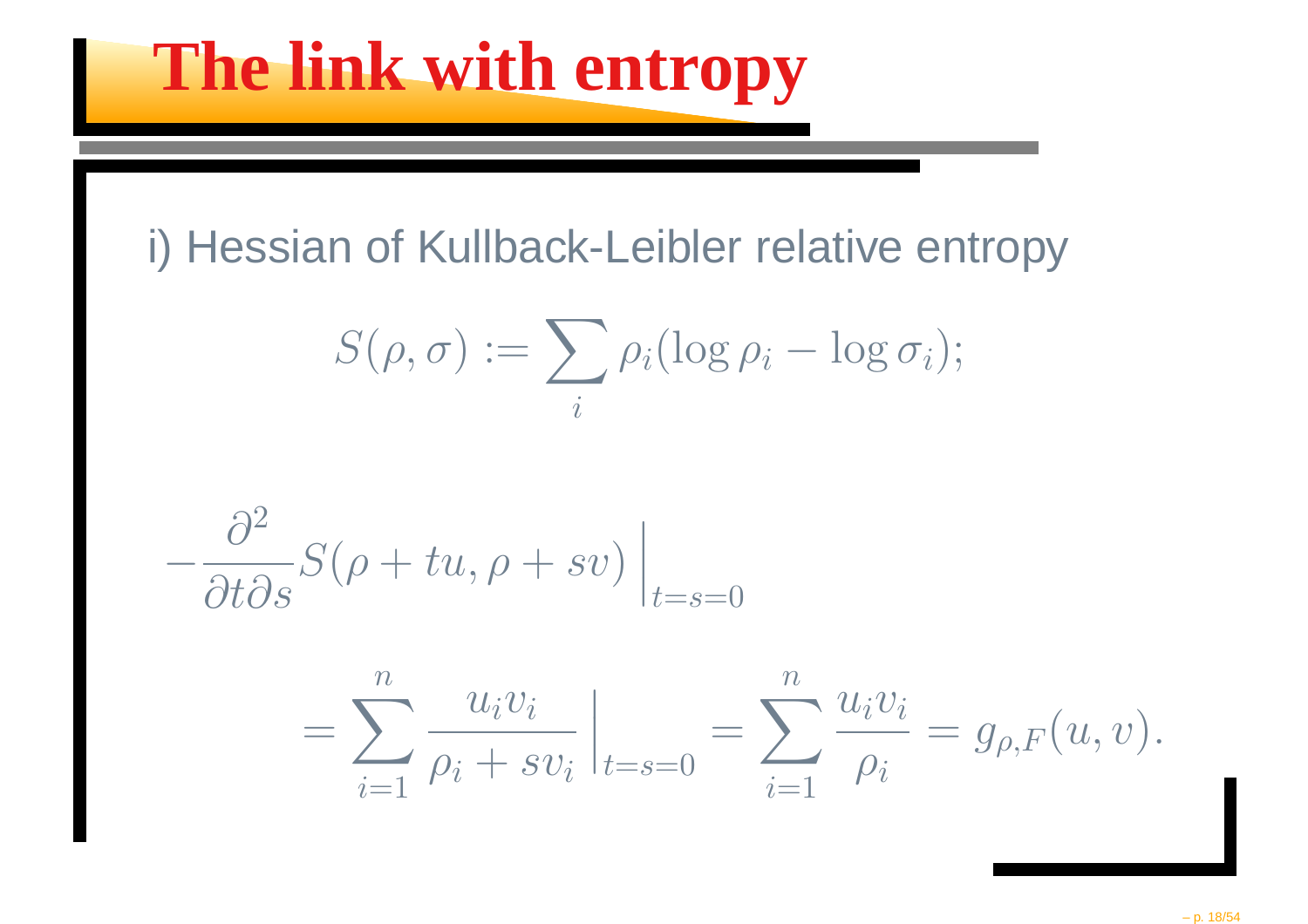### **The link with the sphere**

#### FI as <sup>a</sup> spherical geometry (Rao, Dawid)ii) pull-back of the map

$$
\varphi(\rho) = \varphi(\rho_1, \ldots, \rho_n) = 2(\sqrt{\rho_1}, \ldots, \sqrt{\rho_n})
$$

$$
g_{\rho}^{\varphi}(u,v) = g_{\varphi(\rho)}(D_{\rho}\varphi(u), D_{\rho}\varphi(v))
$$
  
= 
$$
\langle M_{\rho^{-1/2}}(u), M_{\rho^{-1/2}}(v) \rangle
$$
  
= 
$$
\sum_{i=1}^{n} \frac{u_i v_i}{\rho_i} = g_{\rho,F}(u,v).
$$
 (1)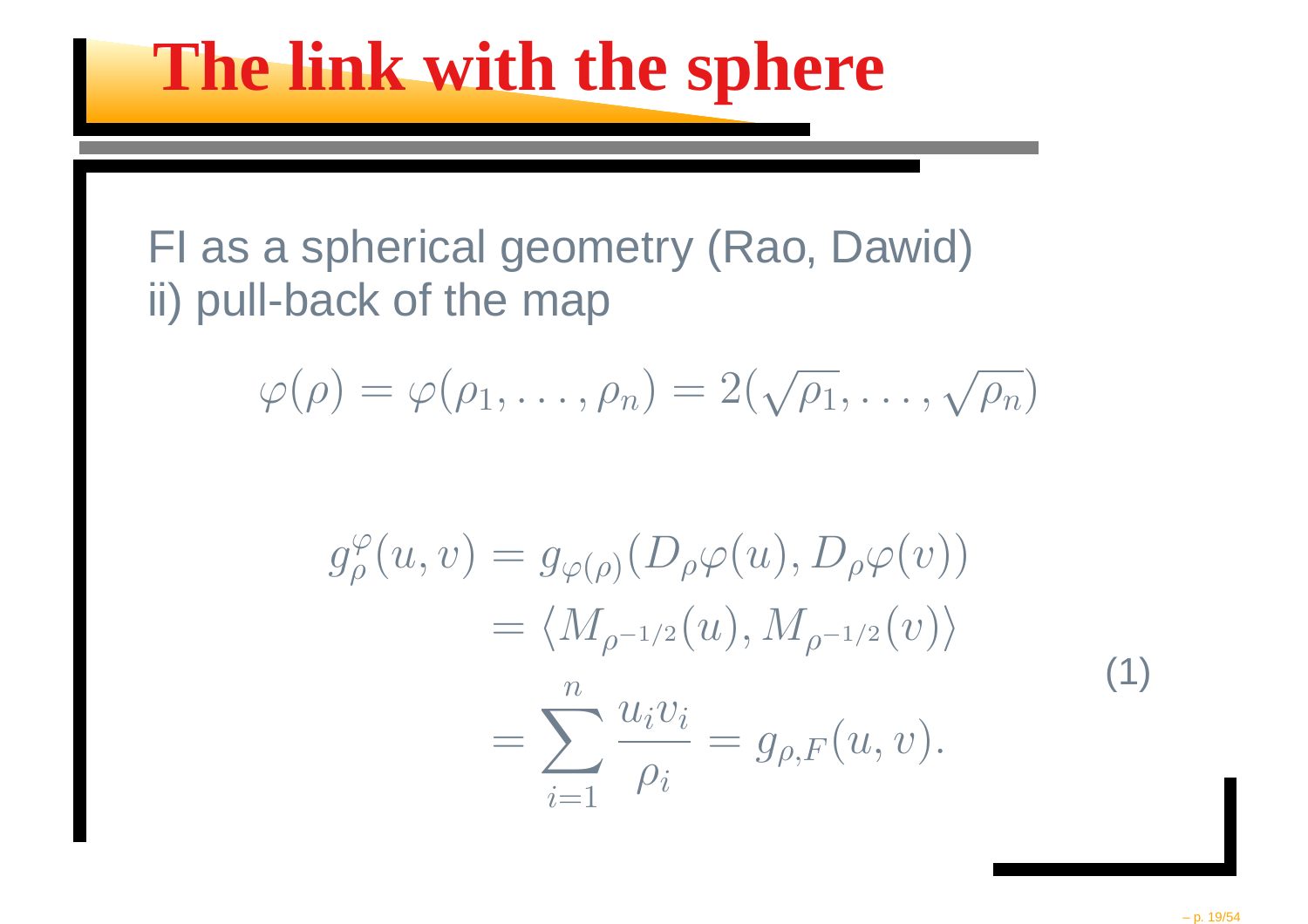### **FI in the quantum case**

#### **Examples of quantum FI**

Hessian of Umegaki relative entropy $\text{Tr}(\rho(\log \rho -$  −→ Bogoliubov-Kubo-Mori metric  $-\log \sigma)$ )

Pull-back of the immersion  $\rho\to2\sqrt{\rho}$ → Wigner-Yanase metric<br>Gibilisco-Isola 2001 IDAOP) **(Gibilisco-Isola 2001 IDAQP)**

Question: into the quantum realm do we haveonly <sup>a</sup> "zoo" of examples of FI?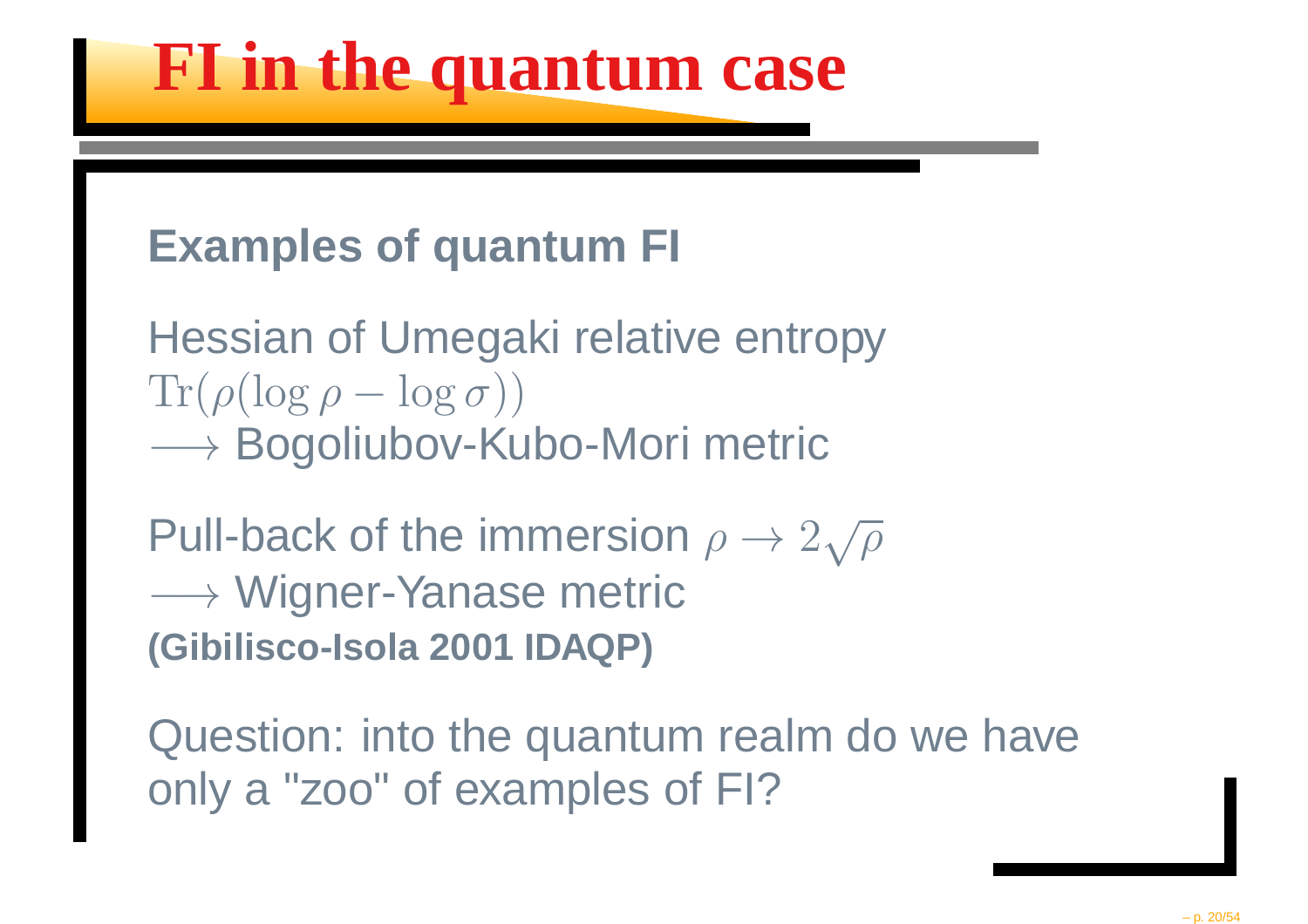Can we have <sup>a</sup> unified quantum approach? Yes using the classical **Chentsov theorem**. On the simplex  $\mathcal{P}^1_n$  only Riemannian metric contracting under an $\, n \,$  $\mathcal{F}_n^1$  the Fisher information is the arbitrary coarse graining  $T,$  namely for any tangent vector  $X$  at the point ρ $\rho$  we have

$$
g_{T(\rho)}^m(TX,TX)\leq g_\rho^n(X,X)
$$

#### **Remark**

 Coarse graining <sup>=</sup> stochastic map <sup>=</sup> linear, positive, trace preserving.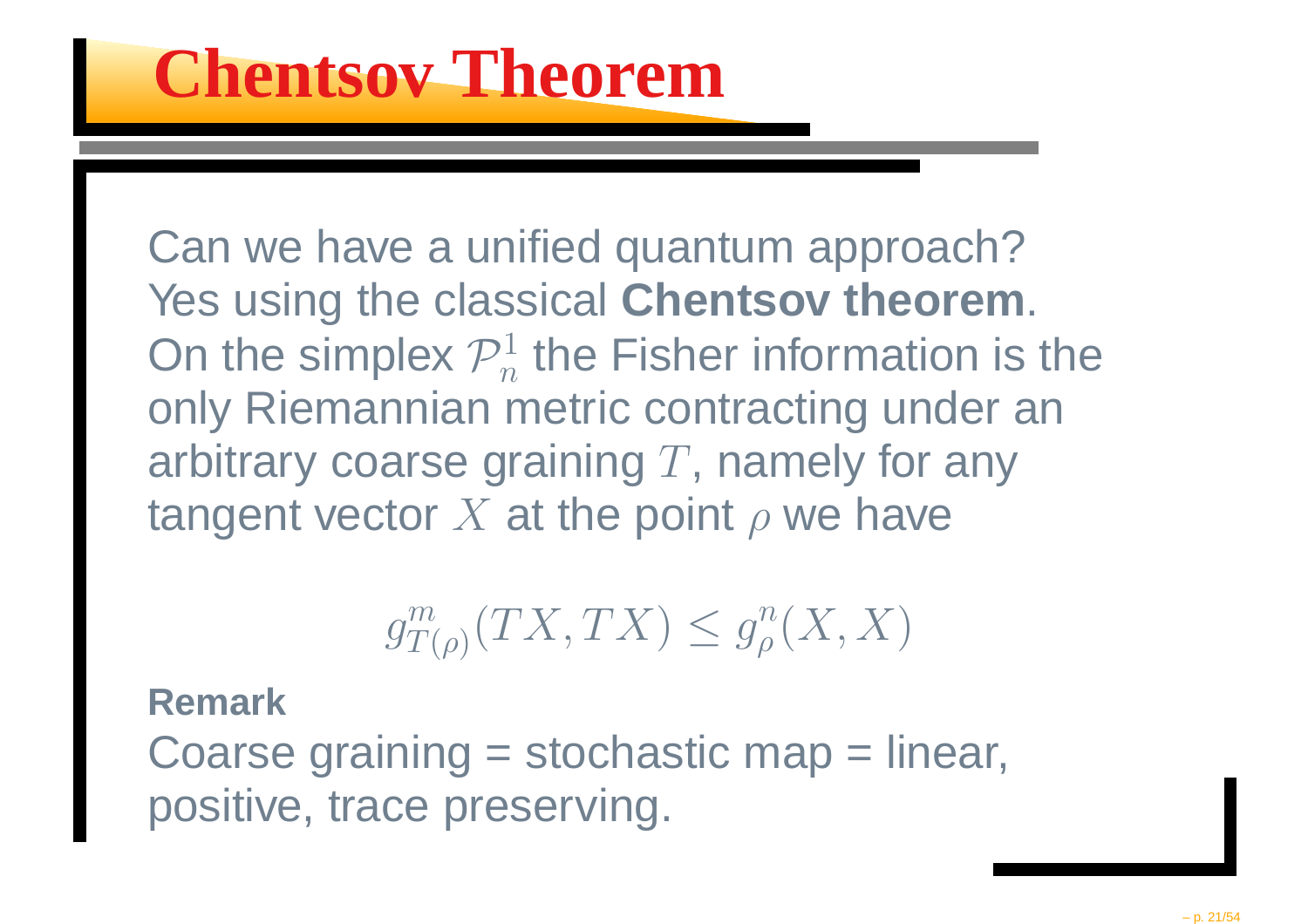## **Monotone metrics (or QFI)**

#### $D^1$  $\, n \,$  $\bar{n}:=$  $\{\rho \in M_n | \text{Tr}(\rho) = 1 \quad \rho > 0\}$ == faithful states

#### **Definition**

 A quantum Fisher information is <sup>a</sup> Riemaniannmetric on  $D_n^1$ **Nrc**  $\, n \,$  $\frac{1}{n}$  contracting under an arbitrary coarse graining  $T,$  namely

#### $g\$  $\,m$  $_{T(\rho)}^{m}(TA,TA)\leq g$  $\, n \,$  $_{\rho}^{n}(A,A).$

(quantum) coarse graining <sup>=</sup> linear, (completely)positive, trace preserving map.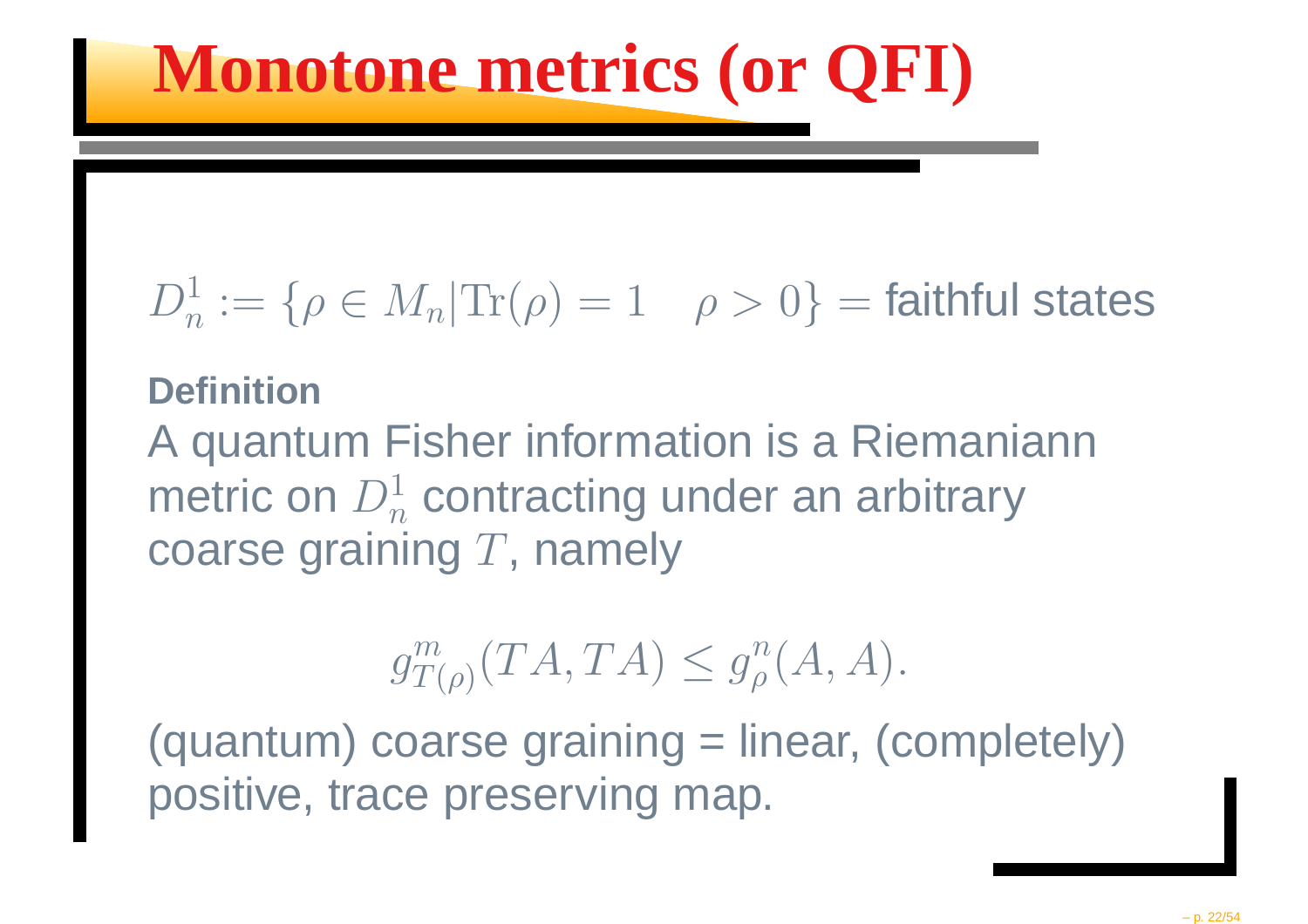$$
L_{\rho}(A) := \rho A \qquad R_{\rho}(A) := A\rho
$$

#### **Petz theorem**

There is bijection among quantum Fisher information and operator monotone functionsgiven by the formula

$$
\langle A, B \rangle_{\rho, f} := \text{Tr}(A \cdot m_f(L_\rho, R_\rho)^{-1}(B)).
$$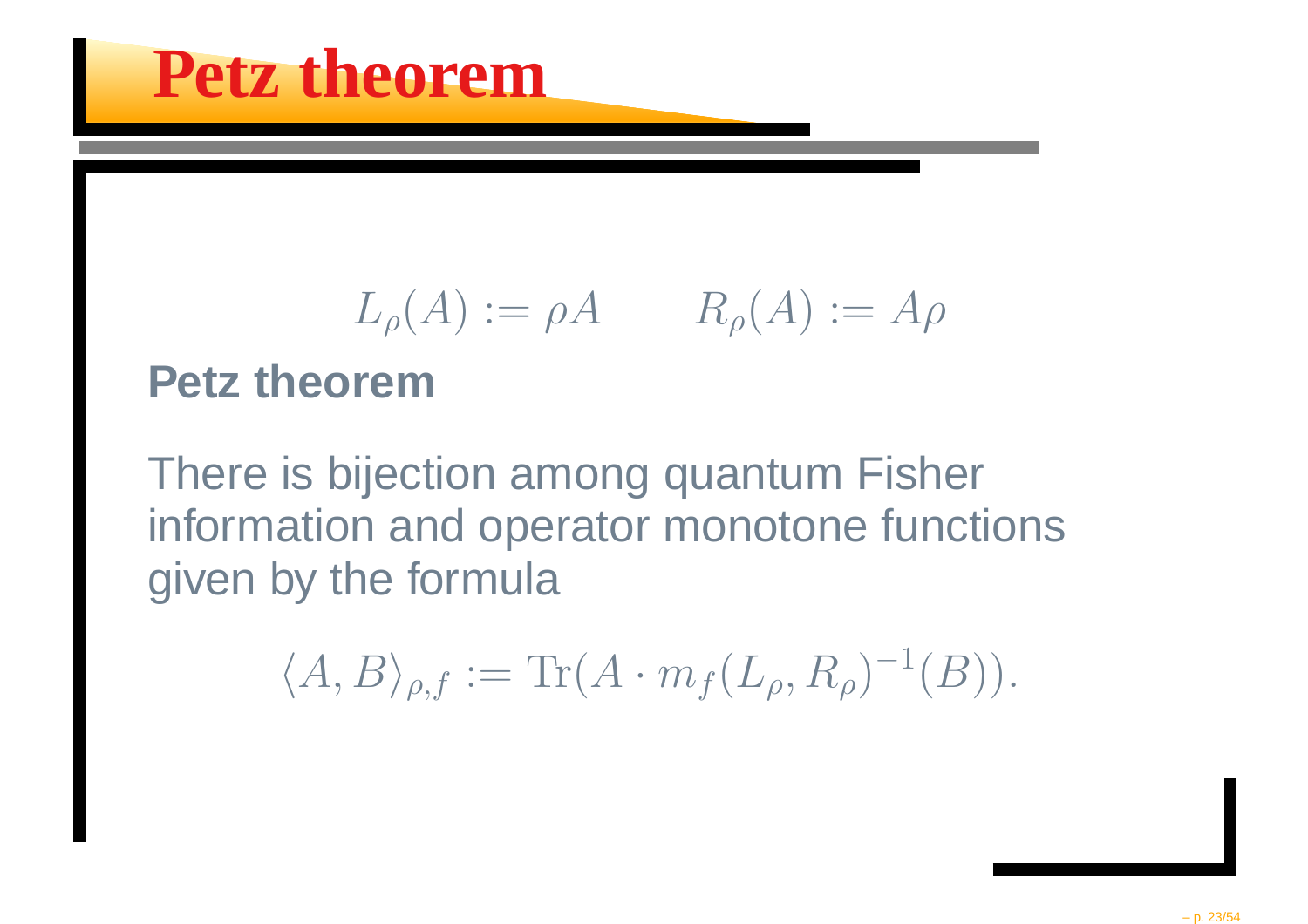### **Summary**

#### Kubo-Ando-Petz

$$
f
$$
  
\n
$$
\uparrow
$$
  
\n
$$
m_f(A, B) := A^{\frac{1}{2}} f(A^{-\frac{1}{2}} B A^{-\frac{1}{2}}) A^{\frac{1}{2}}.
$$
  
\n
$$
\updownarrow
$$
  
\n
$$
\langle A, B \rangle_{\rho, f} := \text{Tr}(A \cdot m_f(L_\rho, R_\rho)^{-1}(B)).
$$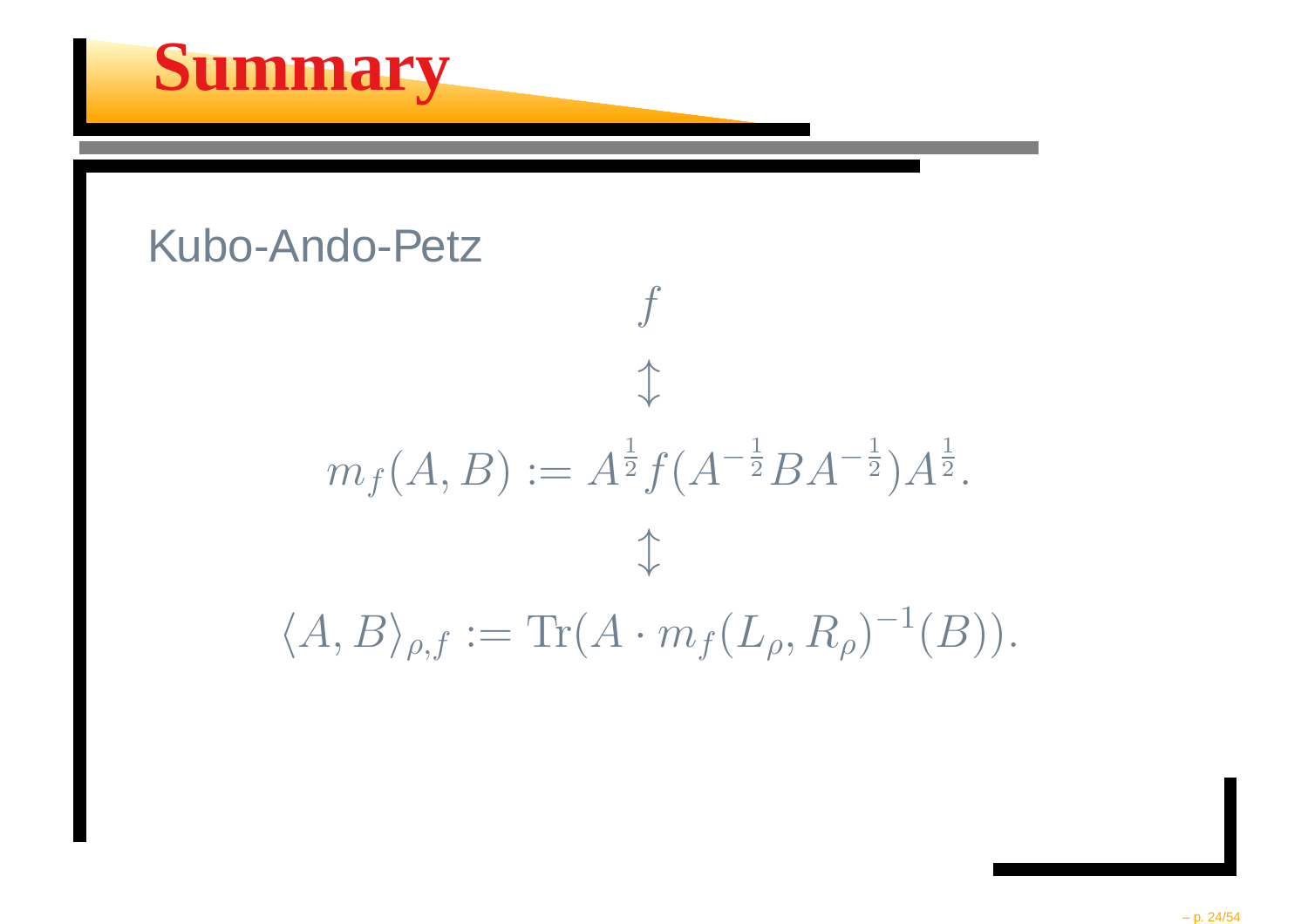### **Decomposition of tangent space I**

$$
T_{\rho}\mathcal{D}_n^1 = \{A \in M_{n,sa}| A = A^*, \quad \text{Tr}(A) = 0\}.
$$

$$
T_{\rho}\mathcal{D}_n^1=(T_{\rho}\mathcal{D}_n^1)^c\oplus (T_{\rho}\mathcal{D}_n^1)^o
$$

#### where

$$
(T_{\rho}\mathcal{D}_n^1)^c := \{ A \in T_{\rho}\mathcal{D}_n^1 | \quad [\rho, A] = 0 \quad \}
$$

 $(T_{\rho}\mathcal{D}_n^1$  $\binom{1}{n}$ O  $\dot{=}$  $=$  orth. compl. of  $(T_{\rho}\mathcal{D}_{n}^{1}% )(\theta)=(T_{\rho}\mathcal{D}_{n}^{1}(\theta))$  $_n^1)^c$  resp. to H-S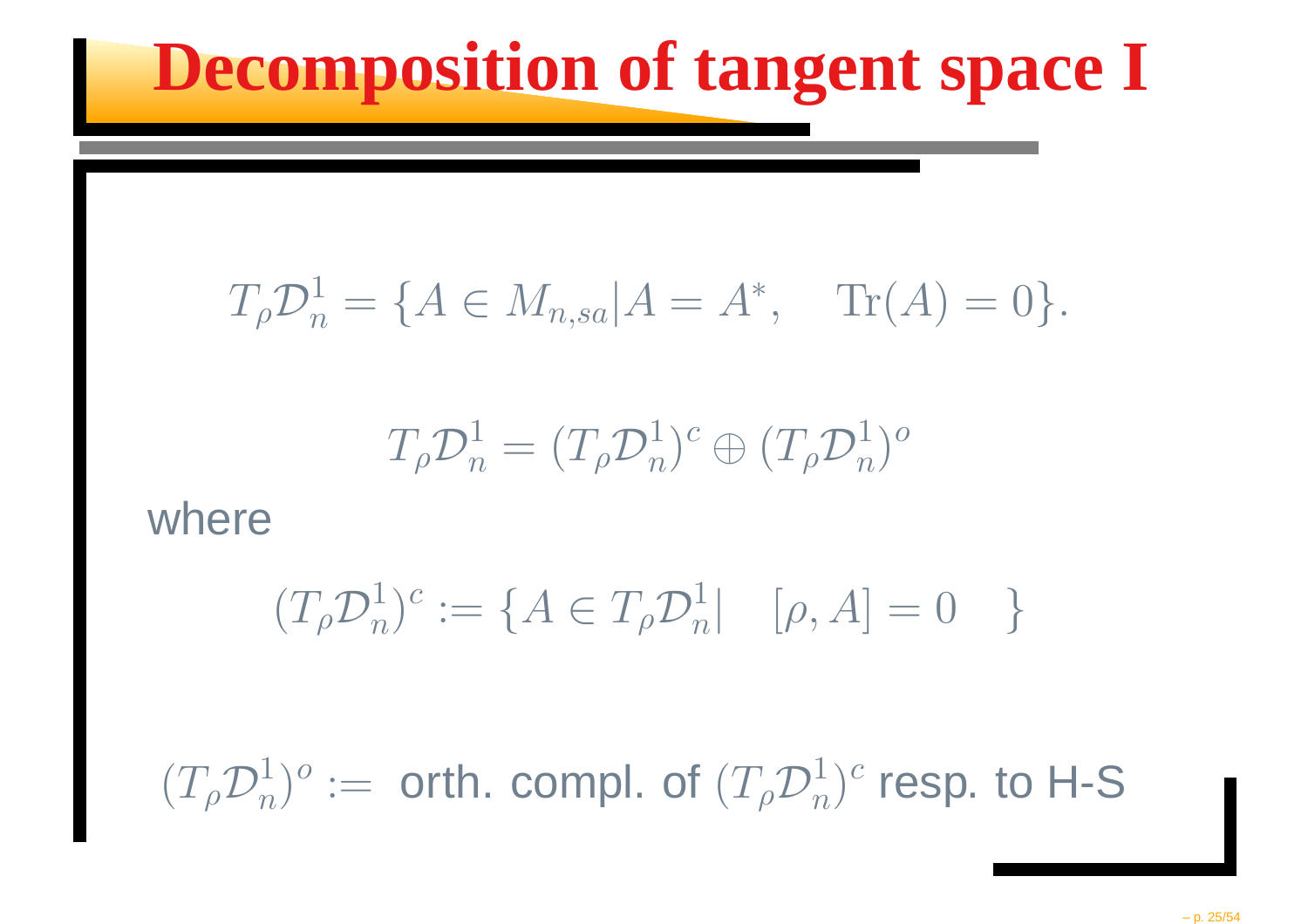## **Decomposition of tangent space II**

For each QFI and for each  $A\in(T_{\rho}\mathcal{D}_{n}^{1}$  $_n^1)^c$  one has

$$
\langle A, A \rangle_{\rho, f} = \text{Tr}(\rho^{-1} A^2).
$$

To evaluate <sup>a</sup> QFI one has just to know what happens for  $(T_{\rho}\mathcal{D}_{n}^{1}% )(\theta)$  $_n^1)^o$  whose typical element has the form

$$
i[\rho,A] \qquad \qquad A \text{ s.a.}
$$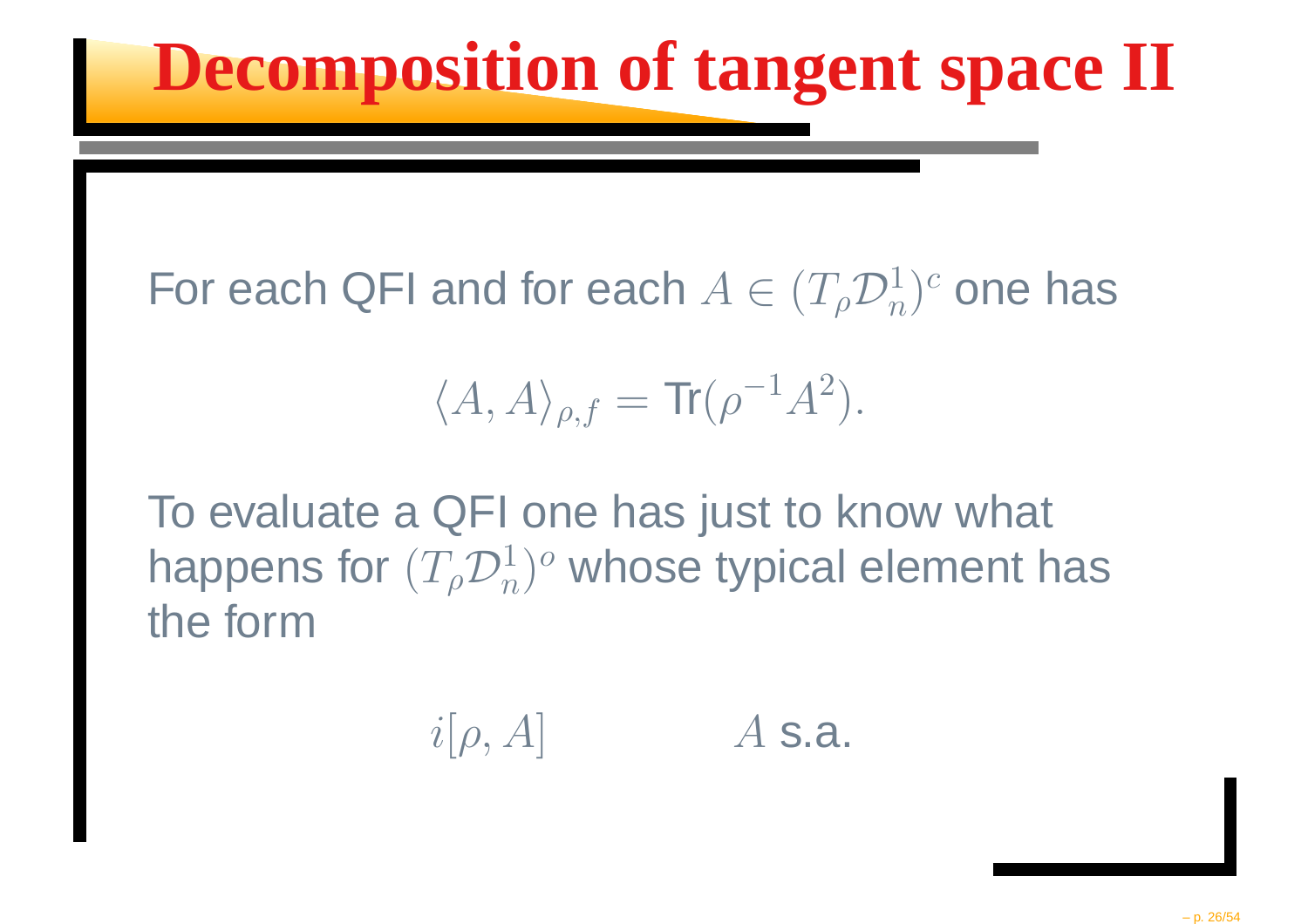## **Regular and non-regular QFI**

$$
\mathcal{F}_{op} := \{ f \text{ op. mon.} | f(1) = 1, \quad tf(t^{-1}) = f(t) \}
$$

$$
\mathcal{F}_{op}^r := \{ f \in \mathcal{F}_{op} | f(0) := \lim_{t \to 0} f(t) > 0 \}
$$

$$
\mathcal{F}_{op}^n := \{ f \in \mathcal{F}_{op} | f(0) = 0 \}
$$

$$
\mathcal{F}_{op}=\mathcal{F}^r_{op}\dot{\cup}\mathcal{F}^n_{op}
$$

**Why is this decomposition relevant?**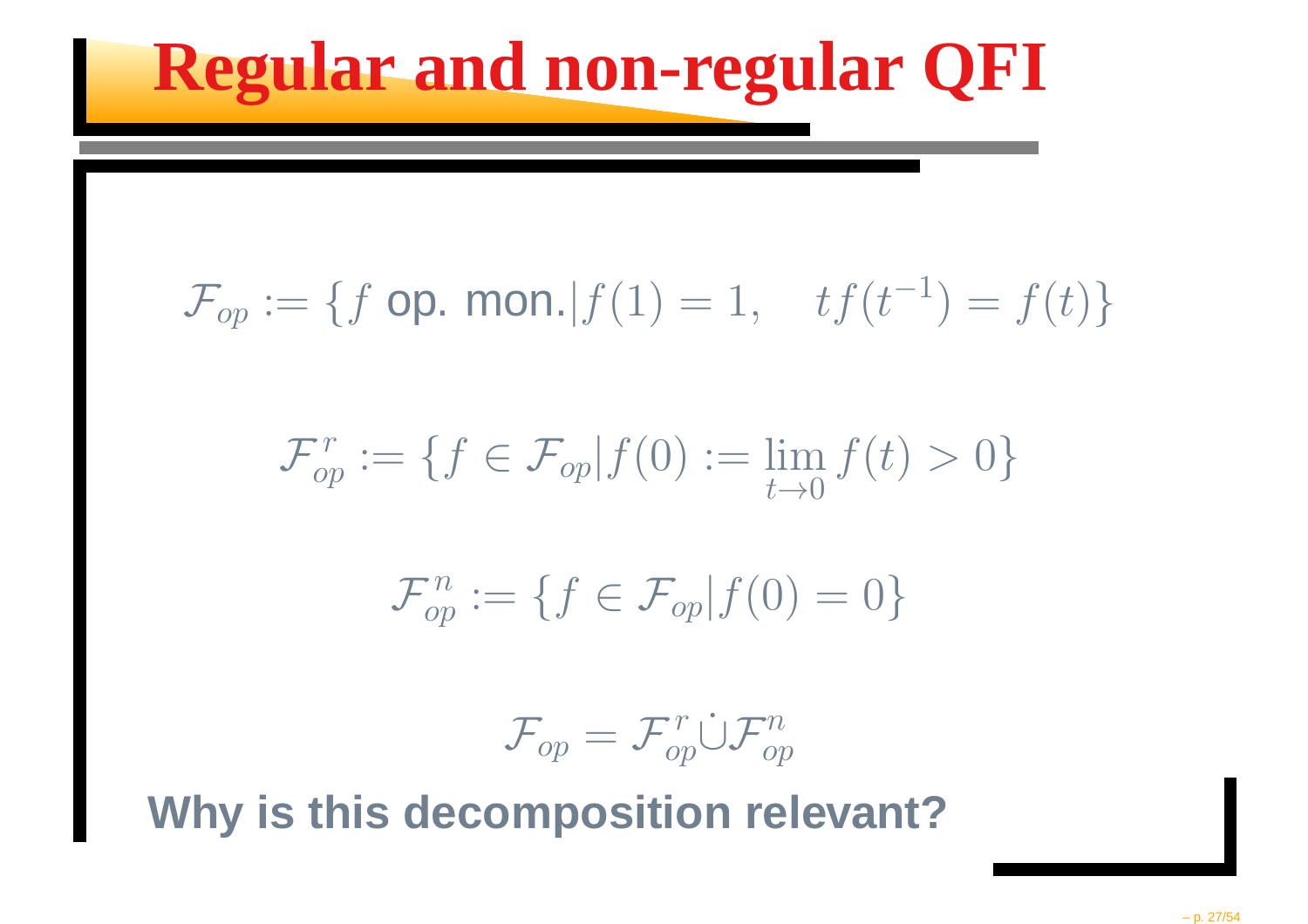### **Riemannian metrics on the sphere**

$$
B_3 := \{(x, y, z) \in R^3 | x^2 + y^2 + z^2 \le 1 \}
$$
  
\n
$$
S_2 := \overline{B}_3 \qquad 0 := (0, 0, 0)
$$
  
\n
$$
\mathcal{M} := B_3 / (S_2 \cup \{0\})
$$
  
\n6 **fiber bundle over** S with projection

 $\mathcal M$  is a fiber bundle over  $S_2$  $\rm _2$  with projection

$$
\pi: \mathcal{M} \to S_2
$$

$$
\pi(x, y, z) := \frac{1}{\sqrt{x^2 + y^2 + z^2}} (x, y, z)
$$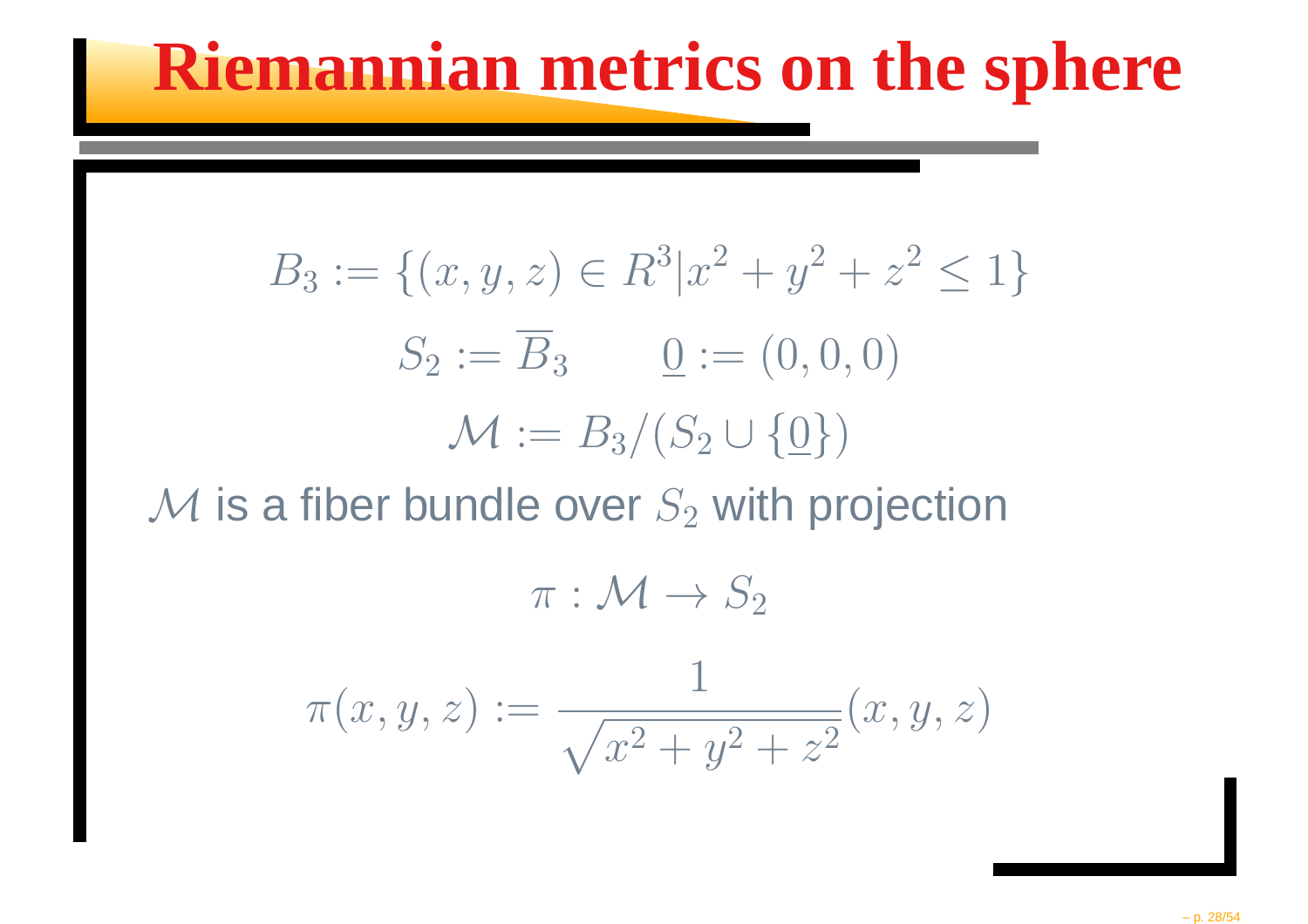### **Riem. metrics on the sphere II**

$$
M \ni D_n \to \rho \in S_2
$$
 *radially* iff  

$$
\pi(D_n) = \rho \quad \forall n \text{ and } \lim D_n = \rho
$$
 **Differential**

 $T\pi: T\mathcal{M} \rightarrow TS_2$ 2

Horizontal-Vertical decomposition

 $T_D\mathcal{M}=\mathrm{Ker}(T_D\pi)\oplus H_D$ 

 $H_D\,$ = $=$  horizontal tangent vectors at the point  $D$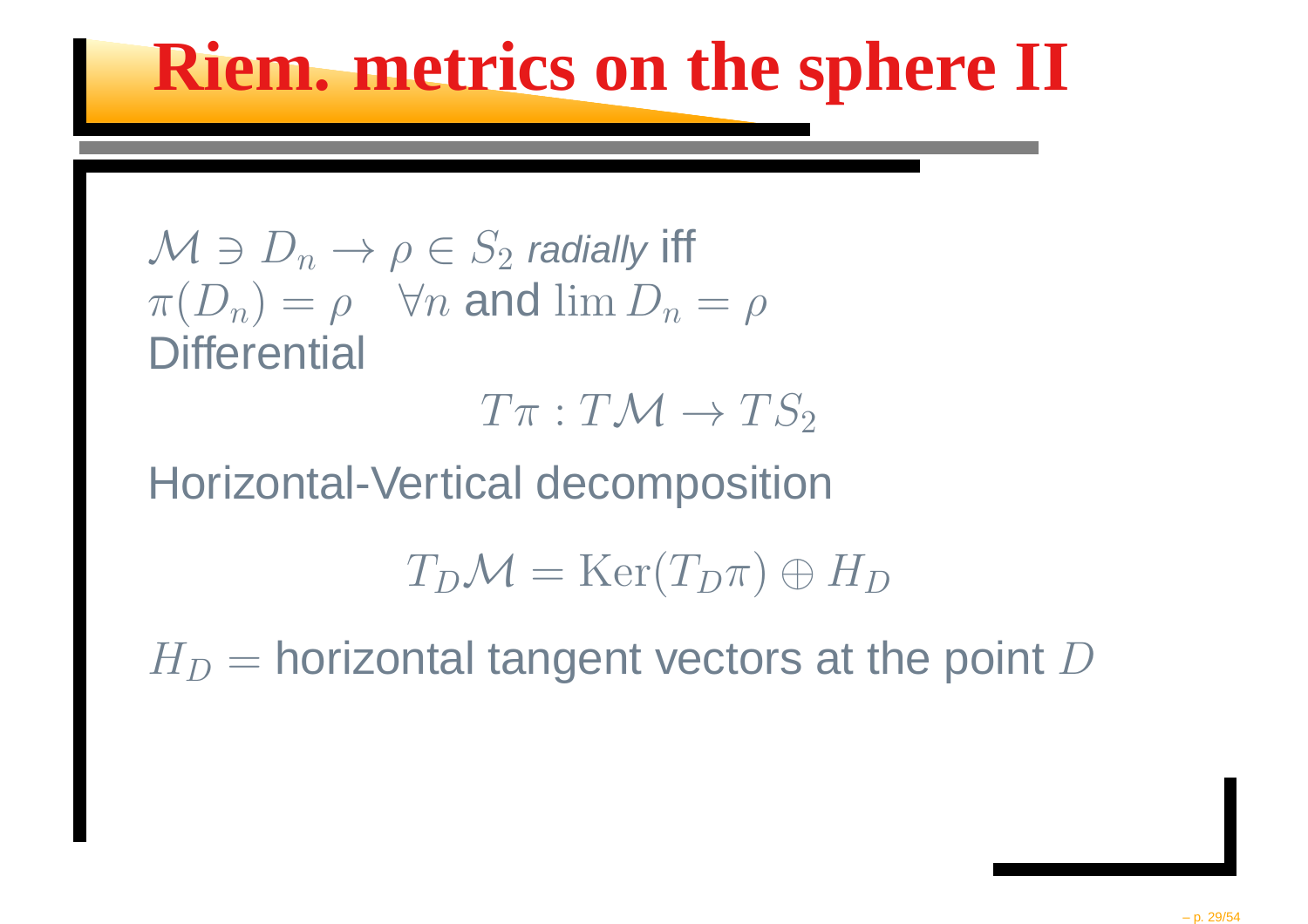### **Riem. metrics on the sphere III**

#### **Restriction**

$$
T_D \pi = H_D \to T_\rho S_2
$$

is a linear isomorphism between  $H_D$  and  $T_\rho S_2$ (where  $\rho=T(D)$ ).

We may "lift" tangent vectors  $u,v\in T_\rho S_2$  $\frac{1}{2}$  to  $u_D, v_D \in T_D \mathcal{M}.$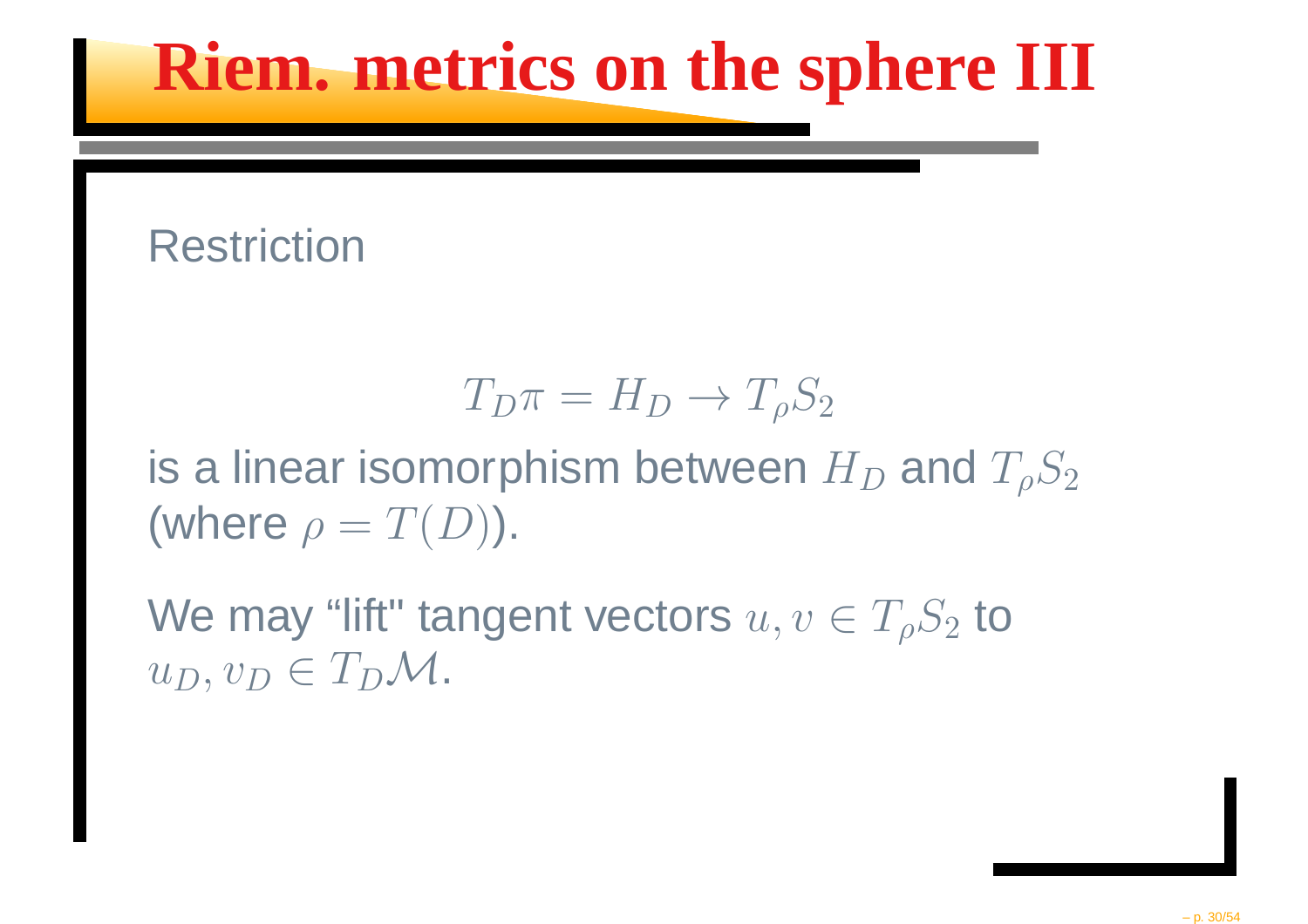#### **Radial extensions**

Suppose we have: i) a Riemannian metric  $g(\cdot,\cdot)$  on  $\mathcal M;$ ii) a Riemannian metric  $h(\cdot,\cdot)$  on  $S_2.$ 

 $h$  is the *radial extension* of  $g$  if

$$
D_n \to \rho \quad \text{radially}
$$
  

$$
\Downarrow
$$
  

$$
g(u_{D_n}, v_{D_n}) \to k(u, v)
$$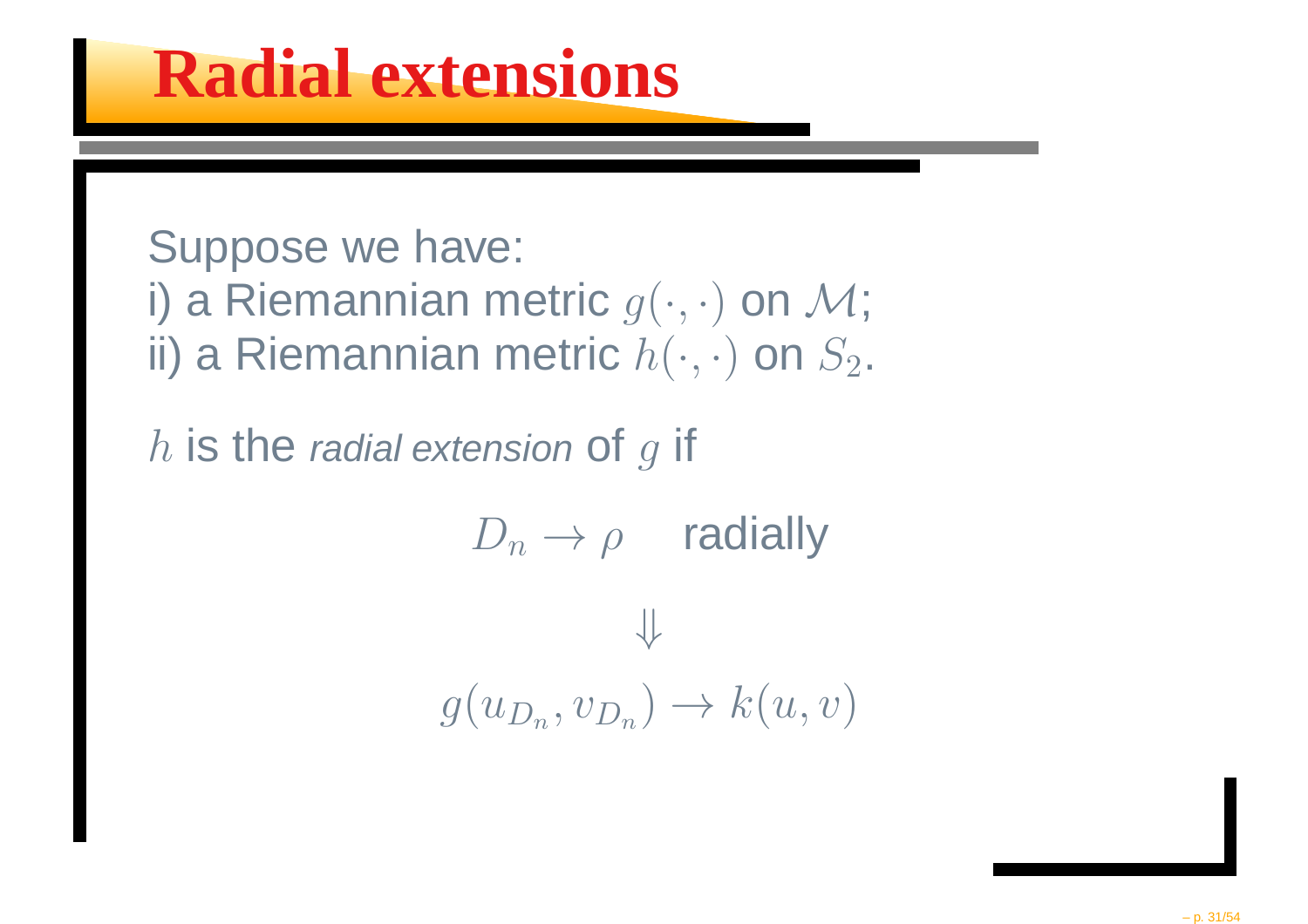$2\times 2$  matrices,  $I$  identity,  $\sigma_1, \sigma_2, \sigma_3$  $_3$  Pauli matrices

$$
\sigma_1 = \begin{pmatrix} 0 & 1 \\ 1 & 0 \end{pmatrix}, \quad \sigma_2 = \begin{pmatrix} 0 & -i \\ i & 0 \end{pmatrix}, \quad \sigma_3 = \begin{pmatrix} 1 & 0 \\ 0 & -1 \end{pmatrix},
$$

Stokes parametrization of qubits

$$
\rho = \frac{1}{2} (I + \langle (x, y, z), (\sigma_1, \sigma_2, \sigma_3) \rangle)
$$

$$
x^2 + y^2 + z^2 \le 1
$$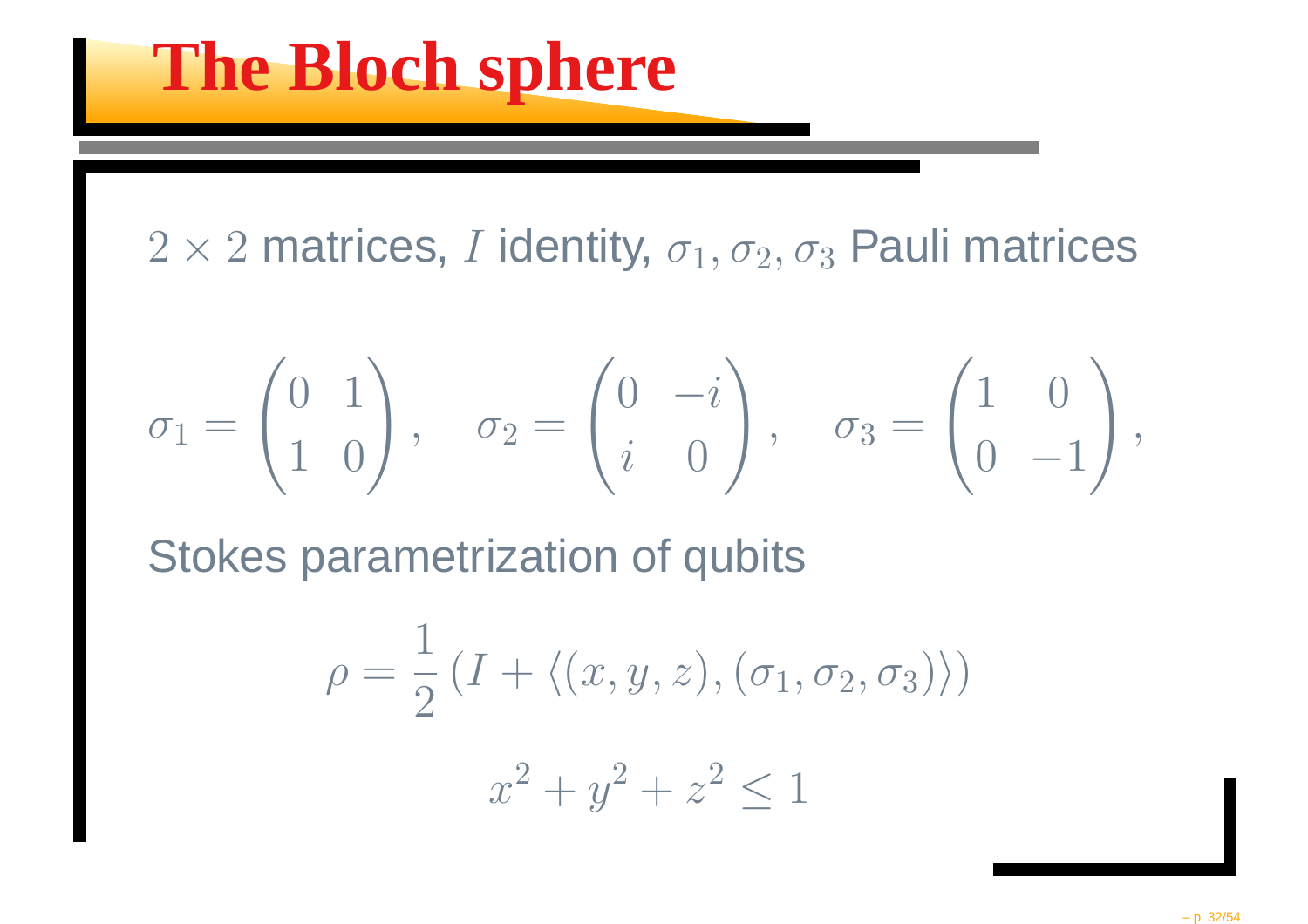Pure states  $\rightarrow x$ ヽ∔⌒・ 2 $^2+y$ 2 $z^2+z$ Faithful mixed states  $\rightarrow x$ 2 $\bar{ }$  = 1 (the sphere  $S_2$ )  $\sim$ 2 $^2+y$ 2 $z^2+z$ 2 $^2 < 1$ (manifold  $\mathcal M$  plus the origin)<br>Theorem

#### **Theorem**

If  $\langle \cdot, \cdot \rangle_{FS}$  denotes the standard Riemannian metric on the sphere  $S_2$  $\langle\cdot,\cdot\rangle_{\rho,f}$  has a radial extension iff it is regular. The  $\gamma_2$  (pure states), then a QFI extension is given by

$$
\frac{1}{2f(0)}\langle \cdot,\cdot\rangle_{FS}
$$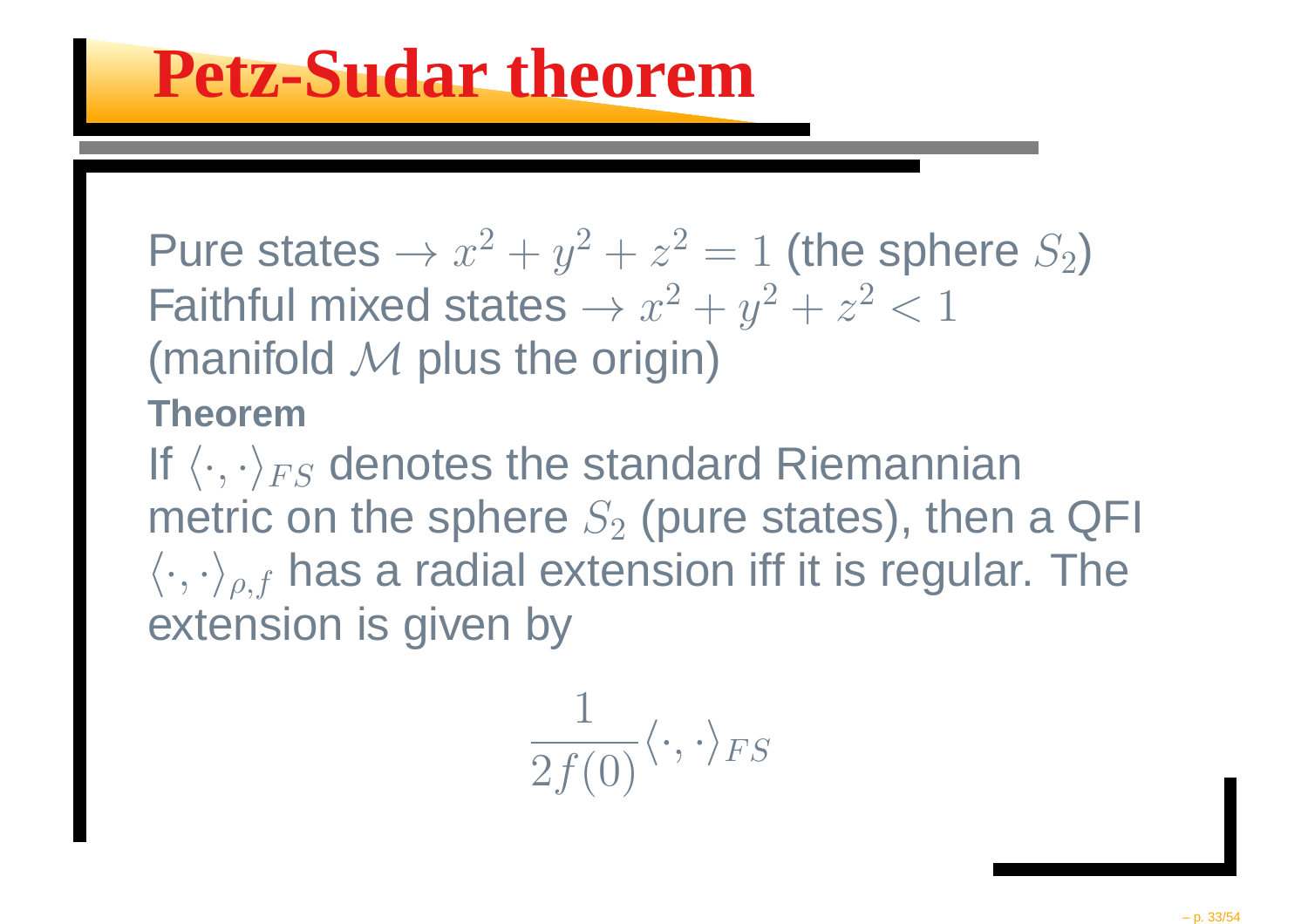### **General P-S theorem**

#### **Remark**

True in general using the Fubini–Study metric on the projective space  ${\mathbb C}P^n$ .

More delicate because for  $n > 2$ : extreme boundary (pure states)  $\neq$  topological<br>boundary (determal) boundary ( ${\rm det}\rho$  $\rho = 0$ ).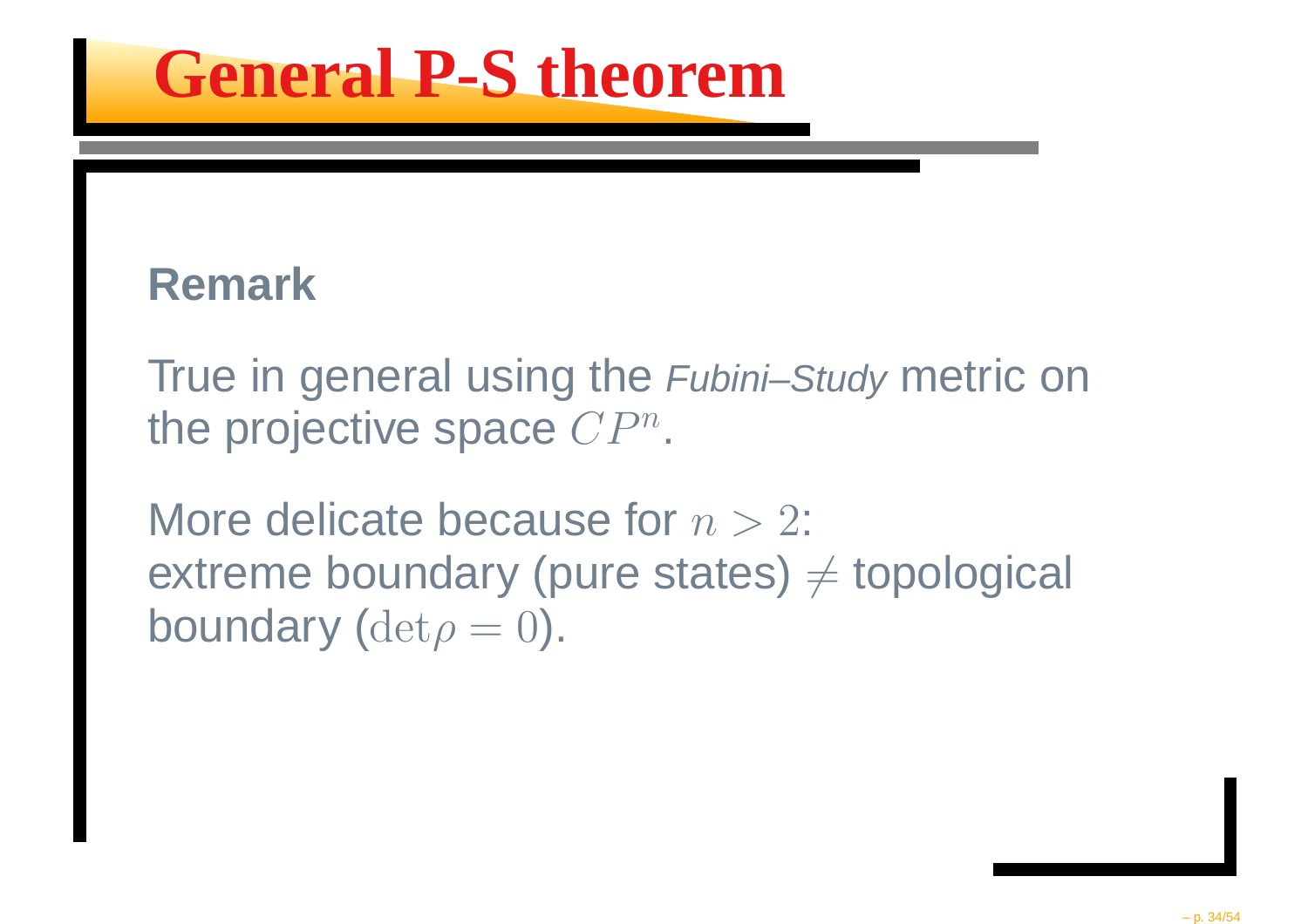

$$
\tilde{f}(x) := \frac{1}{2} \left[ (x+1) - (x-1)^2 \frac{f(0)}{f(x)} \right]
$$

#### **Theorem** $f \in \mathcal{F}_{op}^r$  $C^r_{op}$  ( $f$  is a regular n. s. o. m. function)

 $\tilde{f}\in\mathcal{F}_{op}^n$  $C^n_{op}$  ( $\tilde{f}$  is a non-regular n. s. o. m. function)

⇓

Moreover  $f\rightarrow$  $\tilde{f}$  is bijection. Gibilisco-Imparato-Isola-Hansen (a different proof also from Petz-Szabo)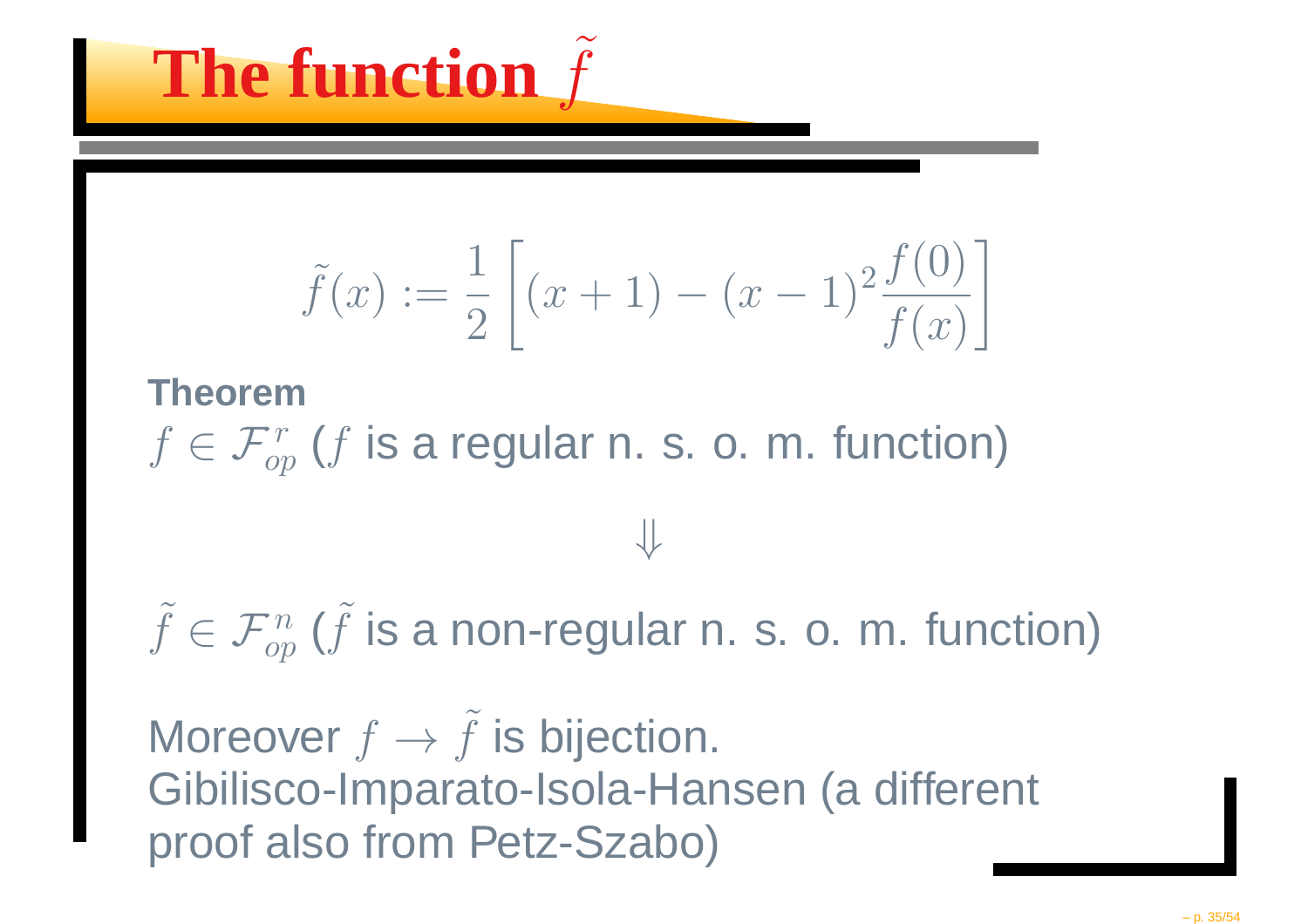### **Regular and non-regular means**

$$
f \rightarrow f
$$

˜

$$
m_f~\rightarrow~m_{\tilde{f}}
$$

**Examples**

$$
\frac{x+y}{2} \to \frac{2}{\frac{1}{x} + \frac{1}{y}}
$$

$$
\left(\frac{\sqrt{x} + \sqrt{y}}{2}\right)^2 \to \sqrt{xy}
$$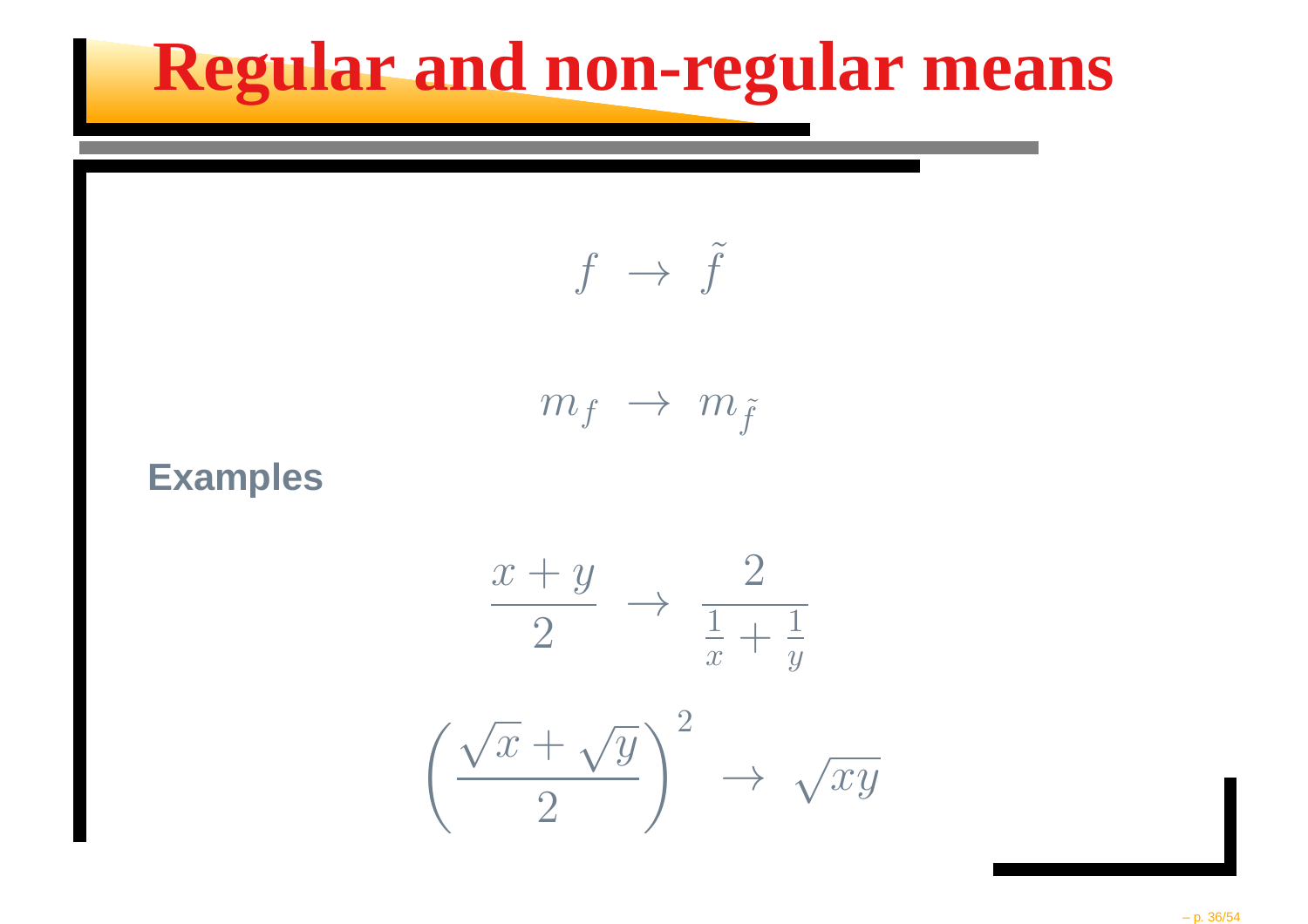### **Classical and quantum covariance**

#### Classical covariance

$$
Cov_p(X, Y) := \mathbb{E}_p(XY) - \mathbb{E}_p(X)\mathbb{E}_p(Y).
$$
  
Quantum covariance  $(A_0 := A - \text{Tr}(\rho A) \cdot I)$ 

$$
Cov_{\rho}(A, B) := \frac{1}{2} \text{Tr}(\rho (AB + BA)) - \text{Tr}(\rho A) \cdot \text{Tr}(\rho B) =
$$

$$
= \text{Tr}\left[\left(\frac{L_{\rho} + R_{\rho}}{2}\right) (A_0) B_0\right].
$$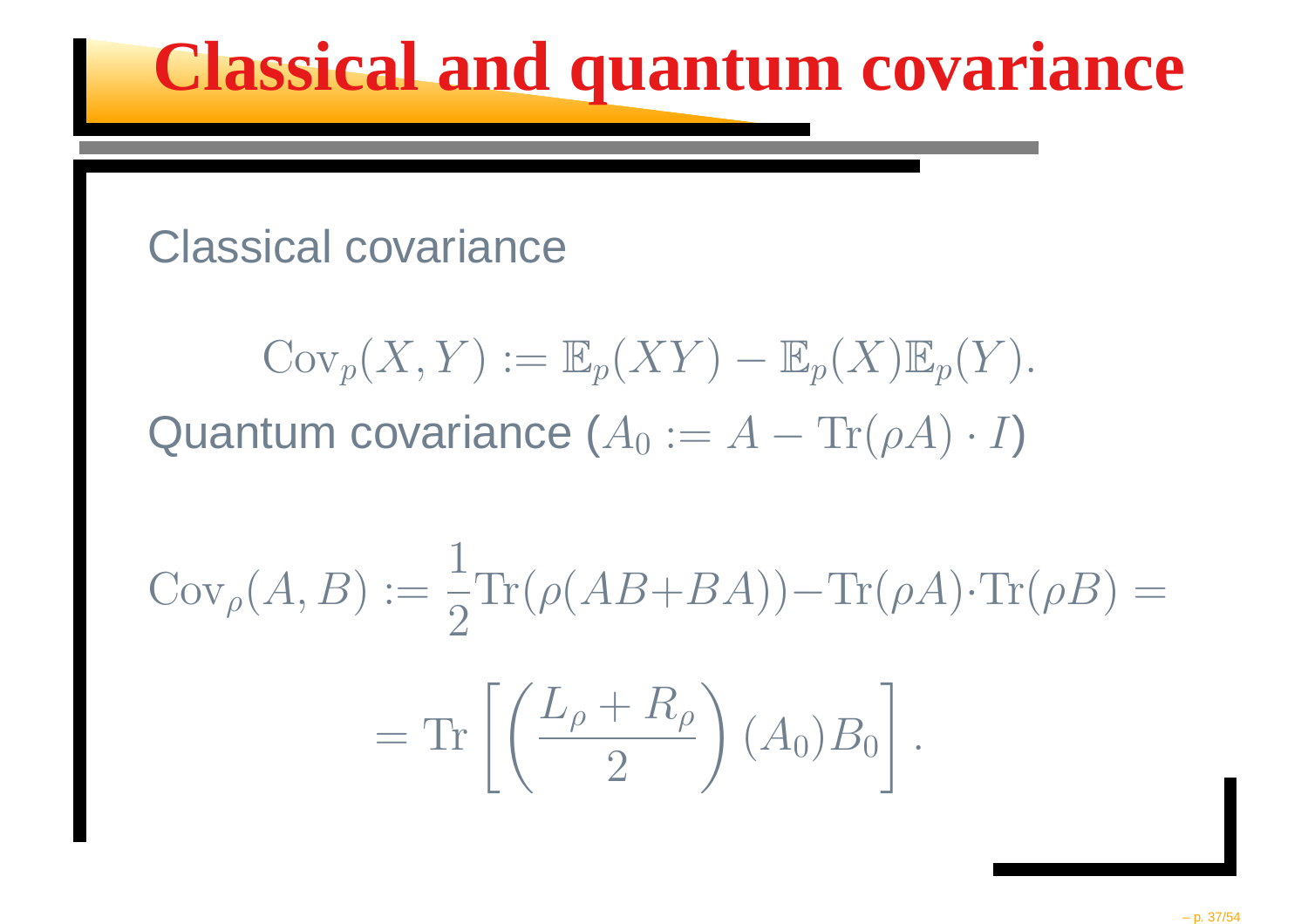g**-Covariance**

To each operator monotone  $g \in \mathcal{F}_{op}$  one<br>easesiste the masses  $\mu$ associate the means  $m_g(\cdot,\cdot)$ .

Define the  $g$ -covariance as

$$
\mathrm{Cov}_\rho^g(A,B) := \mathrm{Tr}(m_g(L_\rho,R_\rho)(A_0)B_0)
$$

Remark: in <sup>a</sup> commuting setting all the $g$ -covariances coincide with the classical covariance.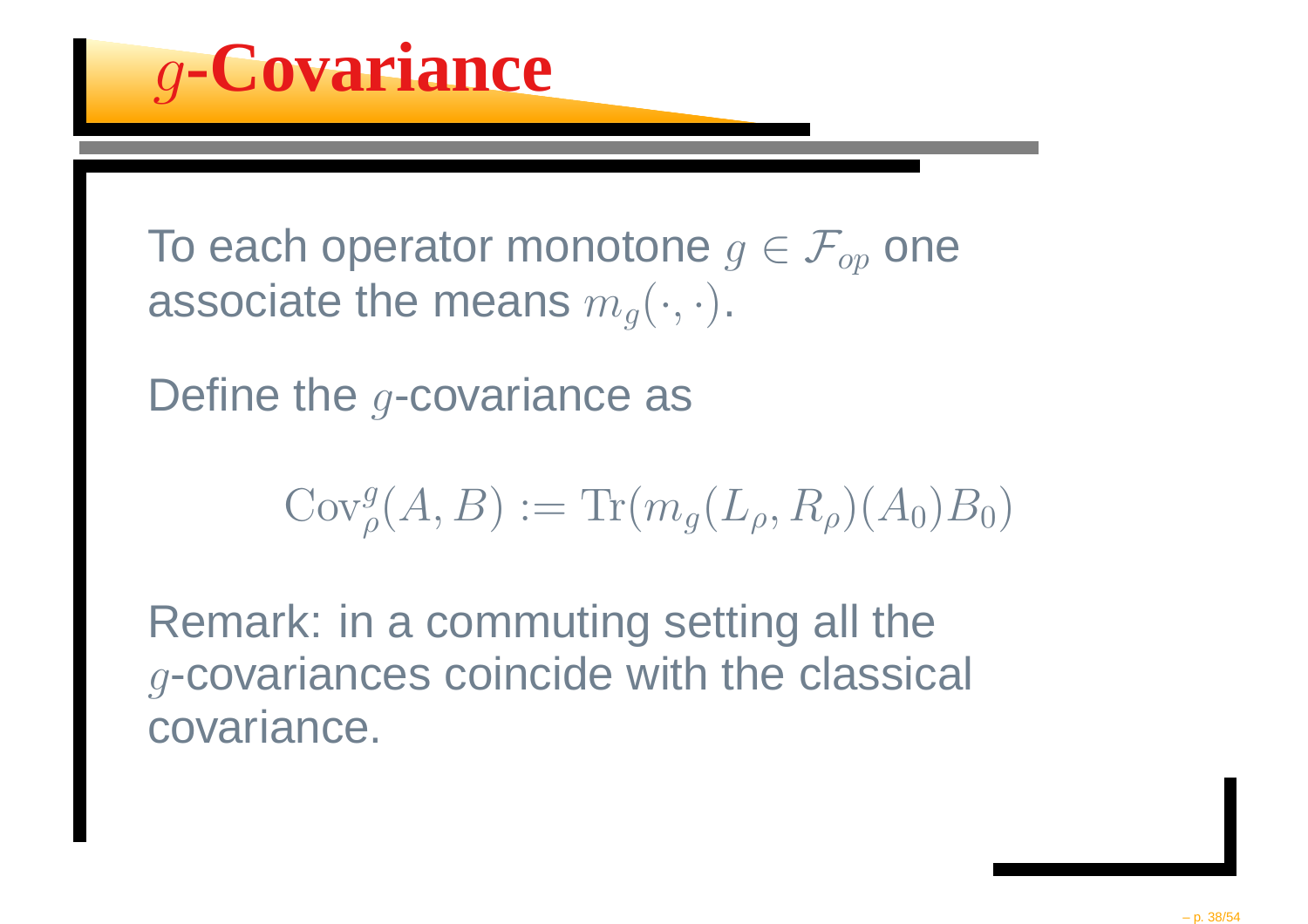### **Fundamental formula**

#### **Theorem**

#### If  $f$  is regular then

$$
\frac{f(0)}{2}\langle i[\rho,A],i[\rho,B]\rangle_{\rho,f}=\text{Cov}_{\rho}(A,B)-\text{Cov}_{\rho}^{\tilde{f}}(A,B).
$$

Gibilisco-Imparato-Isola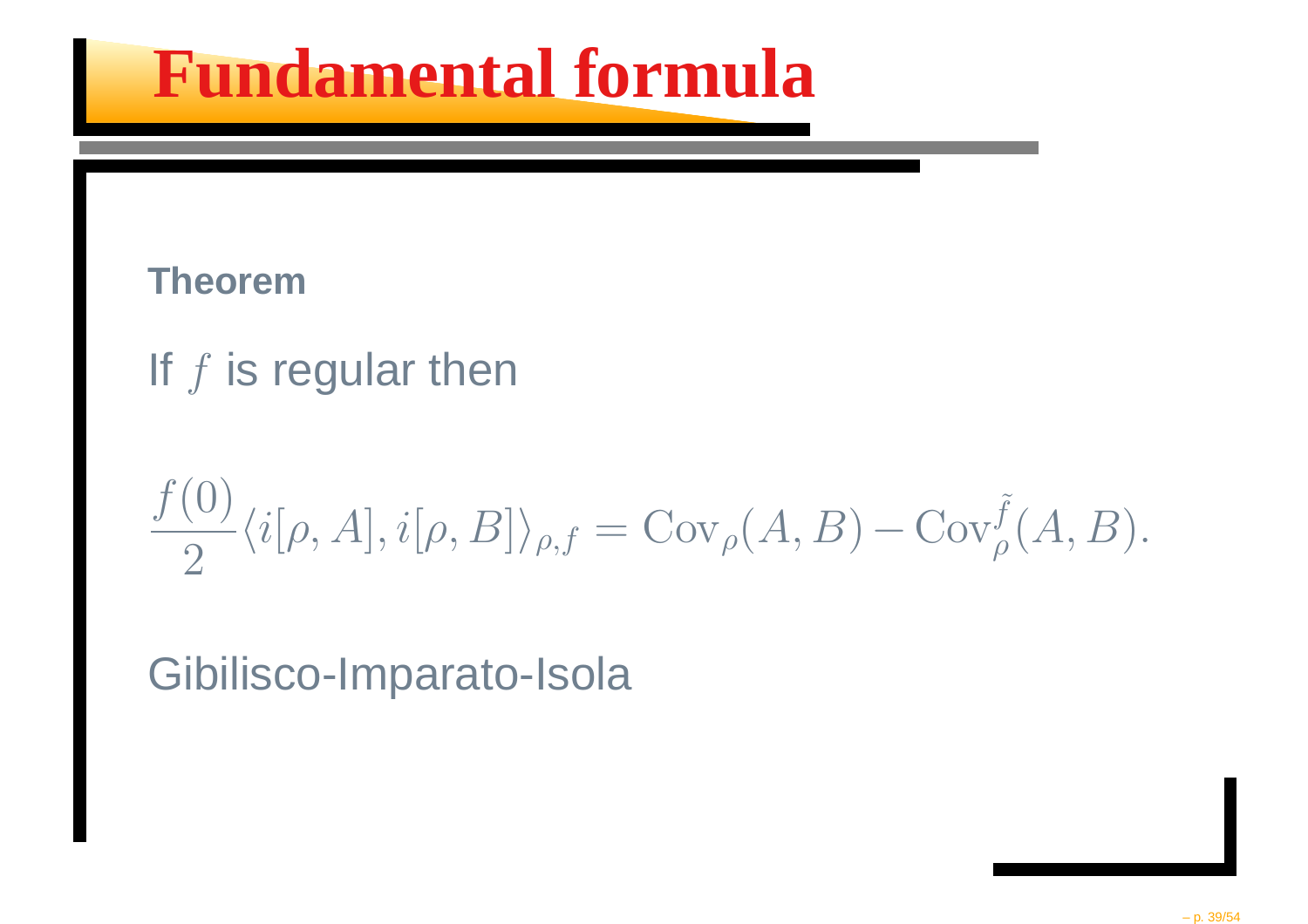### **1. The dynamical UP**

Let 
$$
A_1 \ldots, A_N \in \mathcal{M}_{n,sa}(\mathbb{C})
$$
.

$$
\det\{\mathrm{Cov}_{\rho}(A_h, A_j)\} \ge \det\left\{\frac{f(0)}{2}\langle i[\rho, A_h], i[\rho, A_j]\rangle_{\rho,f}\right\}
$$

for  $h, j = 1, \ldots, N,$ for all  $f \in \mathcal{F}_{op}$ .

Nontrivial bound also if  $N$  is odd!

$$
N = 1
$$
  
 
$$
Var_{\rho}(A) \ge I_{\rho}^{f}(A) := \frac{f(0)}{2} ||i[\rho, A]||_{\rho, f}^{2}
$$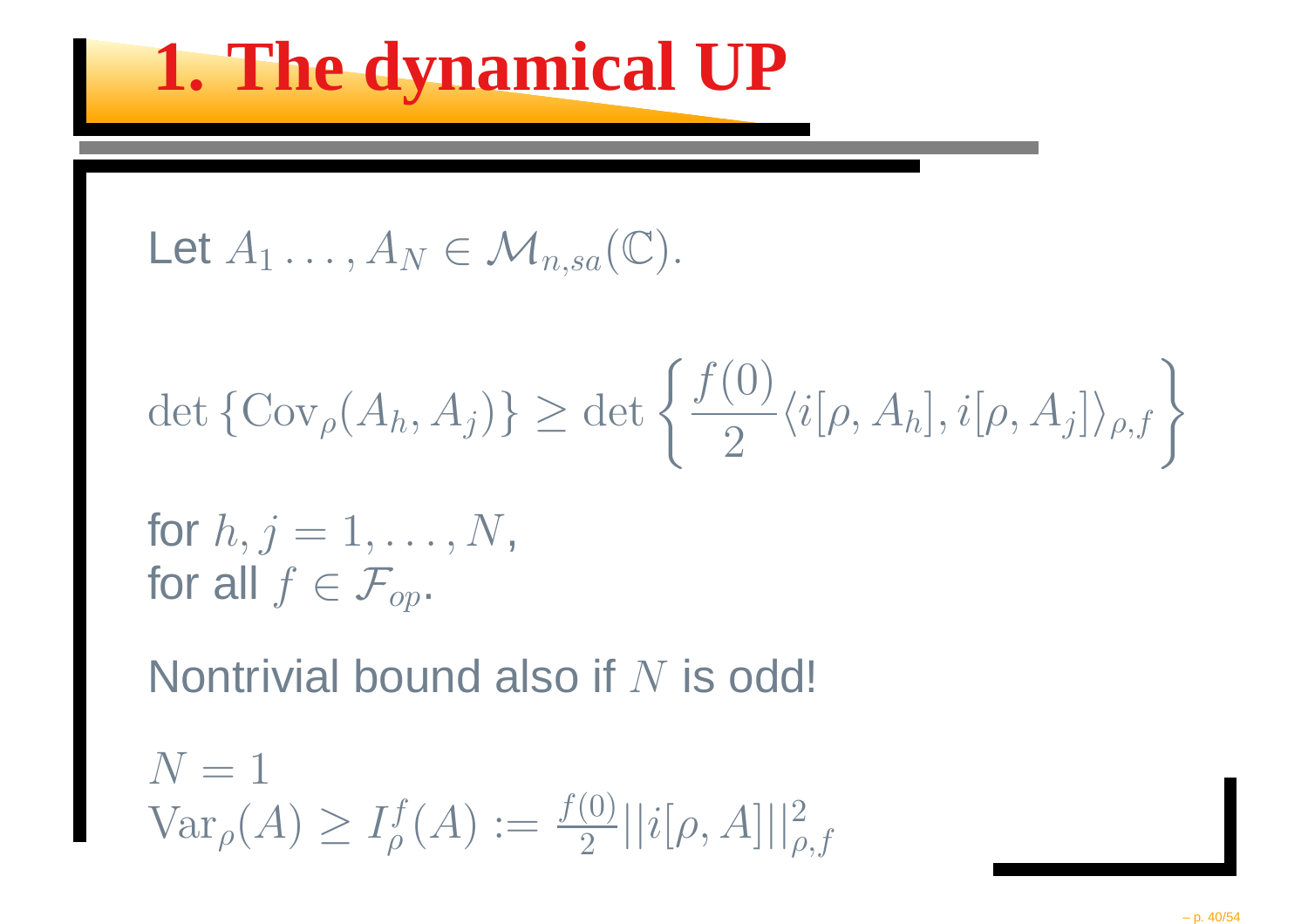**Why "dynamical"?**

Let  $\rho >0$  be a state and  $H, K\in M_{n,sa}$ . Suppose that  $\rho=\rho_H(0)=\rho_K(0)$ . Then, one has (taking the square root of both sides of  $H(0) =$  $\rho_K(0)$ . Then, for any  $f \in \mathcal{F}_{op},$ the DUP)

$$
\operatorname{Area}_{\rho}^{\text{Cov}}(H, K) \ge \frac{f(0)}{2} \cdot \operatorname{Area}_{\rho}^f(\rho_H(0), \rho_K(0)).
$$

The bound on the right side of the inequality can be seen as <sup>a</sup> measure of the difference betweenthe dynamics generated by  $H$  and  $K$ .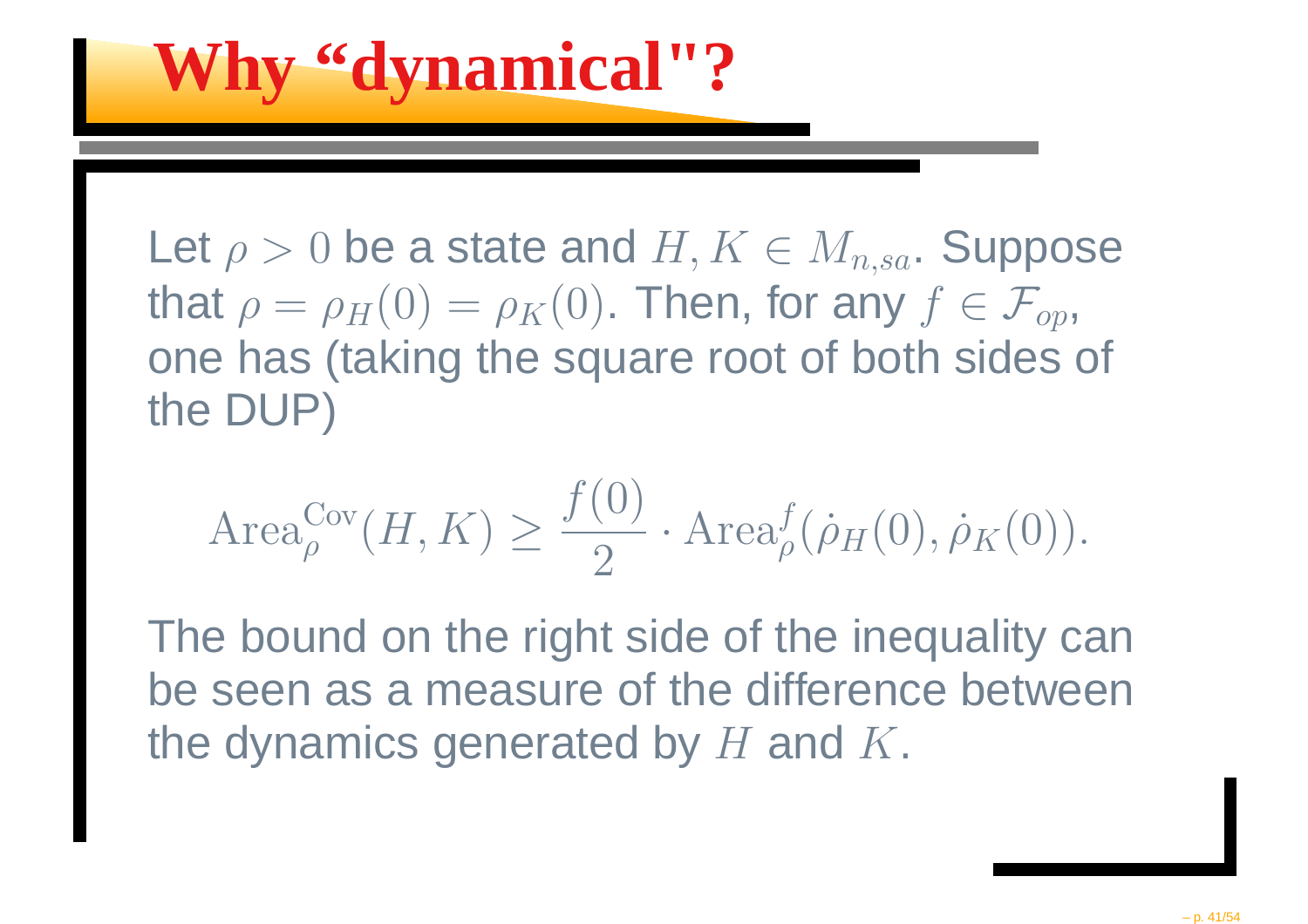### **2. The DUP on von Neumann alg.**

While the first papers on the DUP where forced to use eigenvalues (a Kosaki remark) now one has to generalize something like the mean of theoperators  $L$  $+h$  $\sim$  rotars  $_{\rho}$  and  $R_{\rho}.$  These are commuting operator therefore

$$
m_{\tilde{f}}(L_{\rho}, R_{\rho}) = L_{\rho} \tilde{f}(R_{\rho} L_{\rho}^{-1}) = L_{\rho} \tilde{f}(\Delta_{\rho})
$$

So we are dealing with the modular operator andthis construction makes sense in the general setting of von Neumann algebras. Gibilisco-IsolaPetz-Szabo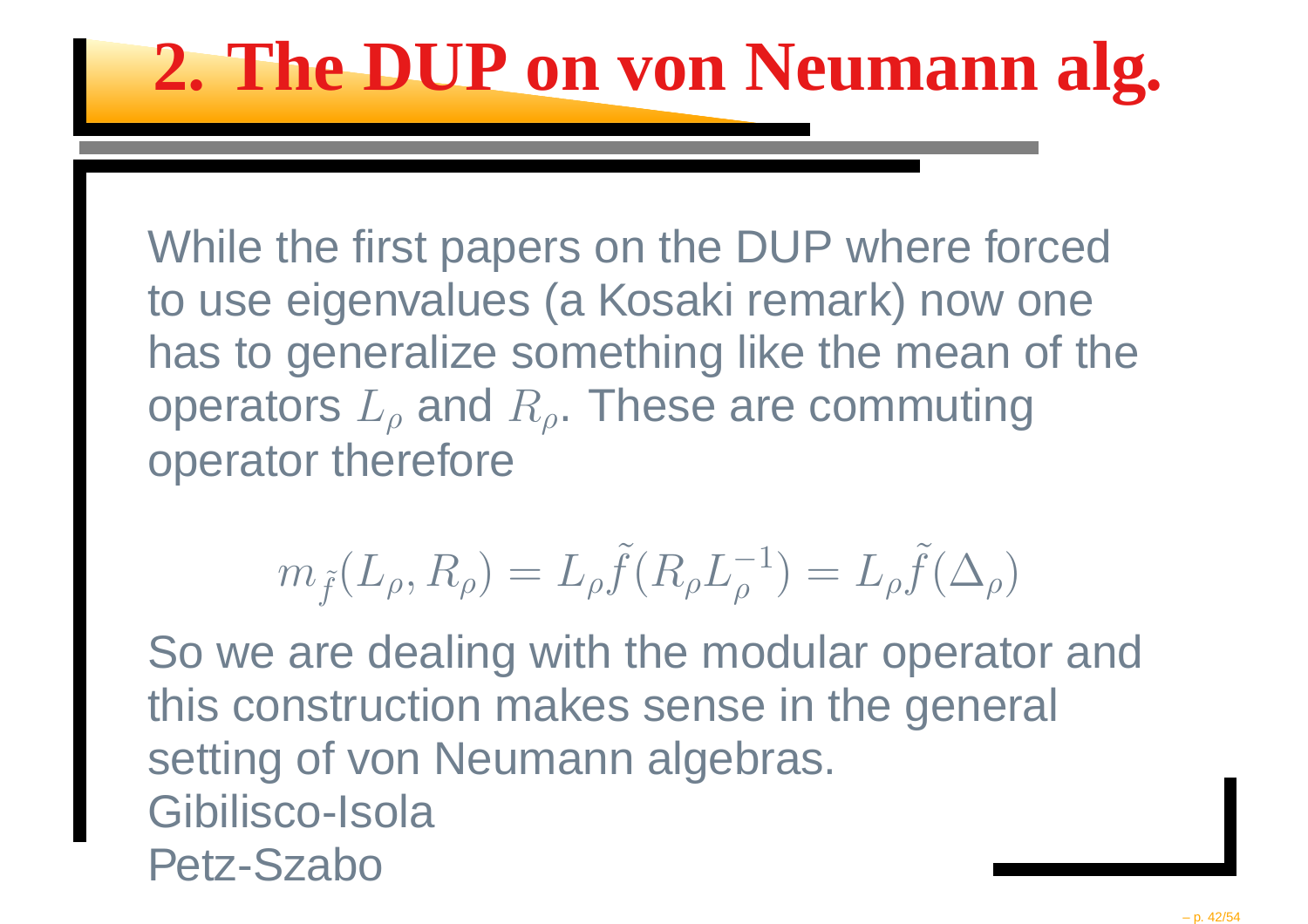### **3. How the bound depend on**f

Define for 
$$
f \in \mathcal{F}_{op}^r
$$

$$
S(f) := \det \left\{ \frac{f(0)}{2} \langle i[\rho, A_h], i[\rho, A_j] \rangle_{\rho, f} \right\}
$$

$$
\tilde{f}(x) := \frac{1}{2} \left[ (x+1) - (x-1)^2 \frac{f(0)}{f(x)} \right].
$$

Then, for any  $f,g\in\mathcal{F}_{op}^r$ op

$$
\tilde{f} \le \tilde{g} \quad \Longrightarrow \quad S(f) \ge S(g).
$$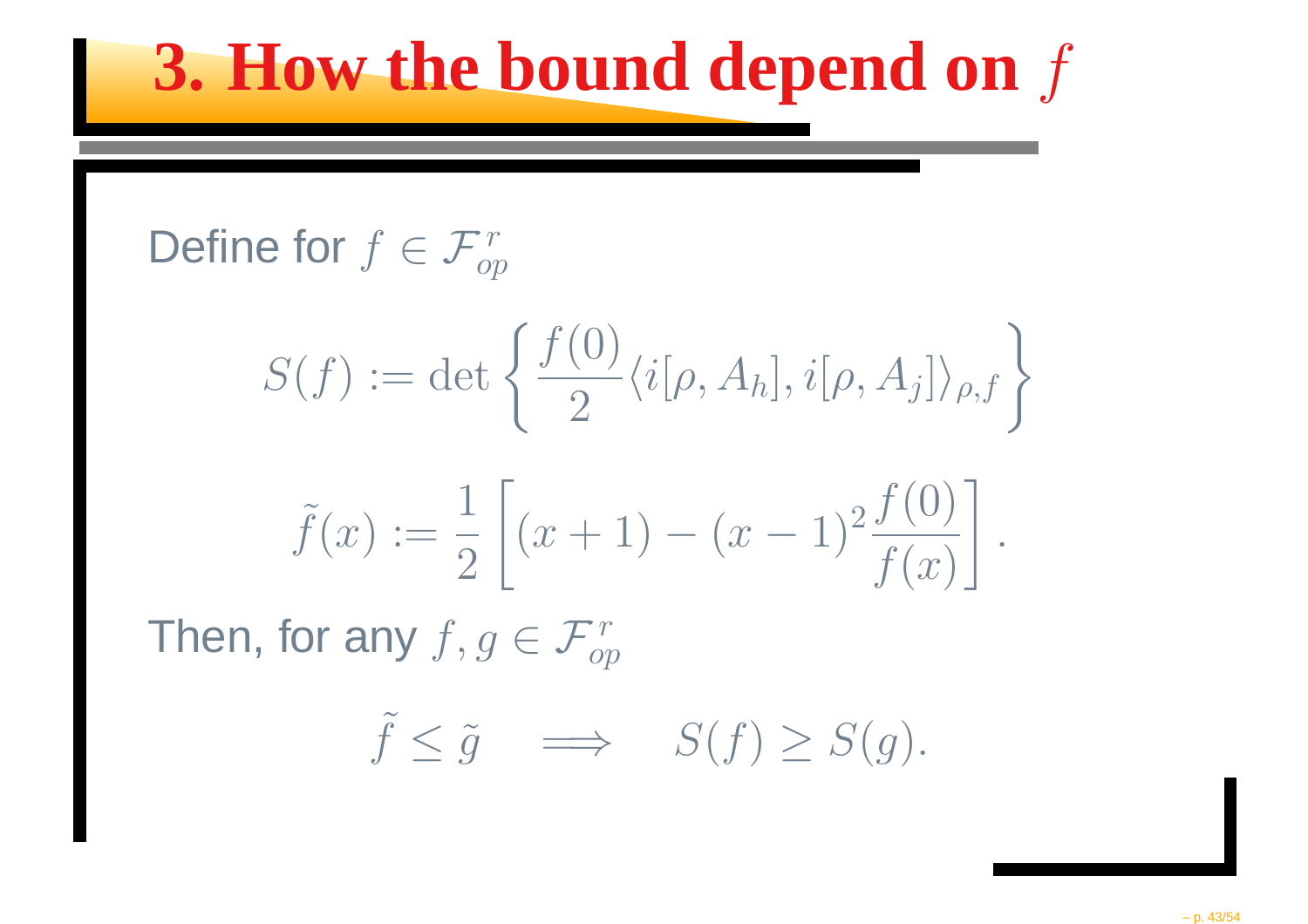### **The optimal bound**

Let 
$$
f_{SLD}(x) := \frac{1+x}{2}
$$
. Since for any  $f \in \mathcal{F}_{op}^r$   

$$
\frac{2x}{1+x} = \tilde{f}_{SLD} \leq \tilde{f}
$$

#### then

$$
S(f_{SLD}) \geq S(f)
$$

 namely the optimal bound is given byBures-Uhlmann metric.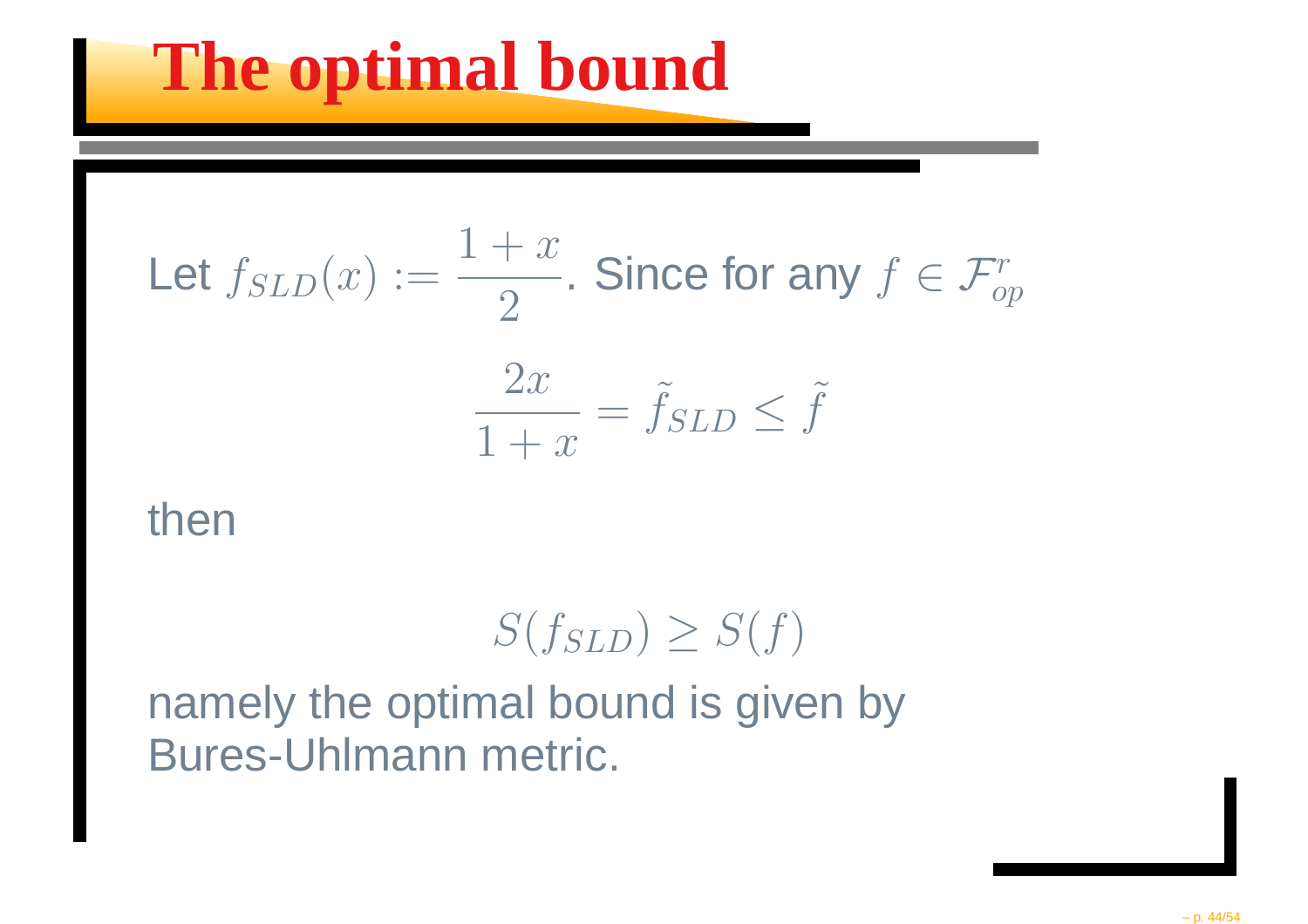### **Relation with standard UP - I**

Let 
$$
f \in \mathcal{F}_{op}^r
$$
. The inequality

$$
\det\left\{\frac{f(0)}{2}\langle i[\rho,A_h],i[\rho,A_j]\rangle_{\rho,f}\right\} \geq \det\left\{-\frac{i}{2}\text{Tr}(\rho[A_h,A_j])\right\}
$$

is (in general) false for any  $N=2m$ . The proof is a consequence of Hadamard inequality: <sup>a</sup> consequence of Hadamard inequality:

$$
\det(H) \le \prod_{j=1}^N h_{jj}
$$

for any  $H\in M_{N,sa}.$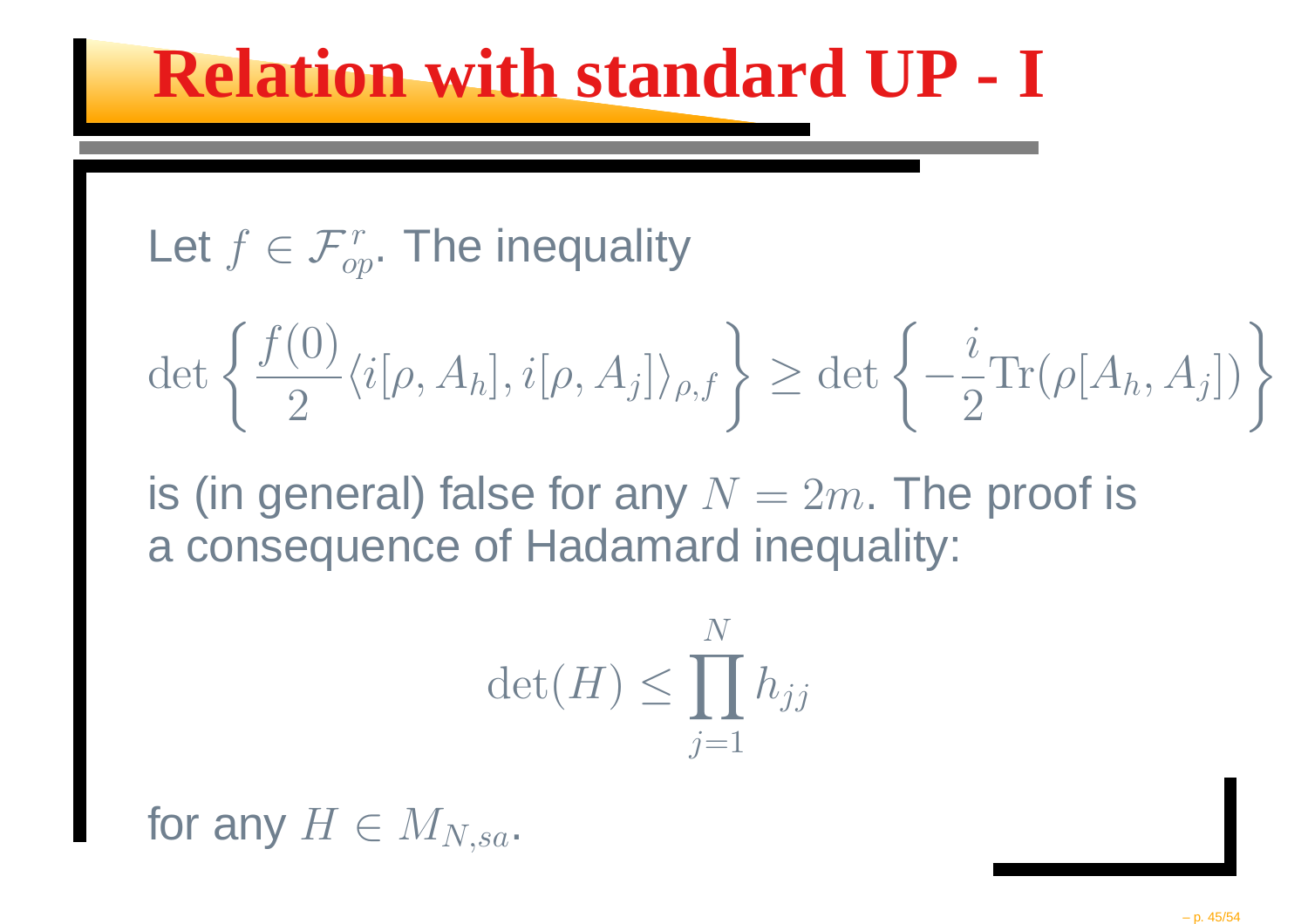### **Relation with standard UP - II**

Let 
$$
f \in \mathcal{F}_{op}^r
$$
. The inequality

$$
\det\left\{\frac{f(0)}{2}\langle i[\rho,A_h],i[\rho,A_j]\rangle_{\rho,f}\right\} \leq \det\left\{-\frac{i}{2}\text{Tr}(\rho[A_h,A_j])\right\}
$$

is (in general) false for any  $N=2m$ .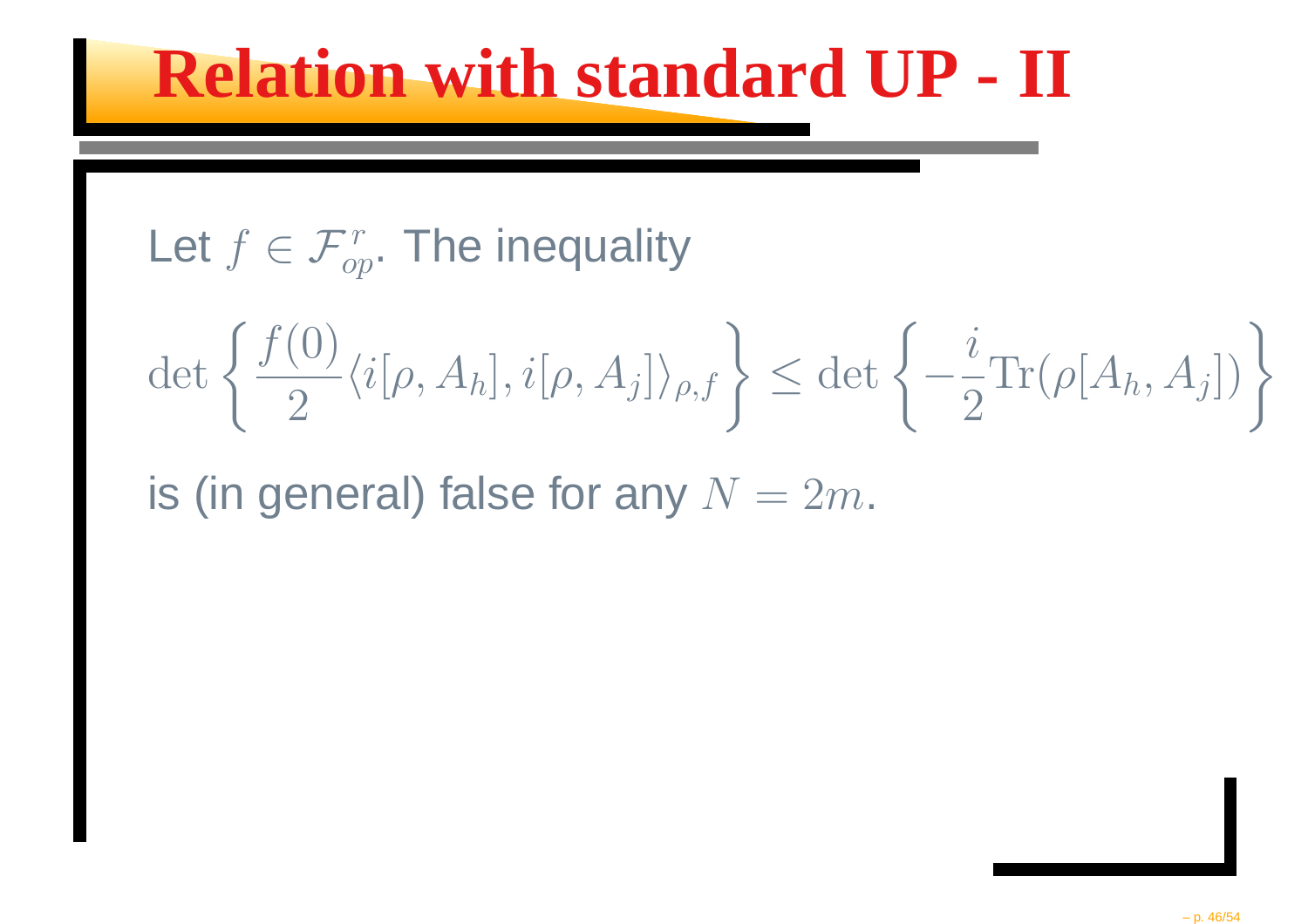Wigner-Yanase-Dyson information

A s.a. matrix (observable in QM) ρ $\rho$  density matrix (state in QM)

$$
I_{\rho}^{\beta}(A) := -\frac{1}{2} \text{Tr}([\rho^{\beta}, A][\rho^{1-\beta}, A]) \qquad \beta \in (0, \frac{1}{2}]
$$

plays <sup>a</sup> role in ....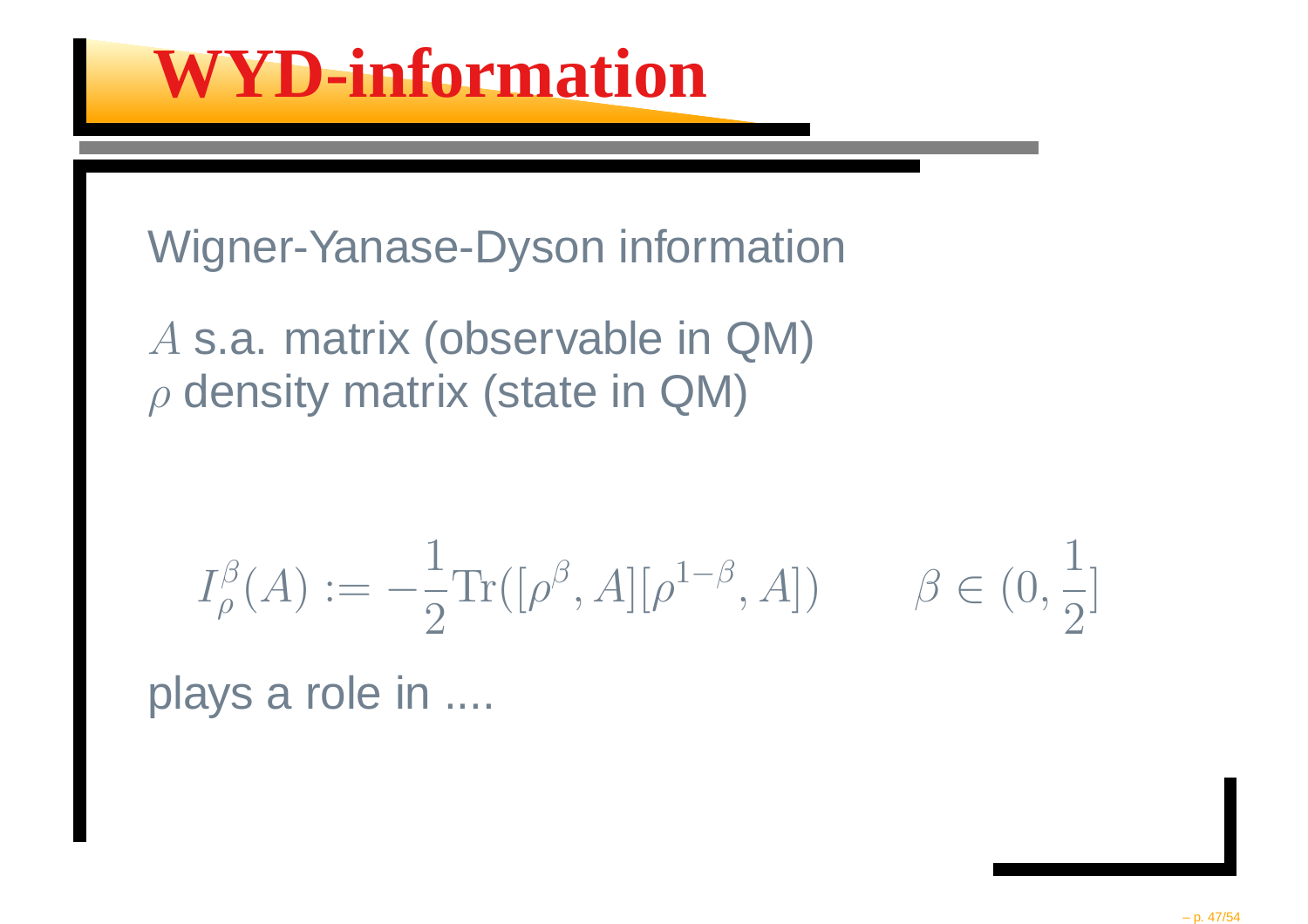

- **strong subadditivity of entropy** (Lieb-Ruskai,1973)
- **homogeneity of the state space of factors of** type  $\mathrm{III}_1$  (Connes-Stormer,1978);
- **Paramers for quantum entanglement** (Chen,2005;Klyachko-Oztop-Shumovsky,2006);
- uncertainty relations ;
- quantum hypothesis testing (Calsamiglia et al., 2008)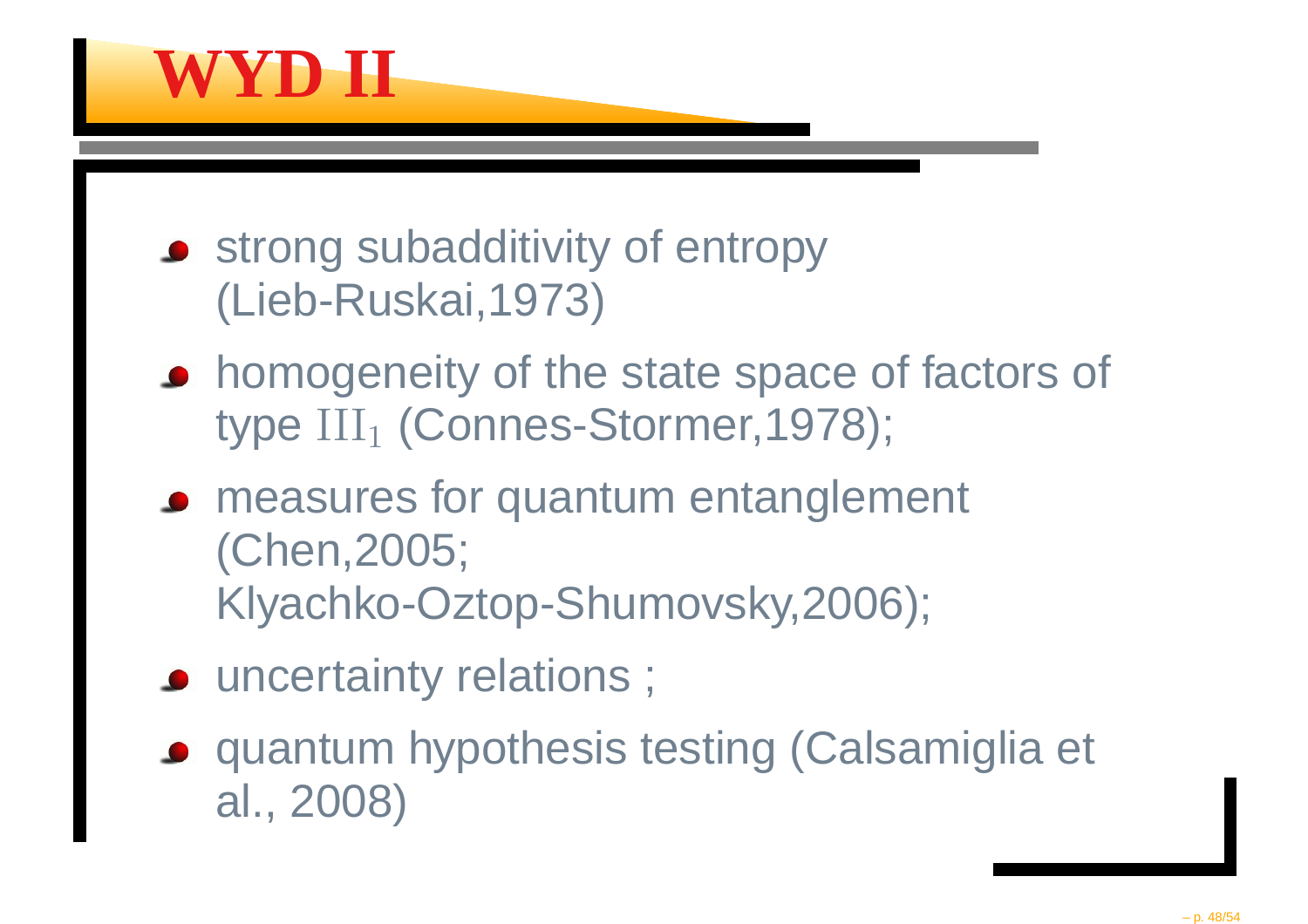Indeed WYD information is <sup>a</sup> quantum Fisherinformation. To prove it one has to prove that thefunction

$$
f_{\beta}(x) = \beta(1-\beta)\frac{(x-1)^2}{(x^{\beta}-1)(x^{1-\beta}-1)} \qquad 0 < \beta < 1,
$$

is operator monotone. Original proof: Hasegawa-Petz.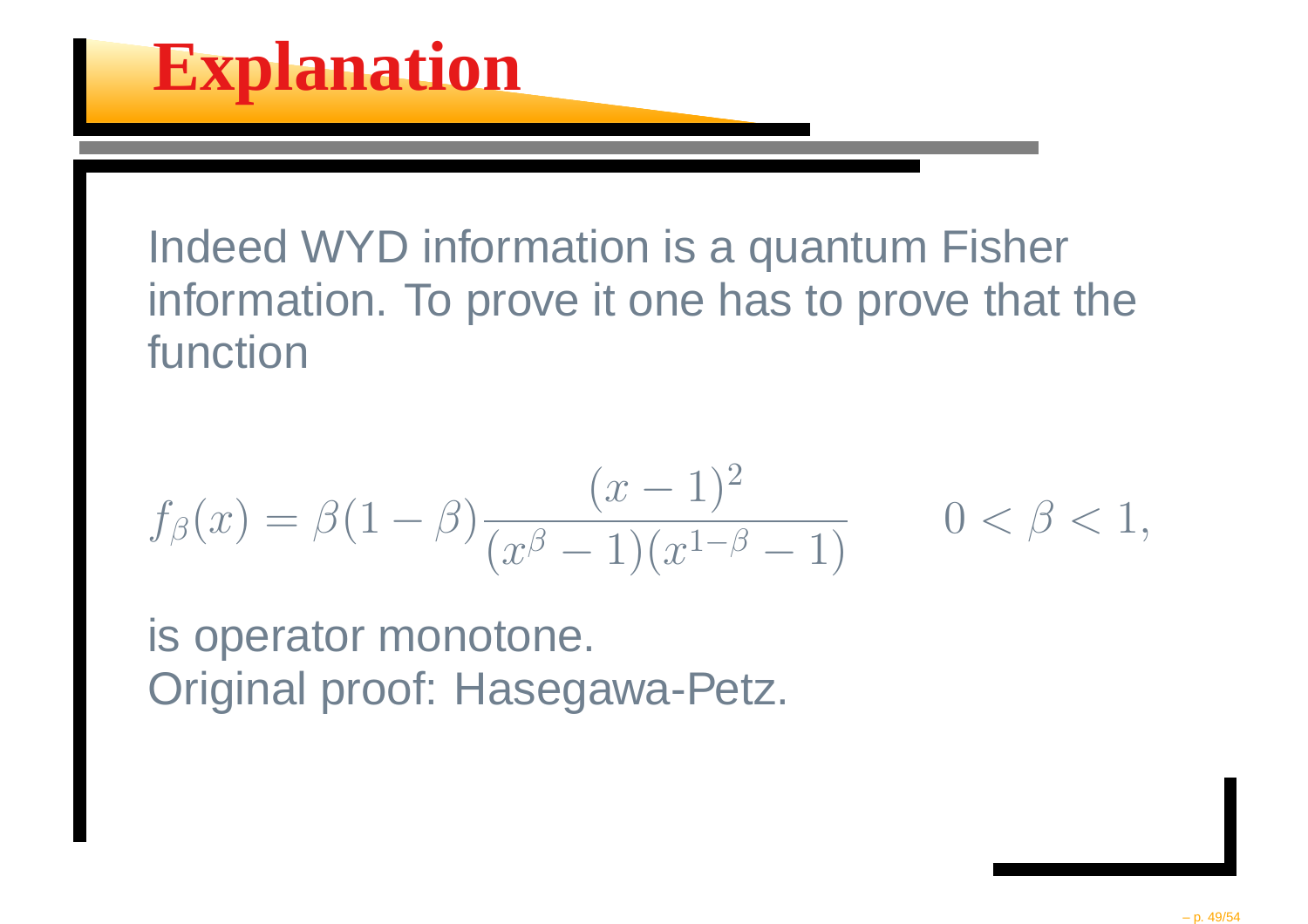### **The inversion formula**

TheoremFor  $g\in {\mathcal{F}}_{op}^n$  $\mathop{c p} \limits^{\cdot n}$  and  $\mathcal{X}% _{T}=\mathbb{R}^{2}\times\mathbb{R}^{2}$  $\neq 1$  set

$$
\check{g}(x) = g''(1) \cdot \frac{(x-1)^2}{2g(x) - (x+1)}
$$

Define  $g(1) = 1$ . Then

$$
\check{\tilde{f}} = f
$$

Gibilisco-Hansen-Isola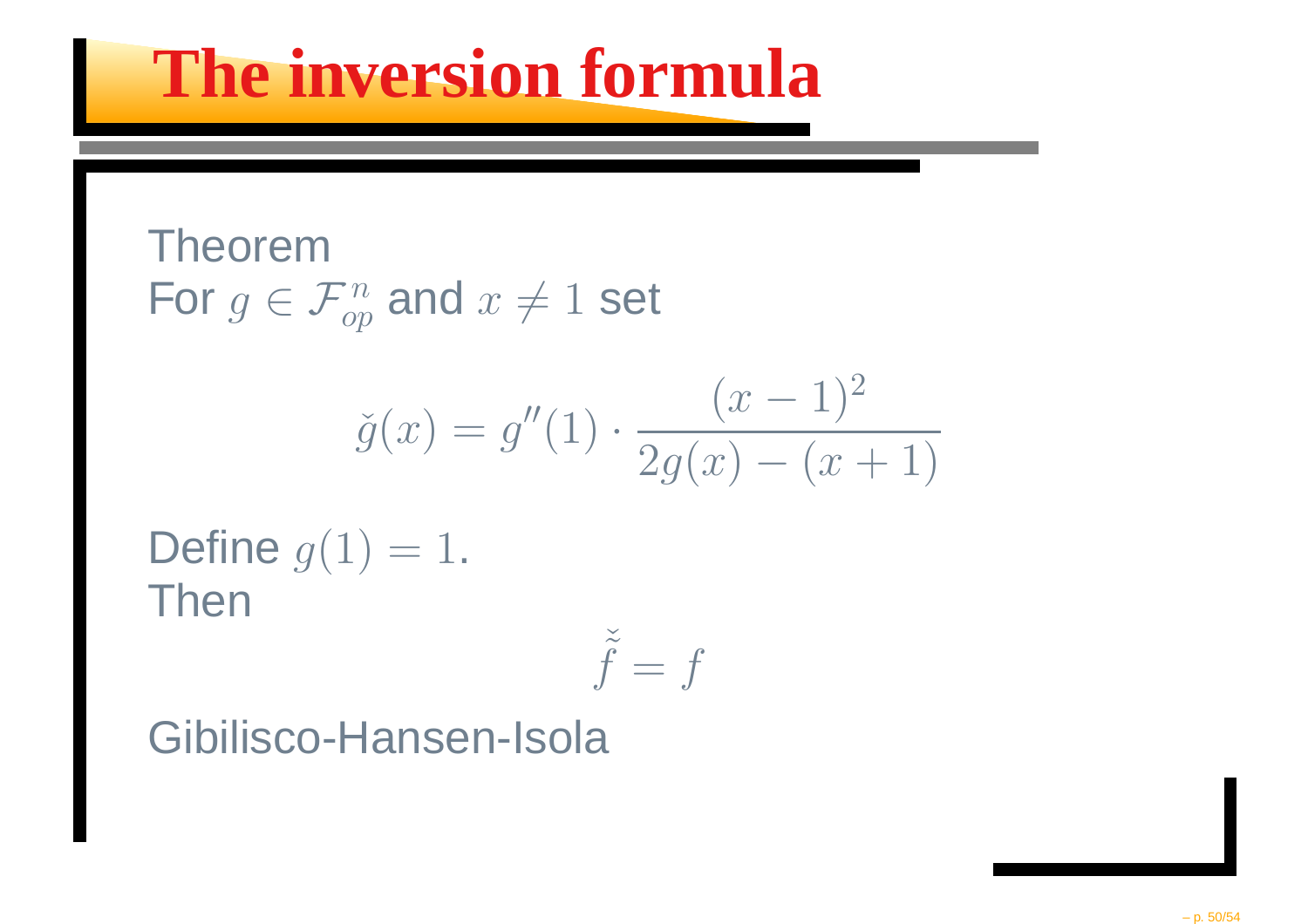### **4. WYD as QFI: <sup>a</sup> new proof**

#### The function  $f_\beta \in \mathcal{F}_{o p}^r$  $\int_{op}^r$  for  $0 < \beta < 1.$ ProofThe function

$$
g_{\beta}(x) = \frac{x^{\beta} + x^{1-\beta}}{2} \qquad 0 < \beta < 1
$$

is operator monotone. It easily follows that  $g_\beta$  we get the desired conclusion.  $\tau_{\beta} \in \mathcal{F}_{op}$  and that  $g_\beta$  is non-regular. Since  $\tilde{f}_\beta$  $= g_\beta$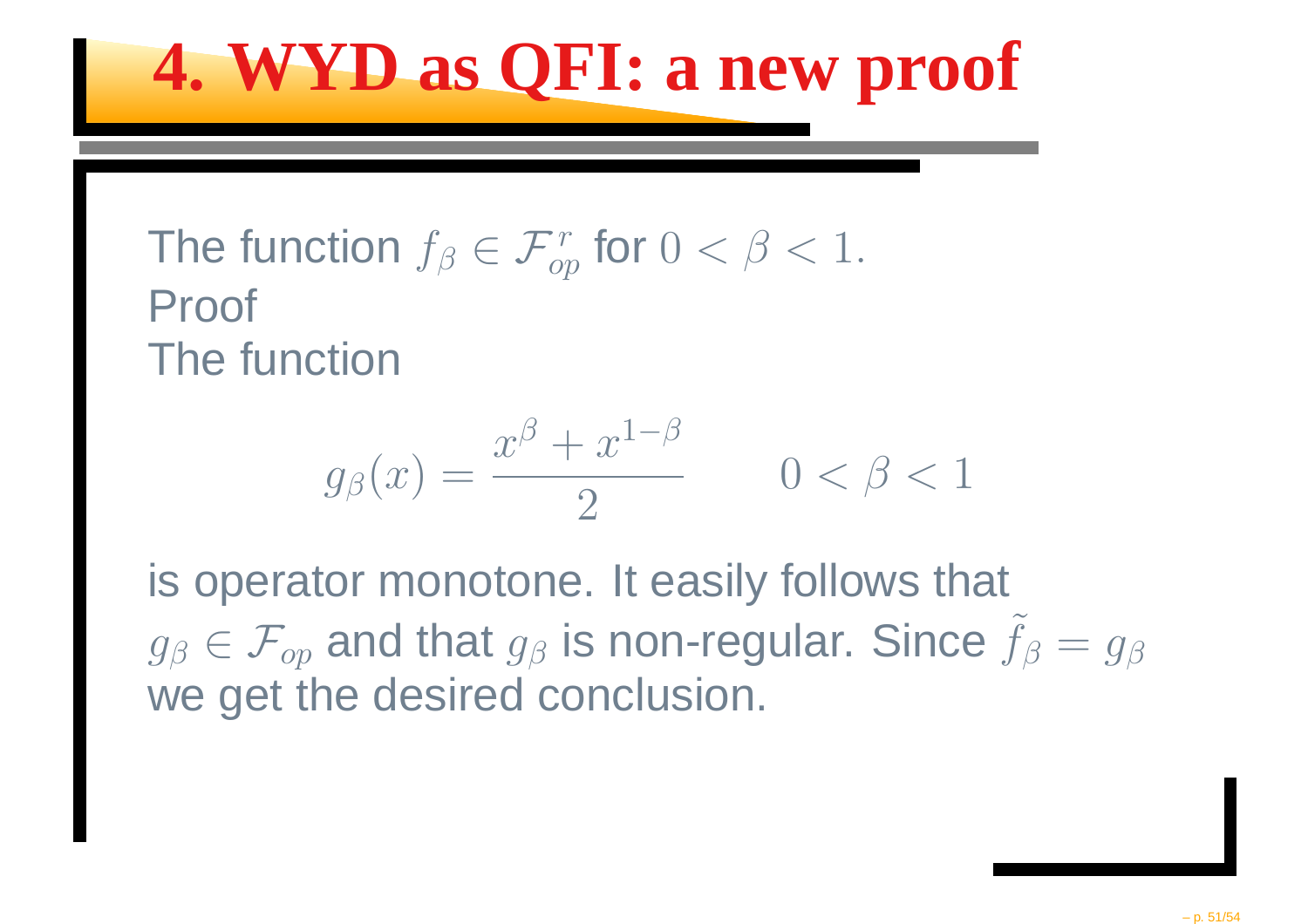### **3.bis A result by Kosaki**

Note that if  $x>0$  is fixed the function

$$
\left(0, \frac{1}{2}\right] \ni \beta \to \frac{x^{\beta} + x^{1-\beta}}{2} = \tilde{f}_{\beta}(x)
$$

is decreasing and therefore

Theorem (Kosaki)The function  $\beta\to S(f_\beta)$  is increasing in  $\left(0,\frac{1}{2}\right)$  $2$   $\perp$   $\overline{\phantom{a}}$  $\rfloor$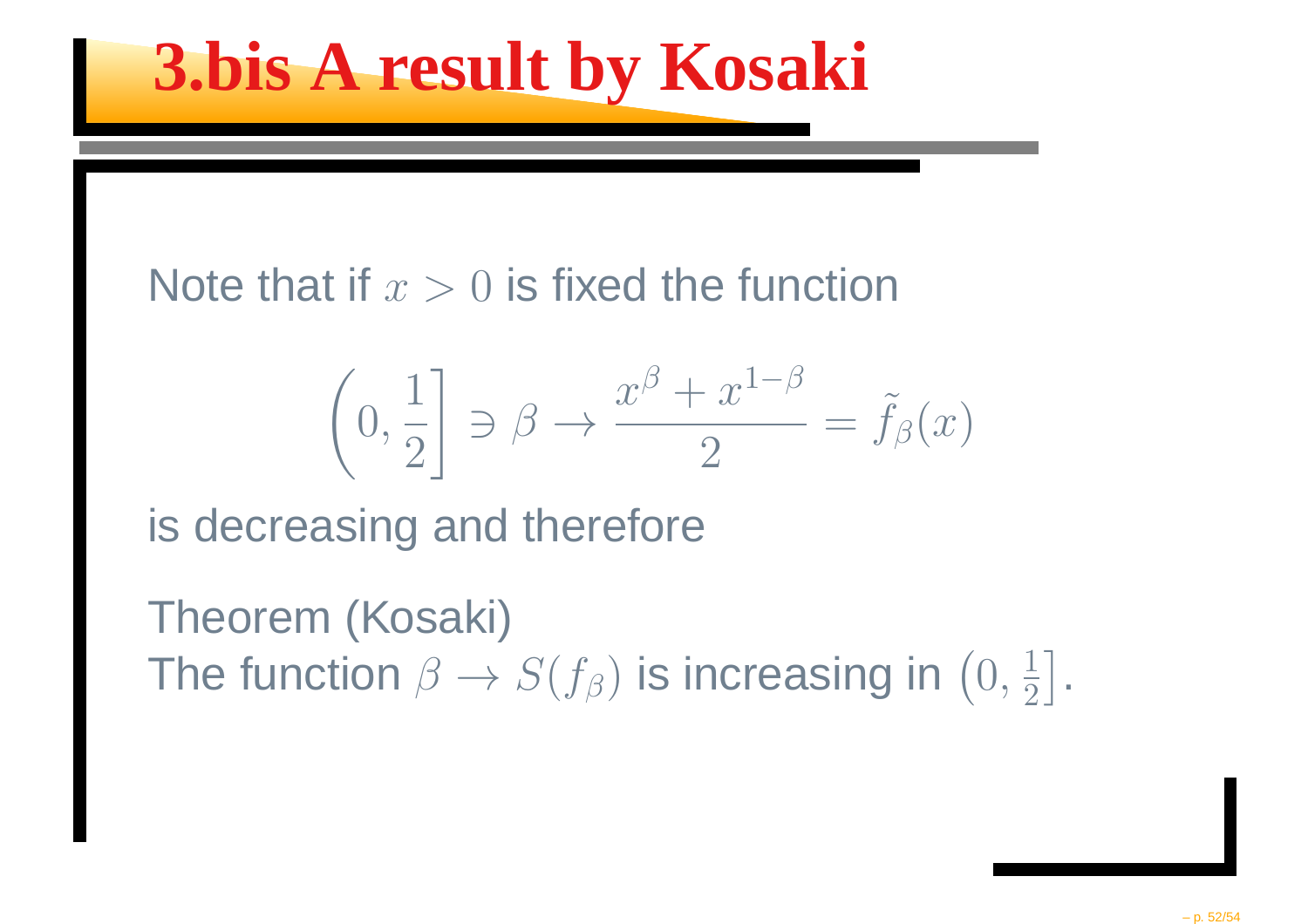### **5. Skew information from entropy**

$$
\frac{\partial^2}{\partial t \partial s} S_{\tilde{f}}(\rho + i[\rho, A]t, \rho + i[\rho, A]s)|_{t=s=0} =
$$
  
=  $f(0)\langle i[\rho, A], i[\rho, A]\rangle_{\rho, f}$ 

where  $S_F(\cdot, \cdot)$  is quantum version of Csiszar  $F\text{-entropy}.$ 

Petz-Szabo